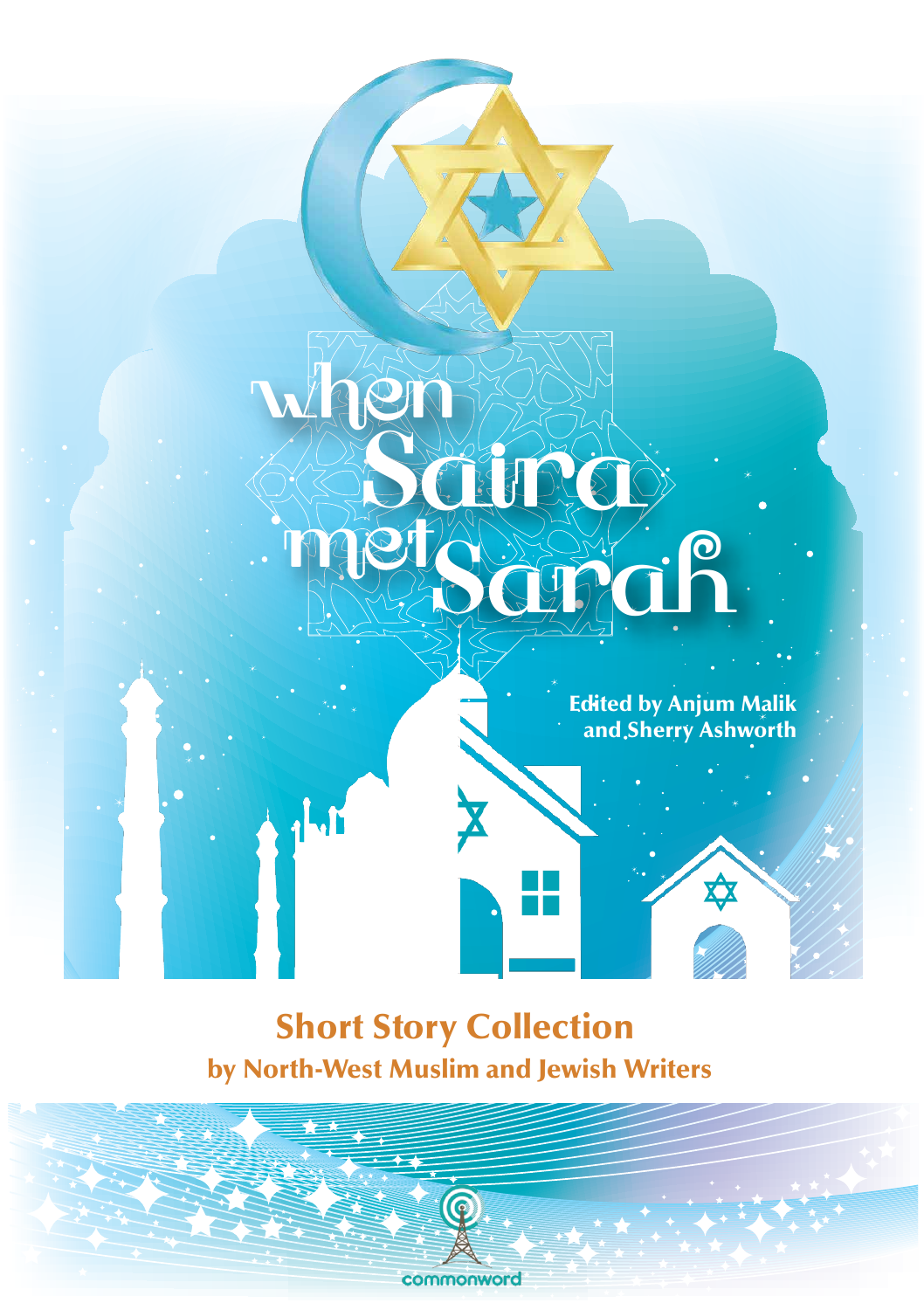Crocus Books

When Saira Met Sarah: Short Stories

Short Stories by North West Muslim and Jewish Writers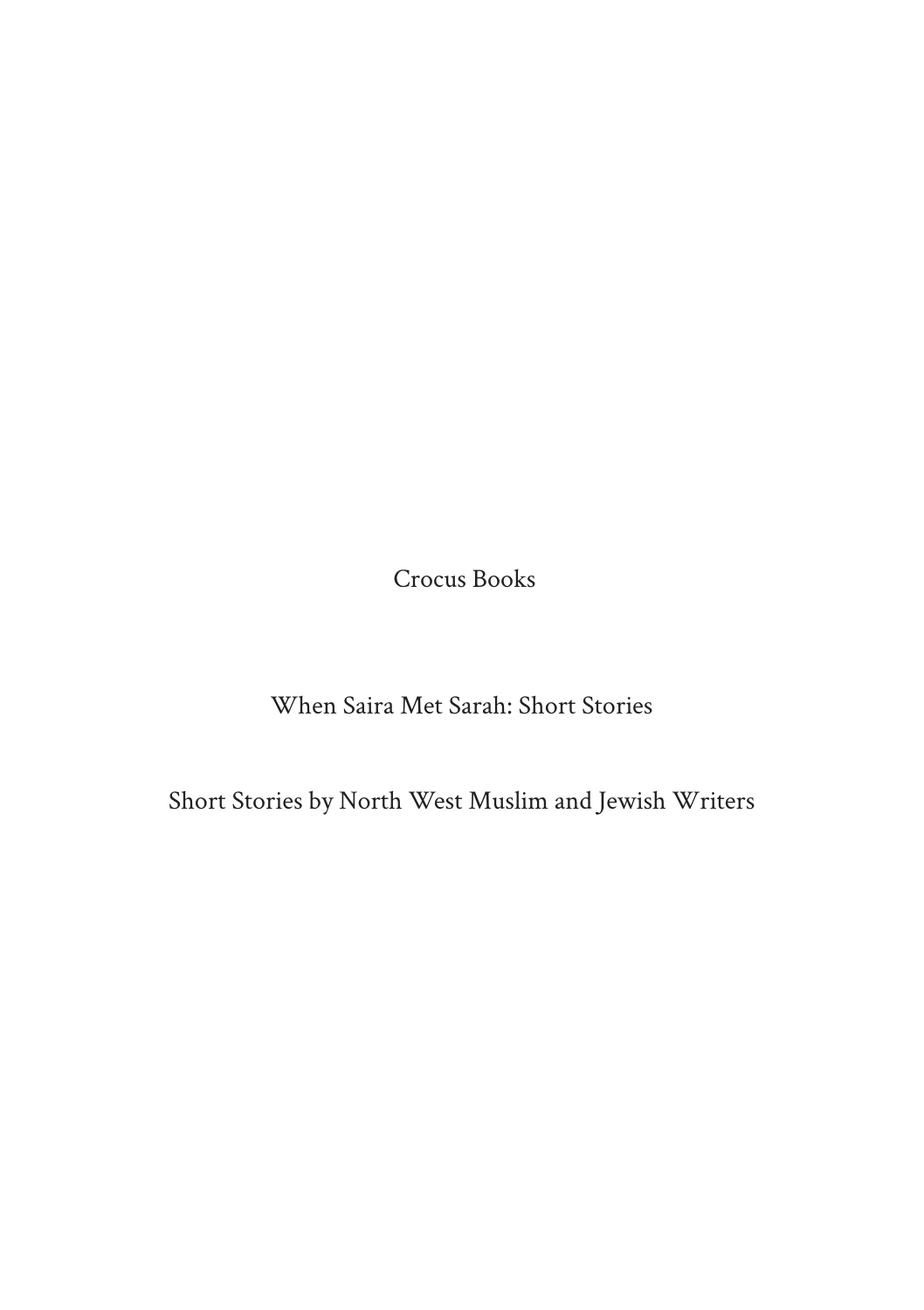#### When Saira Met Sarah: Short Stories

First published in 2014 by Crocus Crocus books are published by Commonword, 6 Mount Street, Manchester M2 5NS

Copyright © Commonword and the authors 2014

No part of this publication may be reproduced without written permission except in the case of brief extracts embodied in critical articles, reviews or lectures. For further information contact Commonword.

> admin@cultureword.org.uk www.cultureword.org.uk

Cover design by tyme design

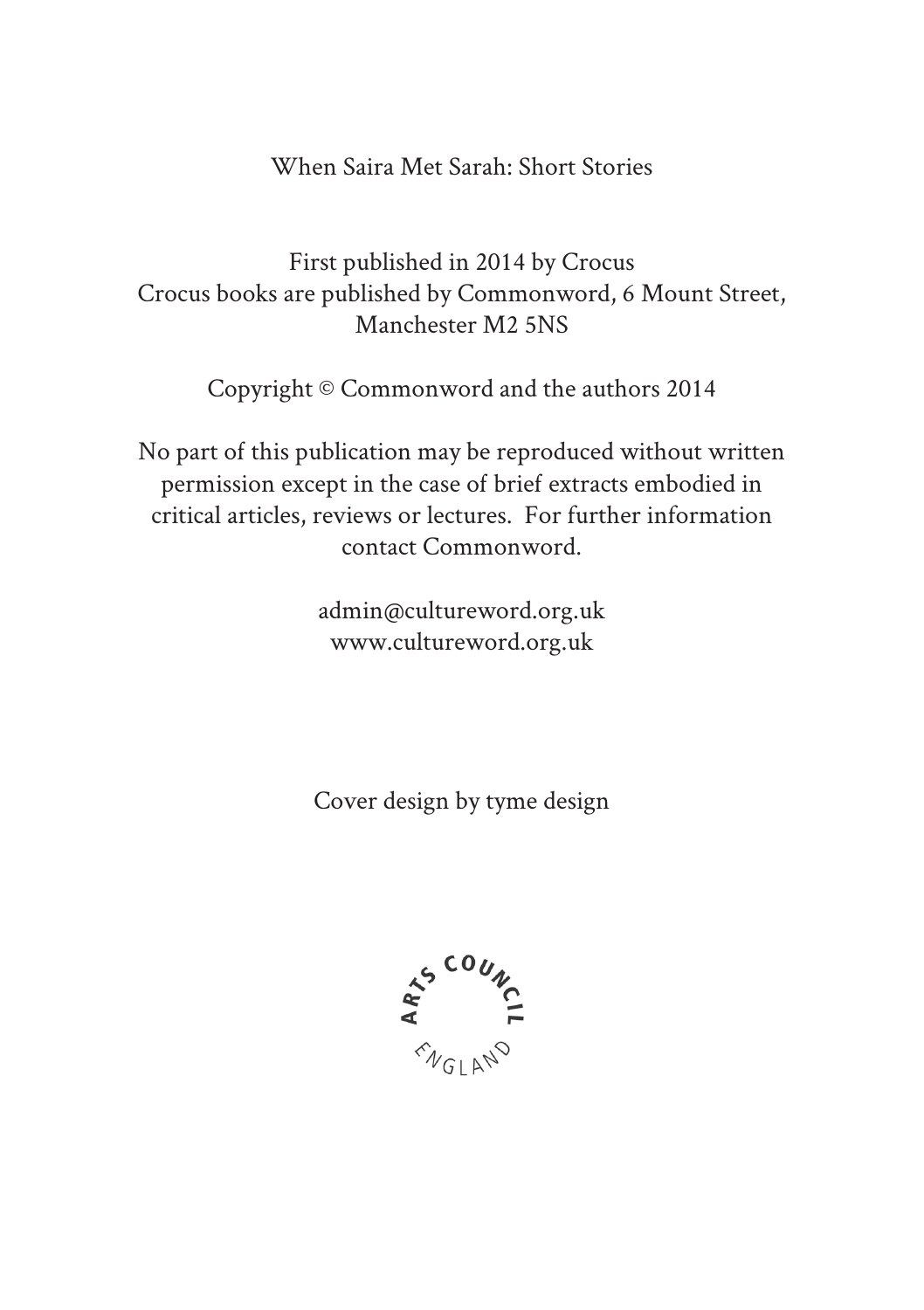#### **Contents**

Preface Introduction

The Dress - Eleanor Greene

It's Raining Men - Naveed Mir

Ways To Remember - Becky Prestwich

Peace - Naveed Mir

Conversation With My Mother - Eleanor Greene

The Shawl - Jacqueline Lewis

Disturbing The Peace - Mahila Neesa

Mrs Abrahams - Sherry Ashworth

Biographies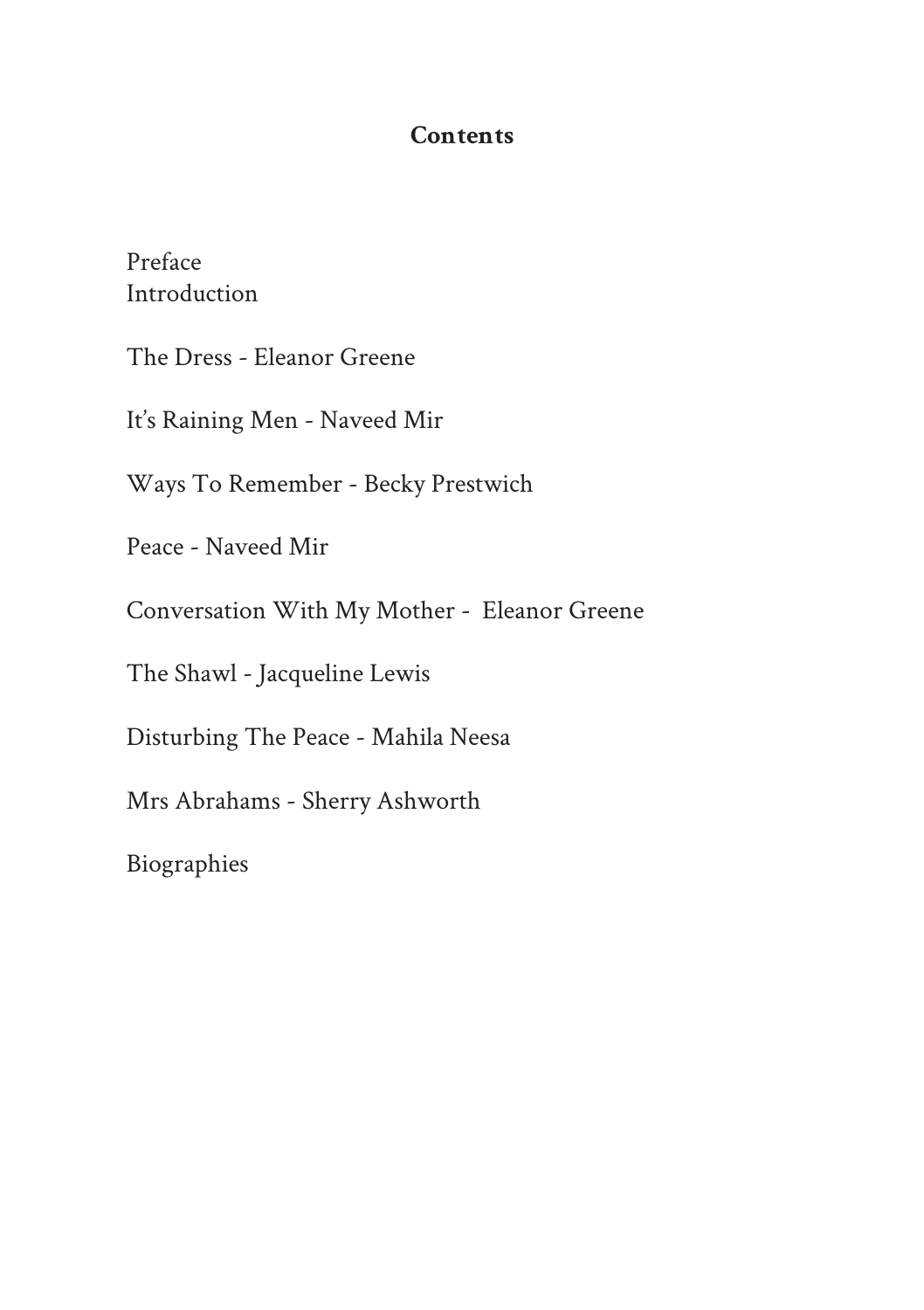## **Preface**

Commonword is delighted to be able to publish When Saira Met Sarah, the culmination of 5 years work. When we set out to develop a project bringing Muslim and Jewish women together we did so without being entirely sure what to expect. The two communities often sit side by side in Manchester and the day to day interactions are rarely noticed, and even more rarely recorded. With When Saira Met Sarah we set out to acknowledge, foster and encourage these links with the hope that friendships and good writing would be two of the positive outcomes. As this publication demonstrates, participants embraced the challenges with energy and enthusiasm. The writing contained here is not all the writing that has been done, but serves as an example of When Saira Met Sarah's many achievements, both literary and social.

We would like to extend our thanks to all the participants, to the key facilitators Anjum Malik and Sherry Ashworth, and to all those others who have supported the project in ways both big and small.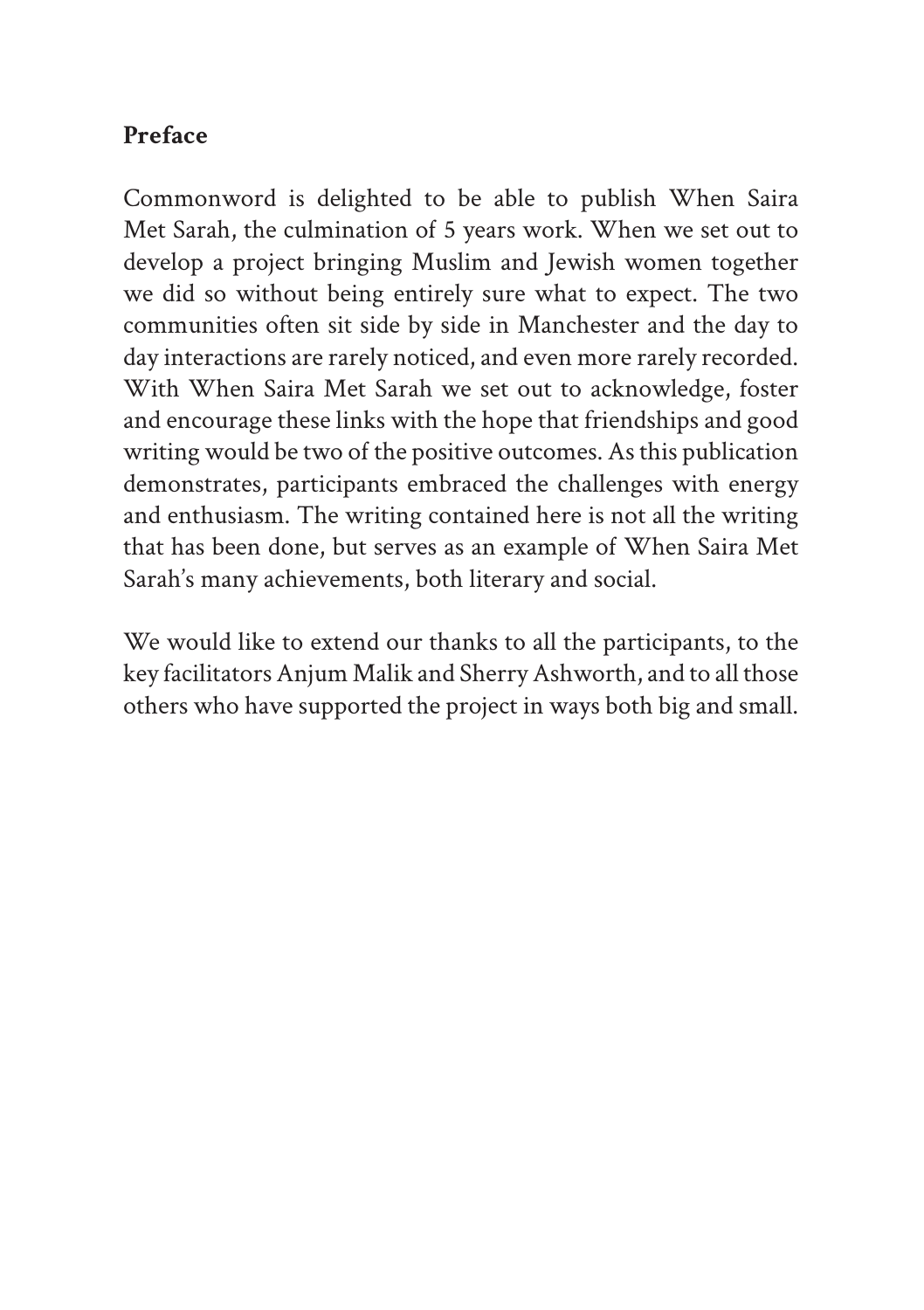#### **INTRODUCTION**

*Sherry Ashworth and Anjum Malik*

Words divide us, and words unite us. The rhetoric of politicians and sensationalist news reporting try to turn us into opposing tribes. But real writers know better. We know that sharing our stories show us how much we have in common.

Nowhere is this more true than among the Muslim and Jewish communities in Great Britain, and especially here in Manchester. Both traditions are derived from the same religious texts, both have sacred places in the Middle East, both cultures are familyorientated, and dare I say it, food orientated. Anjum and I certainly plead guilty to this, and it was over a shared meal that we began to plan When Saira Met Sarah.

We envisaged an anthology that would contain writing by both Jewish and Muslim women. We wanted to have a co-existence project contained in the pages of a book. We wondered if we could find some talented writers who could fill those pages.

With the help of Commonword we struck lucky, and are very proud to be able to introduce to you the writers in this book. Some are established, some are new. All are either of Muslim or Jewish heritage and of course all are women. Why just women? Because women are great communicators, and are in their element telling stories and sharing feelings. We believe they have something distinctive to offer when it comes to opening up the lives of our two communities.

Our stories range widely in tone and subject matter. There are questions of identity, of courage, of discovering that the other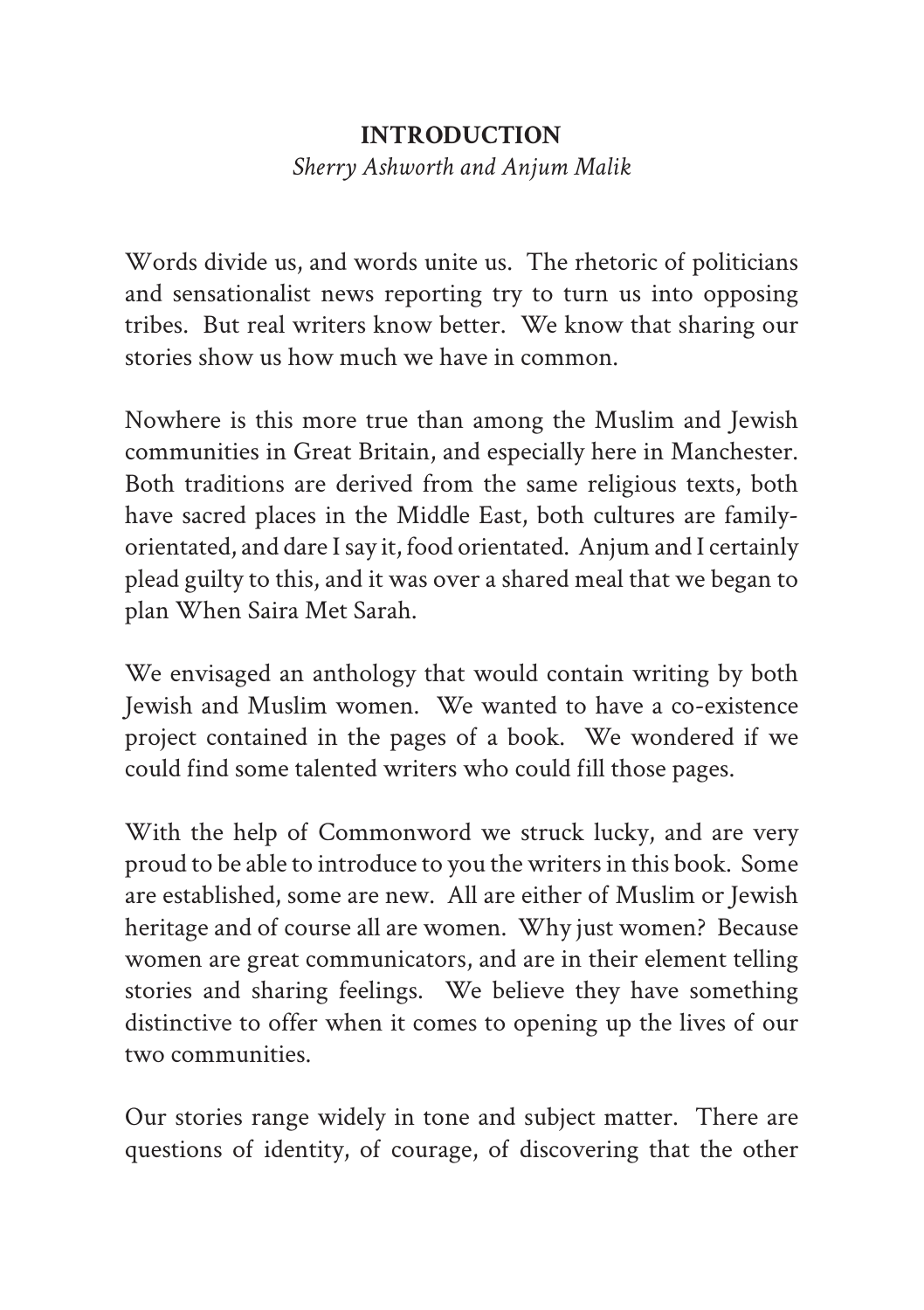is not so very different after all. There is humour, revolt and acceptance. But most of all there is the chance for readers to look into the Muslim and Jewish worlds, and to make up their own minds about the way we live. And to enjoy the stories we have produced.

Salaam, Shalom!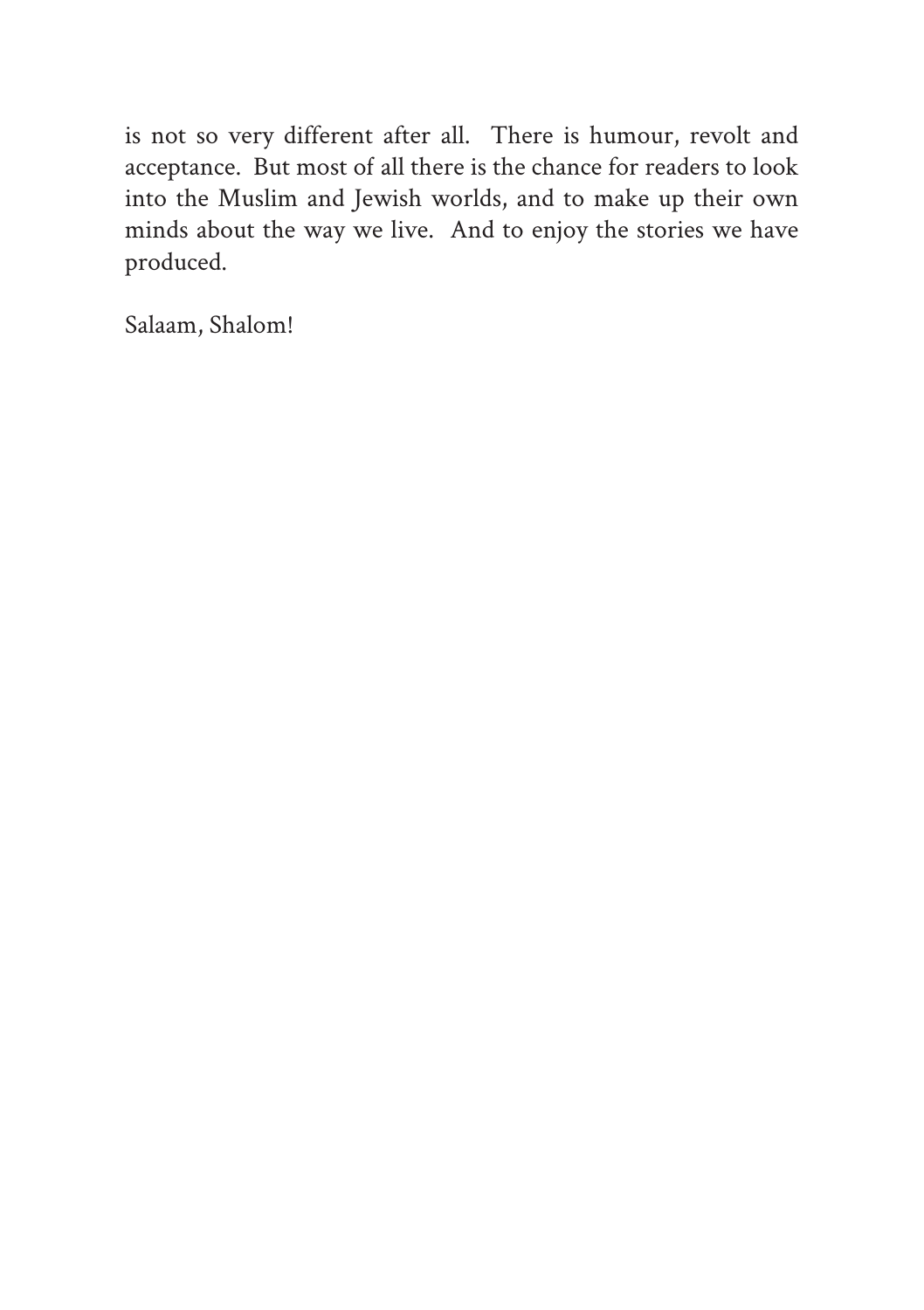#### **THE DRESS** *by Eleanor Greene*

I'm standing in the changing room of a dressmaker's in Bury. OK, that's not strictly true. It's actually a wedding dressmaker and the dress I'm standing in is my own wedding dress. And I'm not actually in the changing room, which is, admittedly, larger than an ordinary dress shop changing room, but still, it's not large enough for my dress, which is so huge that it doesn't actually fit into the cubicle so I'm being sewn into it standing on a box in the centre of the shop facing a huge mirror. I feel like a doll in a music box.

My mother, Francine, is standing next to me, also on a box, and also wearing her dress for my wedding. Hers is a green chiffon number but the skirt needs lifting because it's three inches too long and the top half needs pinning because it's slightly too big for her. Of course it is, she's tiny and always has been a dress size smaller than me. This is something I'm never allowed to forget.

My dress is a pretty good copy of the original, which I'd first seen in the window of an overpriced dress shop on the Kings Road. It has a shot-silk silver strapless bodice with crystal-encrusted lace around the top and a slutty hook and eye system going on at the back. The skirt is a full-on major meringue of netting - layers upon layers of it, hitched up at the side with an enormous red rose. I'd only tried it on for a laugh, but once it was on I didn't want to take it off and had pranced around the shop in it posing and cavorting with myself: me saying hi to cousins whose names I don't remember; me doing the Hora; me being photographed unawares looking beautiful; me being tupped in it by Charlie (my soon-to-be) at the end of the evening. I love this dress. Though, to say that it's more appropriate for an 18th century costume drama than an actual wedding dress is not over-stating the case. In fact it's more akin to one of the prostitute's dresses in Les Miserables, which, in retrospect is probably why I chose it: I didn't feel like I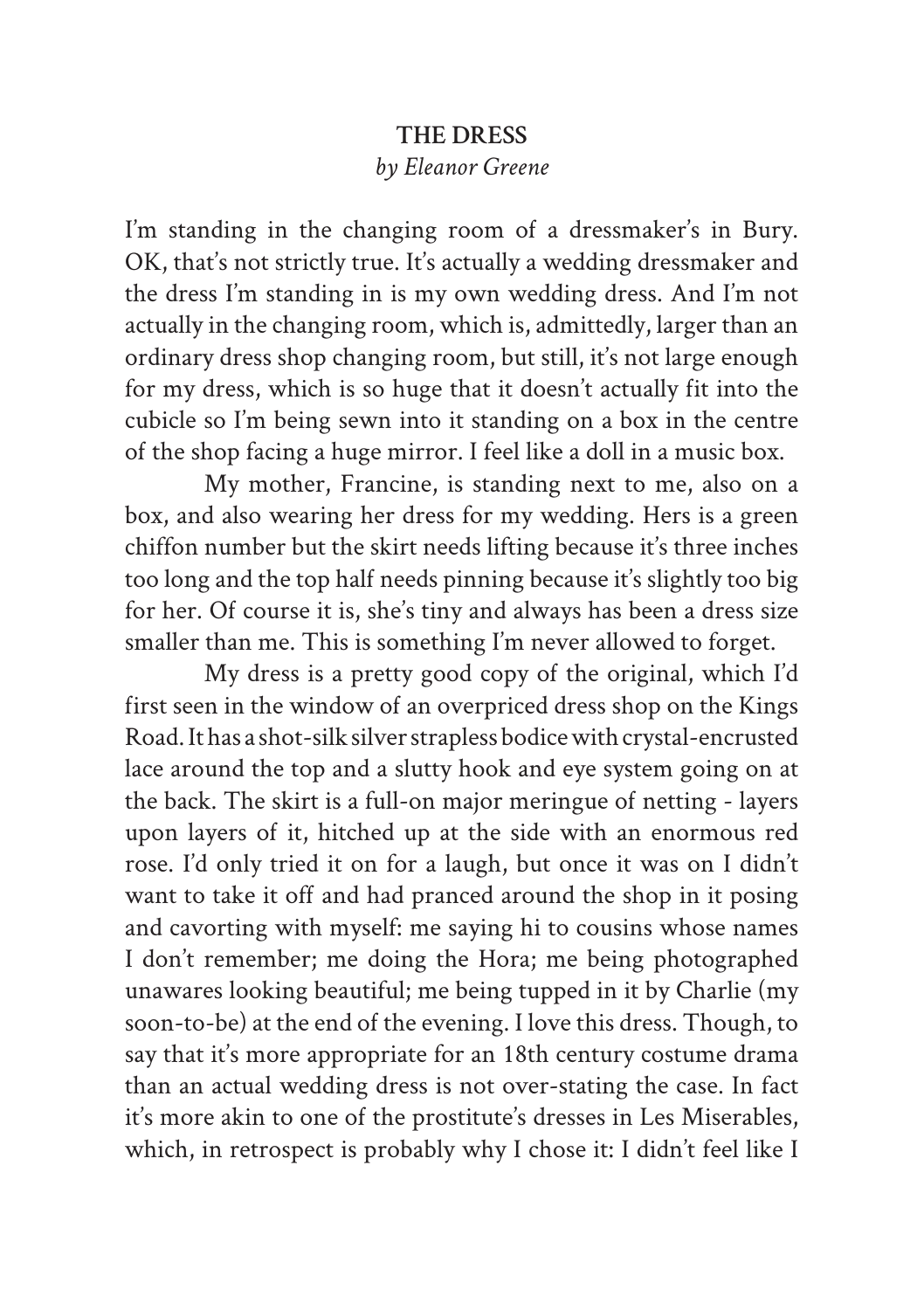was getting married in it – I felt like I was going to a fancy-dress party where the theme was 'wedding' and it just so happened to be mine.

The only problem with the original dress - other than the obvious fact that it belied my unacknowledged aversion to getting married - was the price tag at £17,000. I had no idea that netting could be so expensive and there was no way I was about to pay that much even it was a superb dress, so, and I know this is naughty, I'd taken a few surreptitious photos and pinged them to my mother, who had missed the cry for help and, having a quirky sense of humour herself, had actually rather liked the look of it and gone and found Christine, an elegant woman of few words and who'd agreed to recreate the frock at a teenth of the cost. Christine had been pleased because she'd never done a Jewish wedding before, plus the dress seemed like it'd be a fun challenge to make.

I've been up and down a few times, travelling from London to Manchester and back again, and now we're here for the final fitting. Christine can barely have been prepared for the double whammy of both me and my mother in her shop – me talking like a late bus, my weight plummeting as my fear grew (and consequently the dress getting smaller and smaller, the adjustments increasingly fiddly.) Also my mother, a whirlwind, lists unscrolling like orchestra scores inside her head, with her perfect nails painted blue or purple or sometimes yellow (today – blue.). Now it's the two of us standing in the shop, in our dresses, on our boxes, in our pretend shoes, and me with a mock bunch of flowers which mum's brought with 'for effect'. We all agree (Christine included) that we look fabulous. Mum is clasping her knuckles together and has them tucked under her chin. She's beaming, and possibly suppressing a joyful tear: her only daughter is getting married, finally.

Only, I'm suppressing different kinds of tears. Recently, unable to sleep, Charlie snoring on the off-beat, me staring into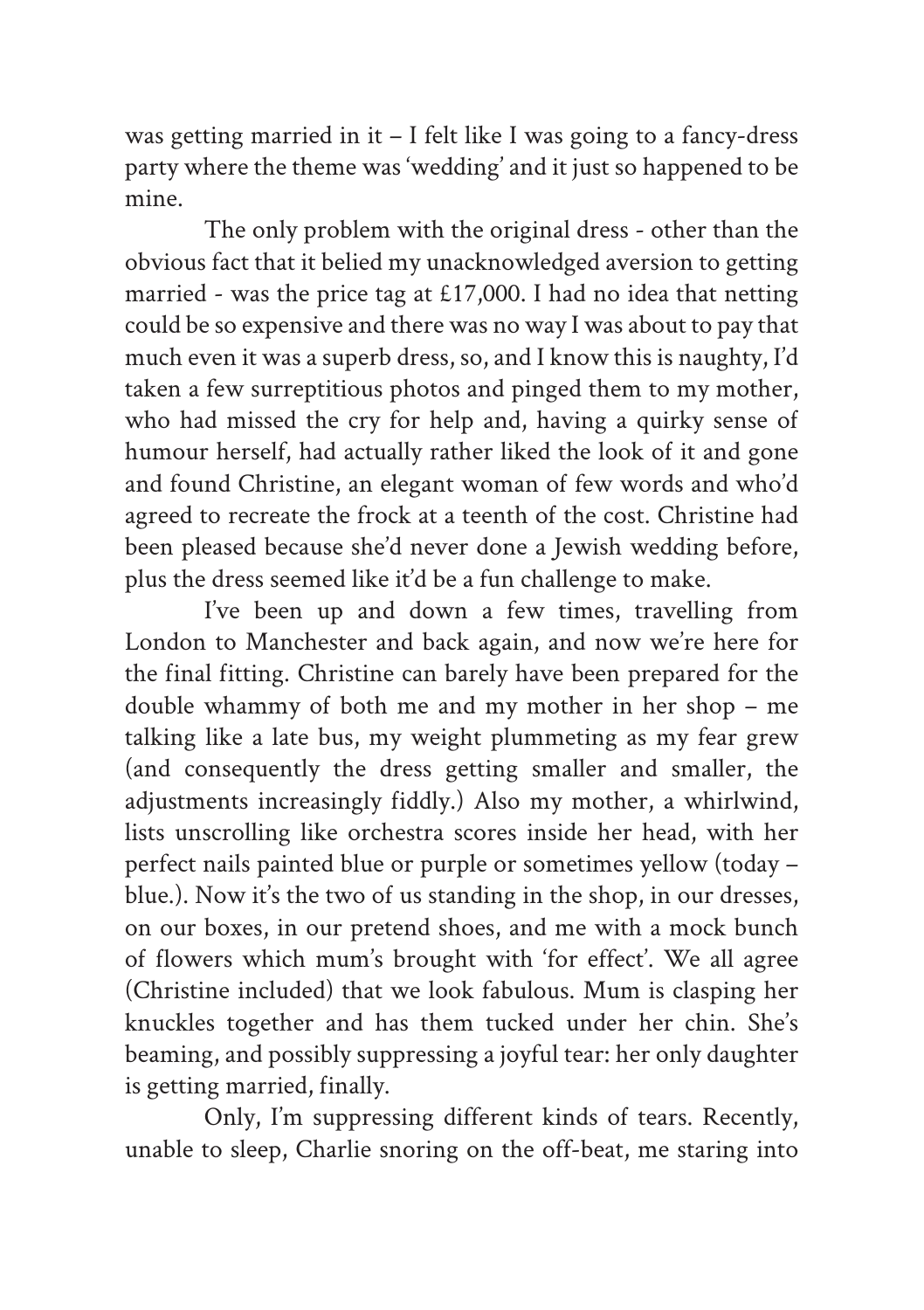the gloom, I've been trying to picture myself walking down the aisle, hearing the walking-in music, (some traditional kletzmer that Charlie chose) my dad grinning on my arm. It's a long walk to the chuppah and Charlie is there under it, beaming his smilewith-no-teeth, (even though I've suggested to him a million times that he looks better when he smiles naturally ie with teeth) and I'm finding the smile a bit irritating, even more so because we're getting married and I don't want to feel irritated with him on our wedding day, and about halfway down the aisle, mid inner-rant, the movie cuts to the bit where I'm under the chuppah and have to circle him 7 times. It's traditionally a romantic moment in the ceremony, laden with symbolic importance. I think I'm supposed to do it to signify the love that I'm going to wrap him up in, among other things, except that in the movie I begin to make the first circle but I get stuck. I take a step forward, and then a step to my right and I cannot go any further: the dress is so big and the chuppah is so small that between Charlie and my mother the dress has nowhere to go and it gets wedged between the two of them and no matter which way I turn bend or twist, like a badly chosen new sofa that won't fit through the front door, my dress won't fit through that gap between Charlie and my mother.

So then what happens is I simply cut the circling bit from the ceremony - I mean, I don't need to symbolically say that I'm going to encircle him with my love, do I, when I'm marrying the guy, because doesn't the very fact of me marrying him say it anyway? And then I think, ok, let's see what else we could cut? The prenuptial address from the Rabbi? (We've heard it all before and let's face it he barely knows us) The guests? (Honestly, I won't know half of them). Maybe we don't need the dinner bit afterwards either (I've never been to a kosher wedding when people don't secretly complain about the food, so why waste money on the moaning masses?), and come to think of it, I think, maybe we could just get married without any of the celebration bit at all and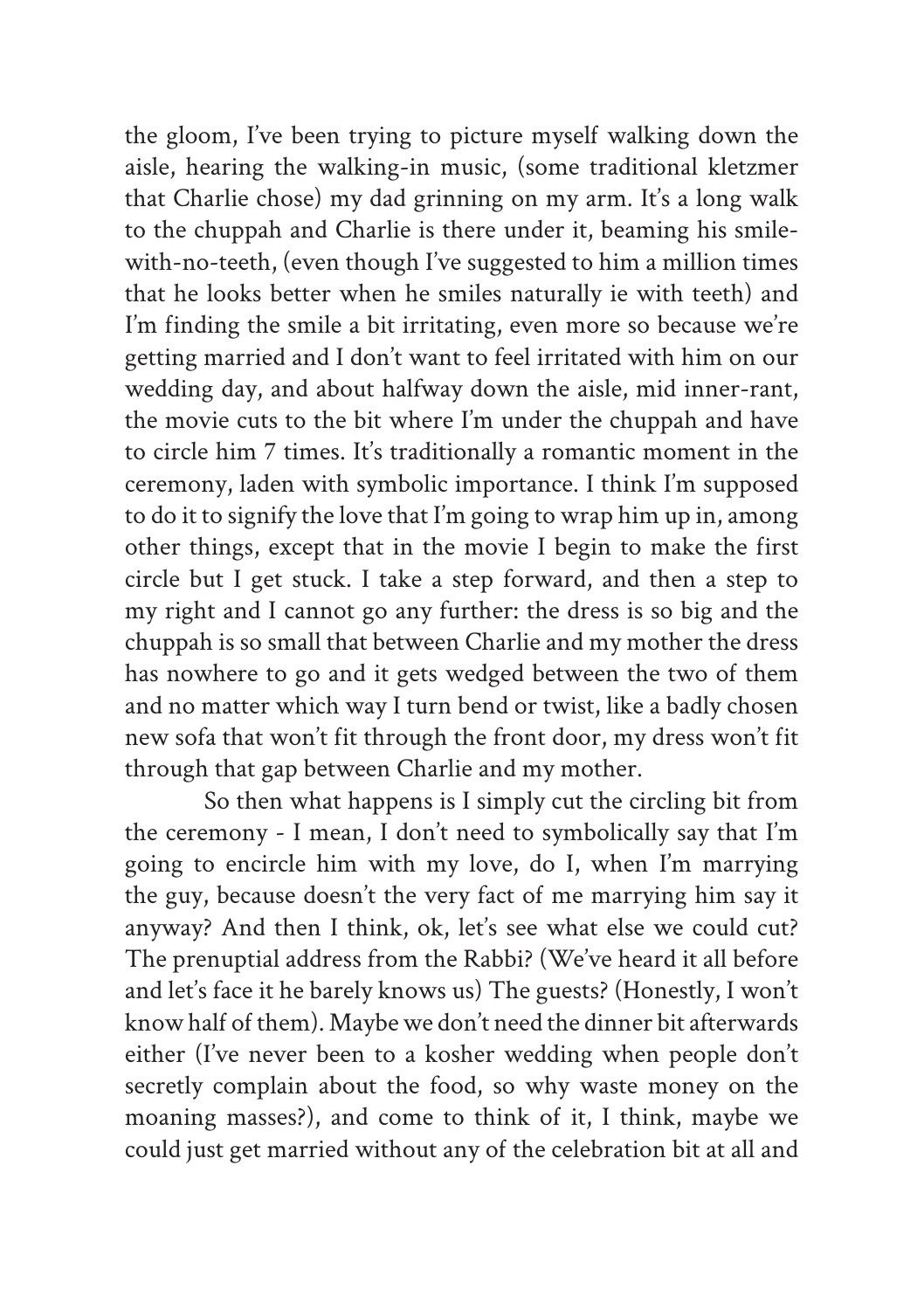spend the money on a house deposit instead? And I keep going like this, cutting bits out of the wedding, until all I'm left with is a mumbling rabbi, a smashed glass, and – of course – the dress, still resplendent in all its frothy glory even in its impoverished wedding circumstances. In fact, by the time I've finished editing the movie it's as if we've barely gotten married at all, and that's the point at which I'm finally able to go to sleep.

And then, when I wake up the morning I realize how silly I'm being. Obviously I should have chosen a different dress.

The thing is, it's not the dress that's the problem. It's me. But I haven't dared articulate that yet. How can I? The invites have gone out, the caterers are booked, the honeymoon is organized, everyone is Super Excited, and here I am, standing on a box in a dress shop in The Dress To End All Dresses! Basically, I'm on an express train to Married Life, destination 2.4 children, North Finchley, and the only way off is to jump which means unimaginable grief for everyone involved, not to mention the plenty of bruises and broken bones I'll inevitably suffer from the fall. Besides, what kind of crazy 35 year old fool jumps off a speeding marriage train and expects to survive let alone have any chance of ever getting onto it ever again?

I met Charlie through mutual friends three years ago. I'd been single for years and our friends - who were married – had thought we'd get on, not least because of our mutual love of the film Die Hard. On our first date it transpired that we actually liked the film for very different reasons – me because obviously Bruce Willis but also I do love the fact that while it's an action film it's also a really sweet buddy movie between Bruce and that black cop, and it's so clever because that buddy bit is smuggled in under the surface of the action stuff, almost so you don't notice it, and this is what marks it out as a film that's about something – about communication and ultimately love – and therefore not just a bog standard action movie. Charlie liked it because he "just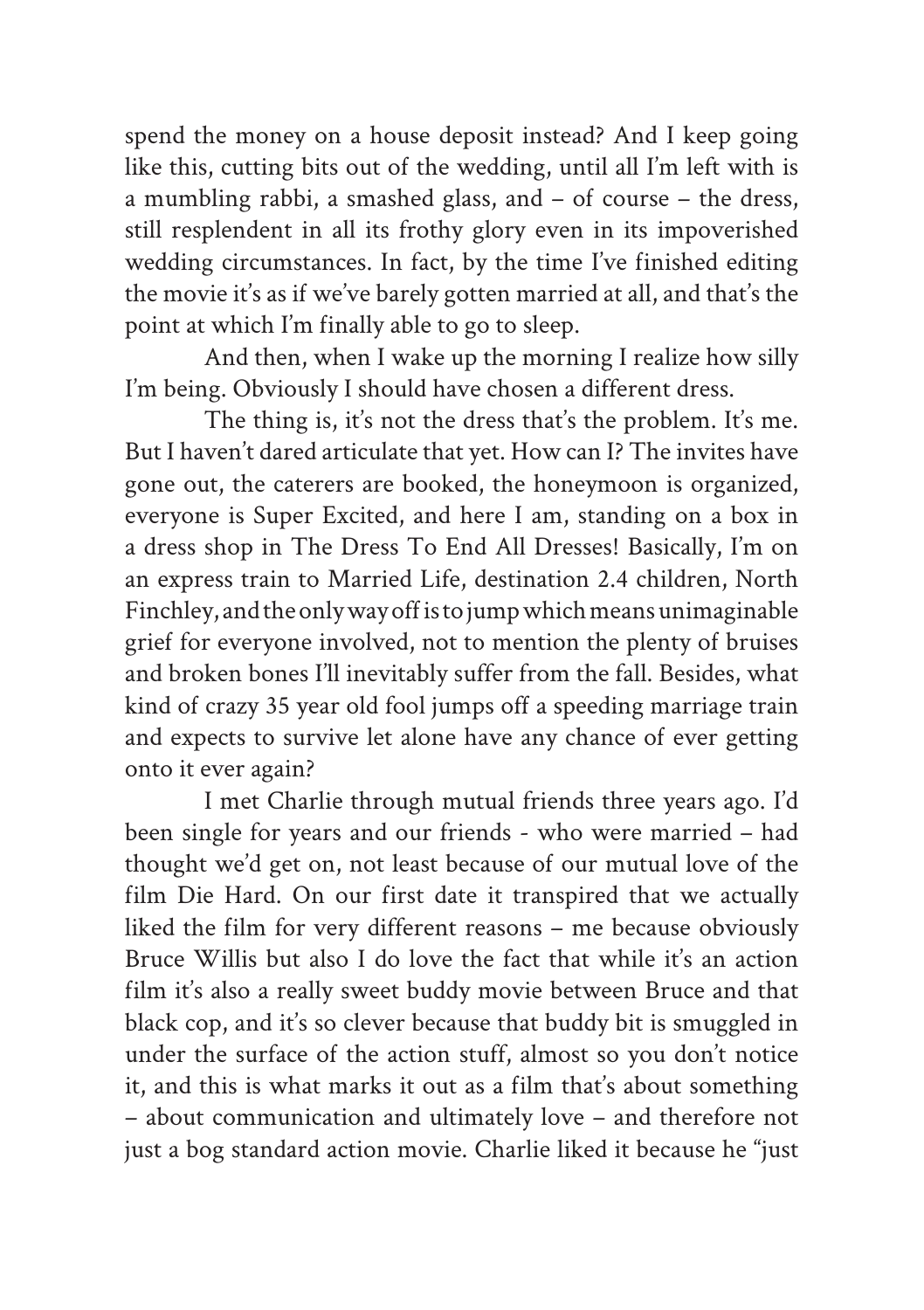thought it was a good movie". I mean, 'just thought it was a good movie'? I should have seen he was totally wrong for me. But at the time I didn't think that, I thought, never mind, because he's hot, and I really hope he calls me again because it would be really nice to have a boyfriend. I know. I'm not proud of thinking that. But I was 32 and I'd been single for so long and I so desperately wanted marriage and babies and all the things my friends were having with all the accompanying trimmings, including Being Happy. And here was Charlie: handsome, clever, an accountant, a full head of hair, and he was keen! He was calling! And it was so nice. And he was so nice. And there was absolutely nothing wrong with him at all. It's just that, I realize now, I was going out with him for all the wrong reasons.

It wasn't just that I wanted a boyfriend. I also wanted to please my mother after all this time - years of disappointment and inappropriate boyfriends – too old, too young, too poor, and once, the wrong sex. Now here I was with a nice Jewish accountant who she thought was the bee's knees and it felt good to please my mother. So by the time 3 years had passed and I'd turned 34 and he asked me to marry him, OF COURSE I said 'Yes!'

But I hadn't banked on the sheer amount of stuff I'd have to deal with including everyone asking and wanting to know: Are you excited? How are you wearing your hair? Who are the caterers? Where are you doing it? What's the dress like? It's as if I'd suddenly entered a world that looked and felt exactly the same as the one I actually live in only in this new world the only thing anyone ever wanted to talk about was the wedding. I'm sure I used to talk about books and box sets and sometimes politics and the new Ottolenghi cook book but I'd been reduced to chignons and knickers. I lost all sense of my self. Worse still, the more people wanted to know how excited I was, the less I felt it and then I began to worry if I'd ever really felt it at all. But I wanted to feel it, and to be swept up in it, and so I thought, all I have to do is let myself get swept up and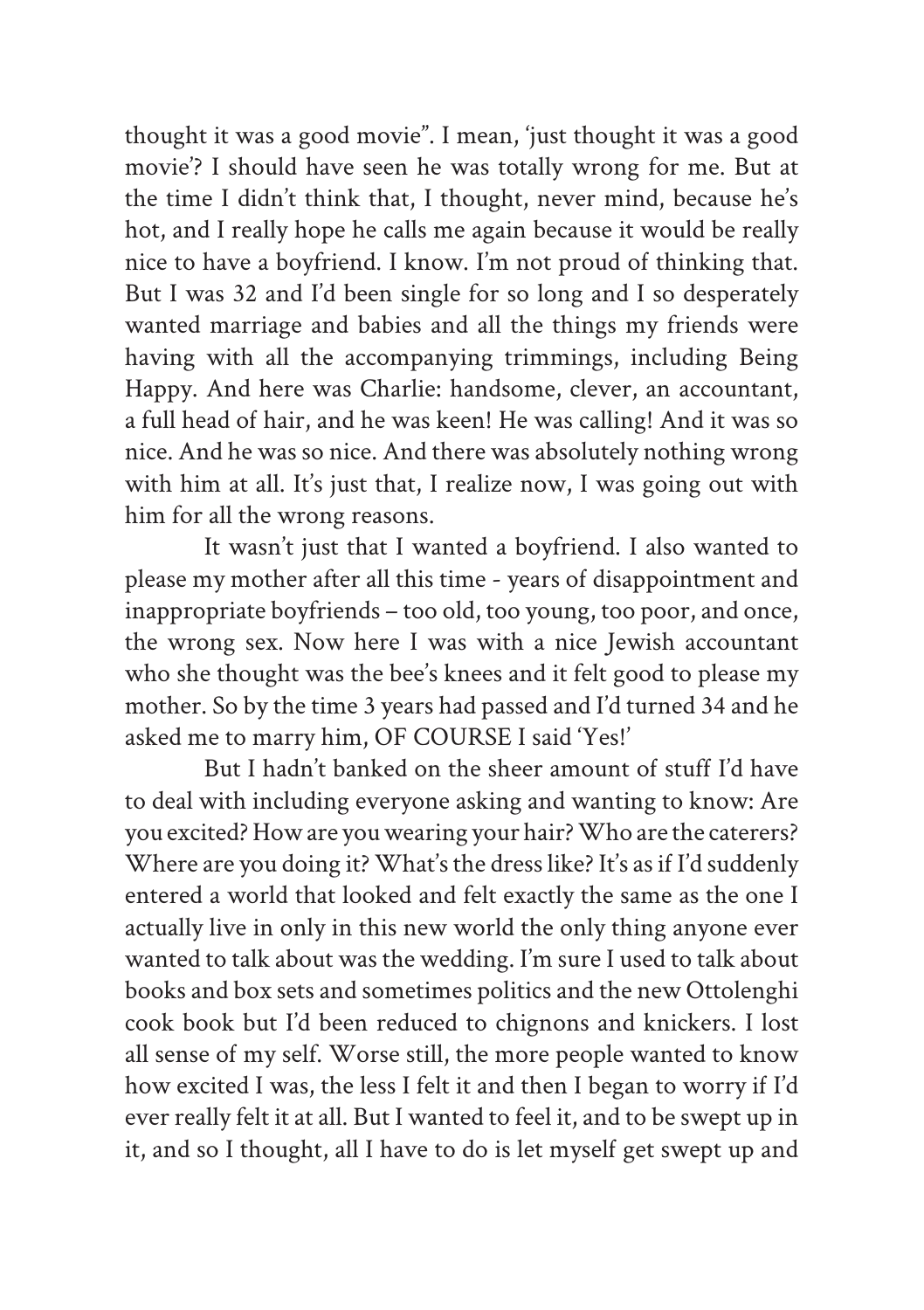the rest will follow. I'll get excited because I'll be 'being' excited. Like method acting – simple. So every time someone asked me a question like, 'Are you excited' I'd say 'Yes, I'm so very excited' and I'd show them The Ring and I'd talk about The Hair and discuss the pros and cons of which Caterers but beneath the surface I was questioning everything. There was a whole discussion going on inside my head, as if there were two inner Abi's listening to what was coming out of my mouth and commentating on it like they were a couple of gossipy old ladies eating scones in John Lewis. 'She says she's excited but do you believe her?/ Not at all, and she looks terrible - so thin!/ I know, she looks like a sparrow/ And why's she going on about her hair? She's never cared about her hair before?/ She's turned into a berk/ I know it's so boring. I wish she'd shut up…'. On and on, and I wished I'd shut up too but I couldn't shut the old lady Abi's up and I couldn't stop myself from acting out the charade. The train can't stop! The show must go on! So I'd squeal with delight and play the part, (including, on one occasion smiling conspiratorially with a religious auntie who thought I was still a virgin and wished me luck on the wedding night) because I didn't want to disappoint my fans. I was the star, and it was fun being the star, and all my family and friends wanted to be lit by my happy brightness. And I get that. I really do because that's how it should have been. It's just that I didn't want it. I wanted to be the star of a different show - one whose name I didn't know yet. But as I say. I couldn't articulate any of this, I didn't dare. So instead I simply stopped eating and believe me, that was hardly a choice because I love eating -– it's just that I had no appetite. I couldn't have swallowed anything even if I'd wanted to. I was in panic. But, amazingly, my head and my heart hadn't yet communicated with each other and as far as the conscious 'I' was concerned, I was getting married, and I was looking forward to it, even as, beneath the surface, my old lady Abis were practically choking on their scones.

So. Here we are in the shop, three weeks to go, me in my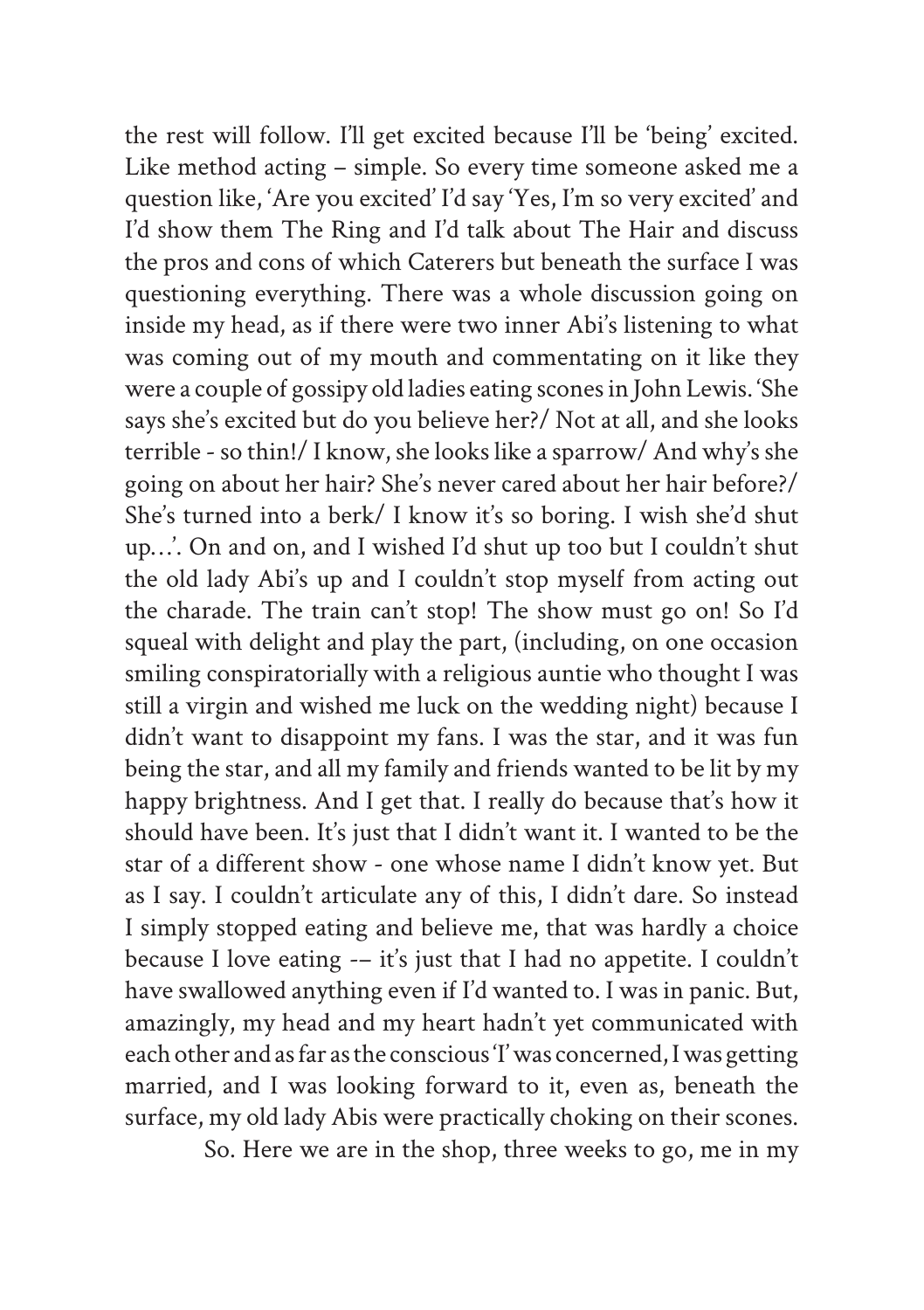dress and all my unacknowledged angst, and my mum in her green chiffon with Christine ferreting around her, pins on her wrist, nipping her in and I'm looking at mum's dress and thinking, hers is a far more sober affair than mine and I can't imagine she's thinking about dad tupping her in it. It's a formal dress for a formal occasion and I picture her standing under the chuppah waiting for me to arrive (tummy in, back straight), her greeting the cousins whose names I don't know, her dancing the hora with me after we've smashed the glass. Christine asks her to hold still while she pins the dress in and mum dutifully extends her graceful arms, her years as a dancer still a part of her DNA after all this time. I'm looking at my reflection in the large mirror with my boney shoulders and skinny arms – the only outward sign that there's anything wrong at all and I'm desperately hoping she'll say something about it so that I can finally tell her how I'm feeling. But maybe she's deliberately choosing not to see, because she always comments on my weight, whether I'm thin or fat, how my stomach is looking, whether or not I should have that slice of cake or the extra roast potato. And it occurs to me that maybe she has her own reasons for wanting me to get married that aren't just about wearing a gorgeous dress and that she hasn't articulated to me.

In any case, it looks like the charade is going to continue for now because she seizes the moment to discuss the tablecloths. 'So Abi I'm thinking purple tablecloths. Not white. What d'you reckon?'

'Purple?'

'I know it sounds a bit whacky but I thought, white's a bit traditional, and since the room is white and we're going with a purple and pink lighting theme wouldn't it look a bit funkier and more like a party with coloured cloths? The caterers said they could get hold of some purple wine glasses too. Don't you think that'd be fun?'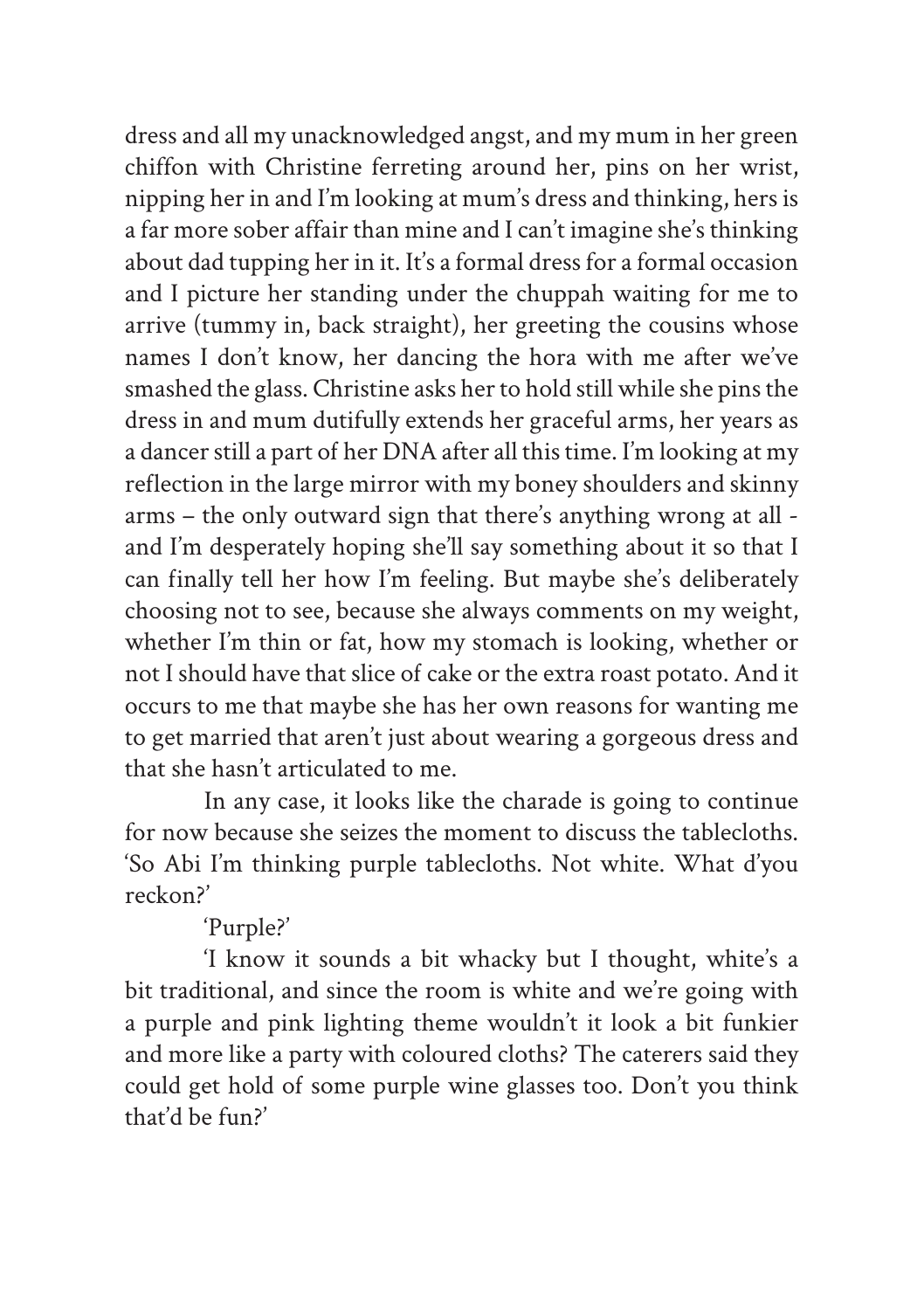'Right. Purple? I can't really see it mum but if you think so, then fine. Sounds great.'

> 'And my dress will stand out brilliantly, don't you think?' 'Yeah. It'll look amazing. Purple and green. So fun!'

I wonder if she thinks it's weird that I've done literally nothing to prepare for this wedding – other than saying yes to Charlie in the first place. She found the venue (I agreed to it) she found the caterer (I agreed to it) she chose the menus (I agreed to them too) the wine (yes) the photographer (fine) the order of the day (whatever mum), the wording on the invites (yeah fine) and now, the tablecloths (I mean, purple? really?). Christine asks mum to turn a quarter to the right so that she can pin the bottom. Now mum is facing me and I'm still looking in the mirror, looking at her looking at me.

'What do you think Abi? I look fantastic don't I?'

I look at her reflection and I think, yeah, you're 65 years old and you do look fantastic, and I love her so much for having the confidence to say it and I know that part of her confidence today is about her happiness that her only daughter is getting married, and this is something she's wanted and craved since I was born. I want so much to please her, to be the daughter who's sorted her life out, who falls in love with the guy, who, when the guy asks her to do him the honour of marrying him, she says 'Yes please, let's go!' And I realize that maybe what mum wants is her chance to play out being the proud mum, who's raised a daughter who's good enough to be married, never mind her unruly hair and un-flat stomach and this bonkers dress: her daughter is getting married to a nice boy and that means that she and dad have done OK.

'You look great mum. The dress is amazing. Have you lost weight?'

'No darling. This is my figure. But yes. It's a great dress, isn't it? It's from Betty Barclay.'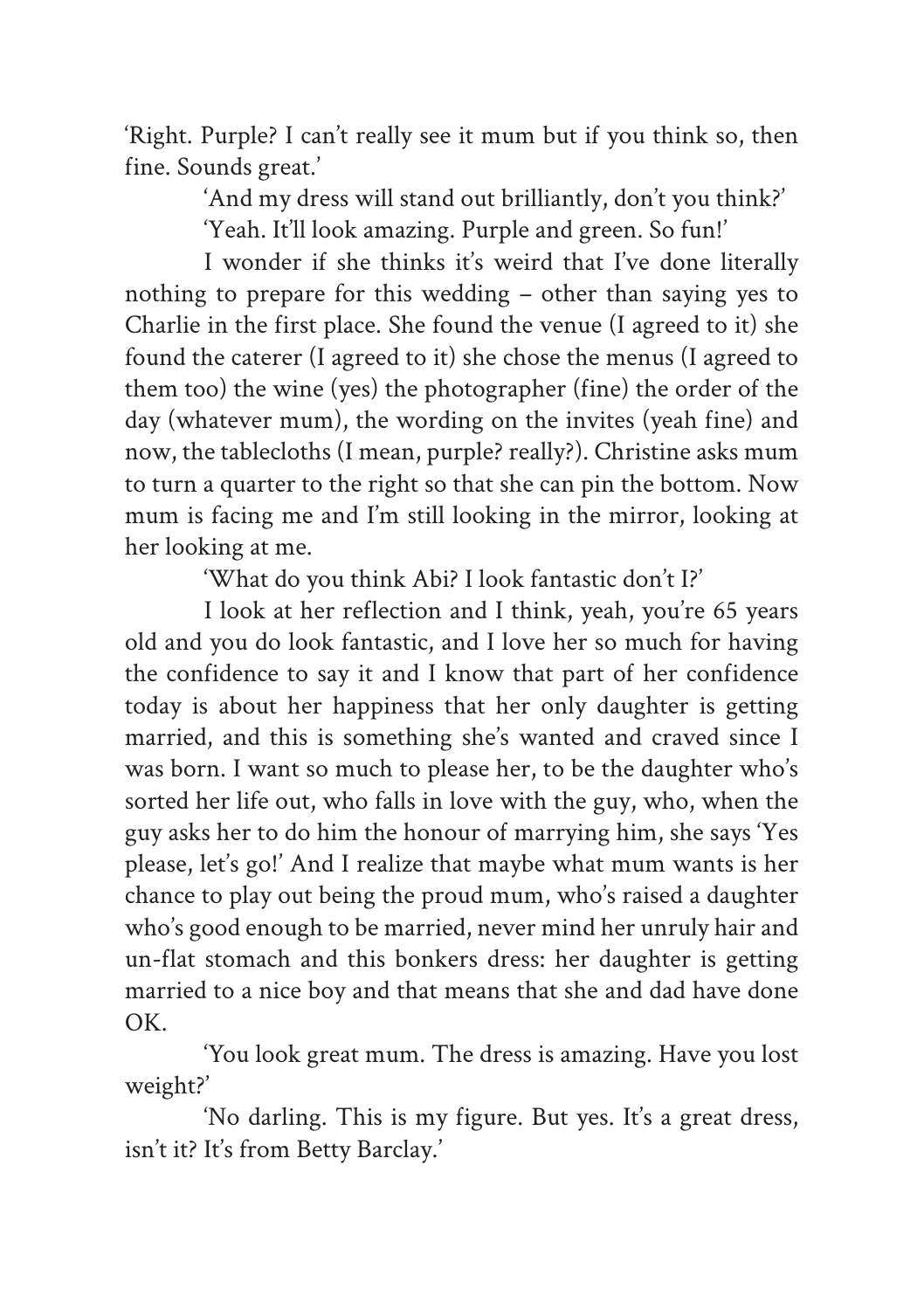'Betty Barclay? I didn't realize they were still going?'

'Oh yes. Been going for years. Darling, have you bought the shoes for your dress yet?

'Umm. Yes'

'Ooh. You didn't tell me.'

'I dunno mum. I just found some strappy ones in John Lewis. They'll do the job.'

'Right.'

'Yeah.'

Even in profile I can see the telling twitch in her left eye. The ending of that little interchange is unsatisfactory to both of us – 'Right' and 'Yeah'. Our conversations don't end this way unless there is something wrong. But I don't dare say anything. I let the silence stretch. But - she's Francine Michaels and she's my mother after all: she makes the first move.

'Darling you do look fantastically thin. You are eating sensibly aren't you?'

'Yes mum. Trying to. I mean. It's hard, with all the stress. You know?'

'Oh I know. The list keeps growing too! There's so much stuff to think about. We need to decide on the kippot, and whether to have them or not, and I don't know where we're going to get the chuppa poles from. I spoke to Charlie who wants to use his grandfather's tallit to go over it, which is fine, but we need to find out how big it is so that we can all definitely fit under it.'

'Right. Yes. I'll get that information from him.'

'Great. Thanks darling.'

A false start. We both fall silent again and my heart is jammering away. She knows. She must know. I've barely spoken – which is not like me and we both know she's filling the air with her conversation because that's what she does. We're so sensitive to each others conversational patterns that as much as I can't do the thought experiment of getting married, I can't bear the fake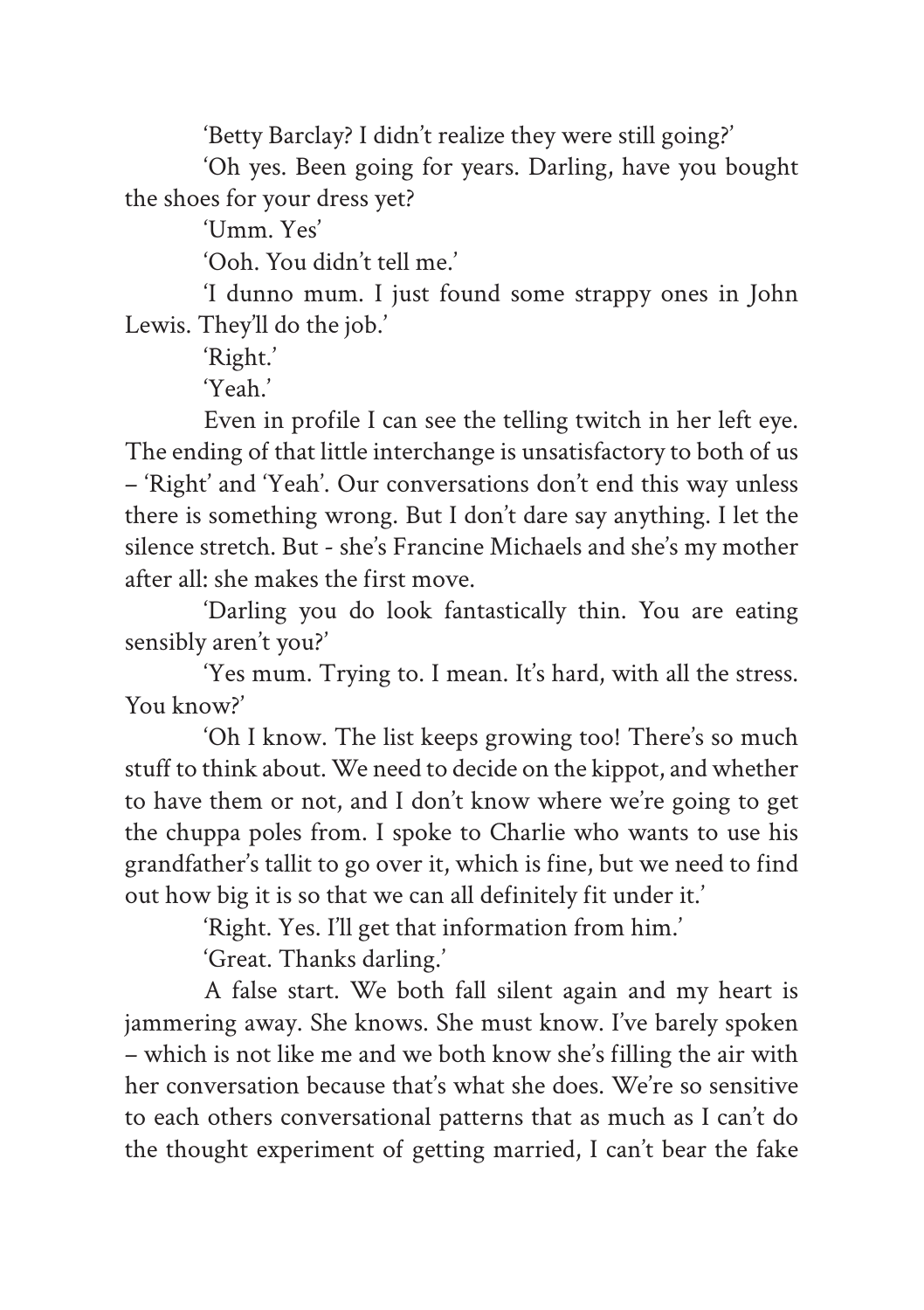conversation that's currently going on between us. On the phone it's been fine, but face-to-face? I think I'm going to burst with frustration. Christine asks her to turn another quarter so her back is now facing the mirror and I can't see her eyes. I think, it's got to be now or never.

> 'Mum?' 'Yes.' 'About the wedding.'  $Y_{\text{ec}}$

I'm feeling…well. I'm feeling a bit nervous.'

'Well of course you are darling! It's completely normal. And don't worry about the tablecloths. I'm sorry I even asked you.'

'No mum it's not the tablecloths. I mean. Don't you think? You know, it's my wedding and I've not really done anything for it.'

'But that's why I'm here! To do it for you. You don't need to worry about anything.'

'But mum. I'm…You know. The food. The drink, the dancing, the band. I'm not. I'm just not that interested in any of it. Don't you think that's a bit weird?'

'Abi darling, what are you saying?'

'Mum. I'm thin because I'm not eating. Not because I'm dieting but because I can't actually eat. I feel sick all the time. I'm not sleeping. And I can't…'

Christine is still on the floor with pins in her mouth and I can only imagine what's she's thinking. I can't look at her. She's had to source the slutty hook and eyes from a rare supplier in Italy and she'd told us earlier that she'd had to practise sewing them in and making them sit perfectly in the silk – a fiddly business - for days. The netting is imported from Paris and it's the most complicated dress she's ever had to make. But now, shit. I'm starting to cry. I can feel it welling up. I plough on.

'…I can't imagine getting down the aisle. Every time I try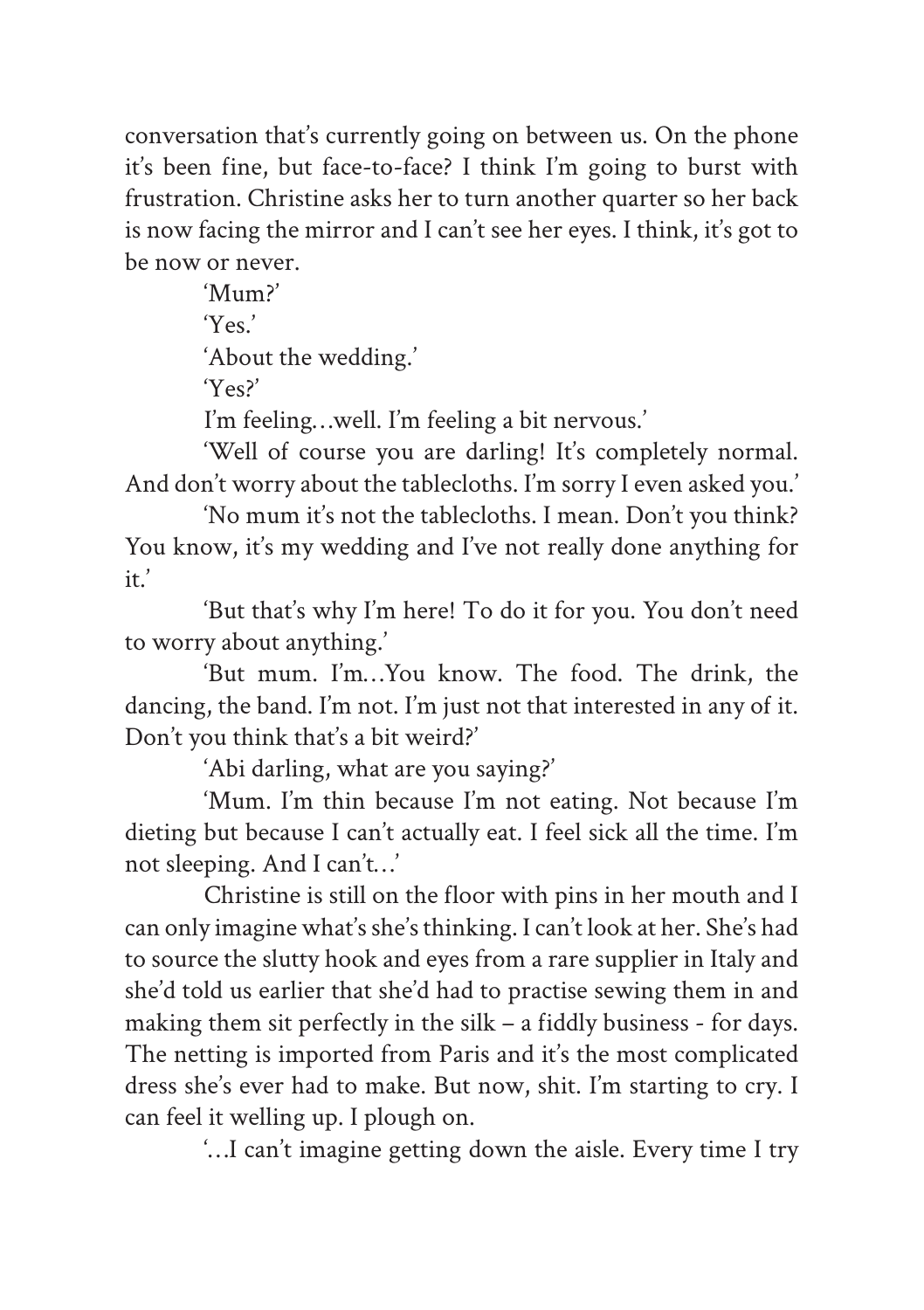to picture it it's like the movie freezes. And. Also. I'm dreading the honeymoon.'

'You're dreading the honeymoon?'

'Yeah. But it's not just that. I. I just don't think…'

'Darling if you're dreading the honeymoon then go somewhere else.'

'No mum. It's not the place. It's him. I don't know if I can get married. I don't think I want to get married.'

It's such a massive relief to finally say the Words Of Truth that my nose starts bleeding. Mum can't see though because she's still got her back to me. I don't want this minor calamity to interrupt our conversation now that we're finally having it so I tilt my head back and cover my nose with my hand. Also, I really don't want to ruin the dress – oh god!

Of course, by now mum has turned around, 'You don't want to get married?!' but then she actually sees me and midsentence lets out a little scream. 'Oh bloody hell Abi you're having a nosebleed!' at which, Christine looks up and scurries off. I used to get nosebleeds as a child and had to have my nose cauterised to stop them, which was a successful operation so to see me now with blood streaming out of my nose and all over my hands must be quite a shock. There's so much blood and it's not stopping and it's now running down my face – still tilted backwards – and down my neck and into my hair. This dress fitting is turning into a bad horror movie. 'Don't get it on the bloody dress Abi!' and she puts a hand on my back and tilts me forwards so that I'm bending at a 90 degree angle (something you should never do with a nosebleed – because it encourages rather than impedes the blood flow.) Then she grabs the netting of the skirt tight around my legs so that the drips of blood can avoid it and go directly onto the floor. Christine meanwhile has gone off and grabbed a handful of toilet roll and now she's standing on the box that my mother's jumped off and is mopping my face up. The three of us are standing here. Me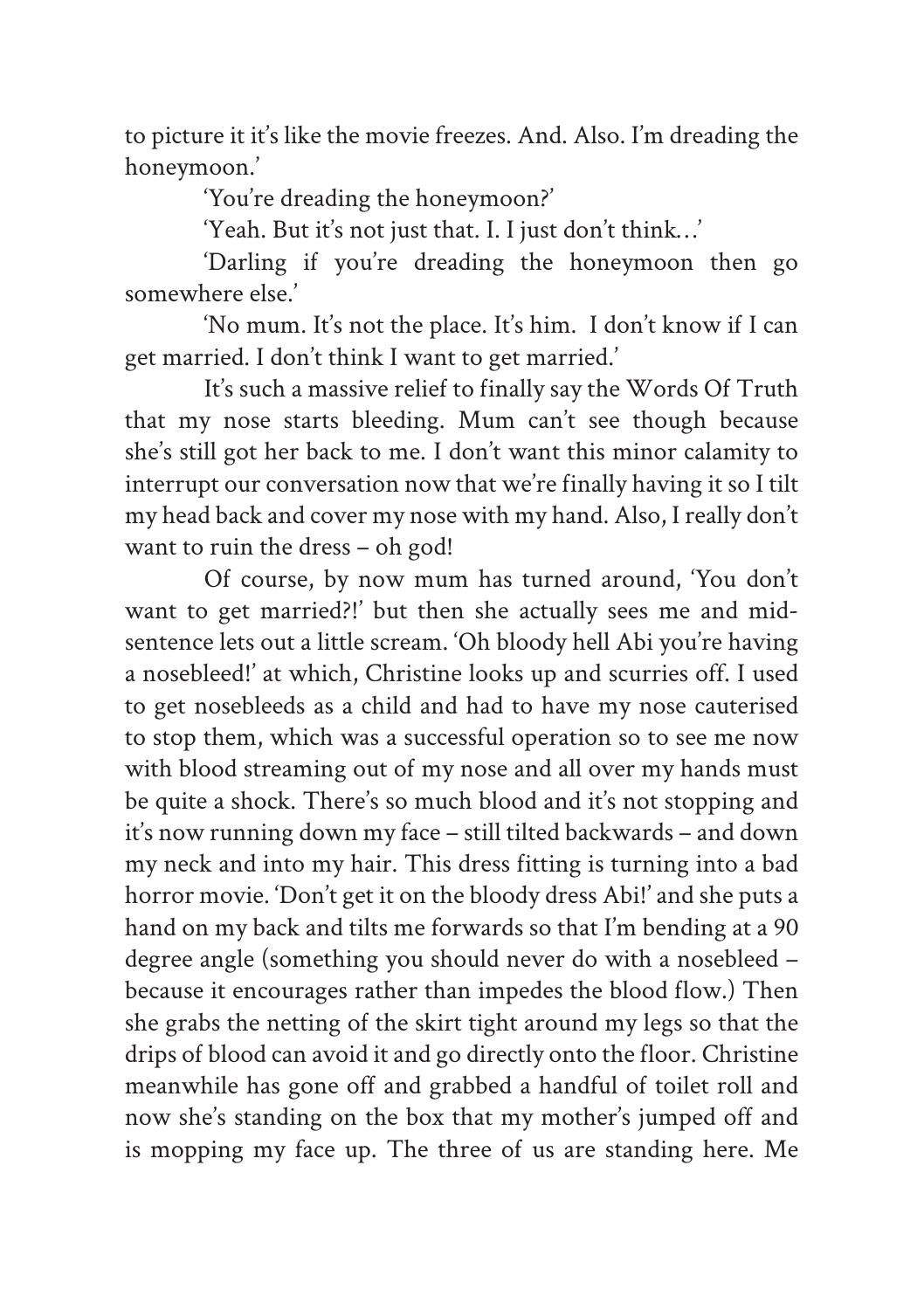with blood all over my face and holding toilet roll up my nose to staunch the flow and Christine stuffing it into my bodice to catch any recalcitrant drips. Mum is on her knees behind me, hugging the skirt to my legs and with her head burrowed in the French silk netting of the dress.

I can't see her face, and despite the fact that it's my legs she's hugging and not me, I still appreciate the physical contact. She's got me, and she's not going to let me fall.

'My love. Lots of girls go through this before they get married. It's completely normal to feel stressed and confused. And you know, it's a big decision, getting married. Of course you're having doubts.'

Doubts? Now that I've started I'm not going to be dissuaded. I have to make her hear me.

'Mum. Sometimes I think if I could just chop my head of or cut my stomach out I would feel better. And I convince myself I'm being rational. I don't think that's rational, is it, to want to chop my head off?

'Love. I've got some valium at home. We'll go to the doctors and get them to prescribe some beta-blockers which will slow down the heart rate and help you calm down. On the day we'll give you a slug of whisky if you're still feeling like this. Ok? Don't worry. It'll all be fine.'

Beta-blockers is what they give to old men who've had heart attacks. 'Mum. You're saying you want me to get married on valium, beta blockers and a slug of whisky? Isn't that what they give to girls who are being forced into arranged marriages in foreign countries to old men they don't know? I'll barely be there. I don't think I should be getting married like that. I don't think I should be getting married at all.'

At this point, Christine, who hasn't breathed during this whole exchange takes a large breath in now – though it sounds a bit more like a sob – and she slopes off to hide somewhere in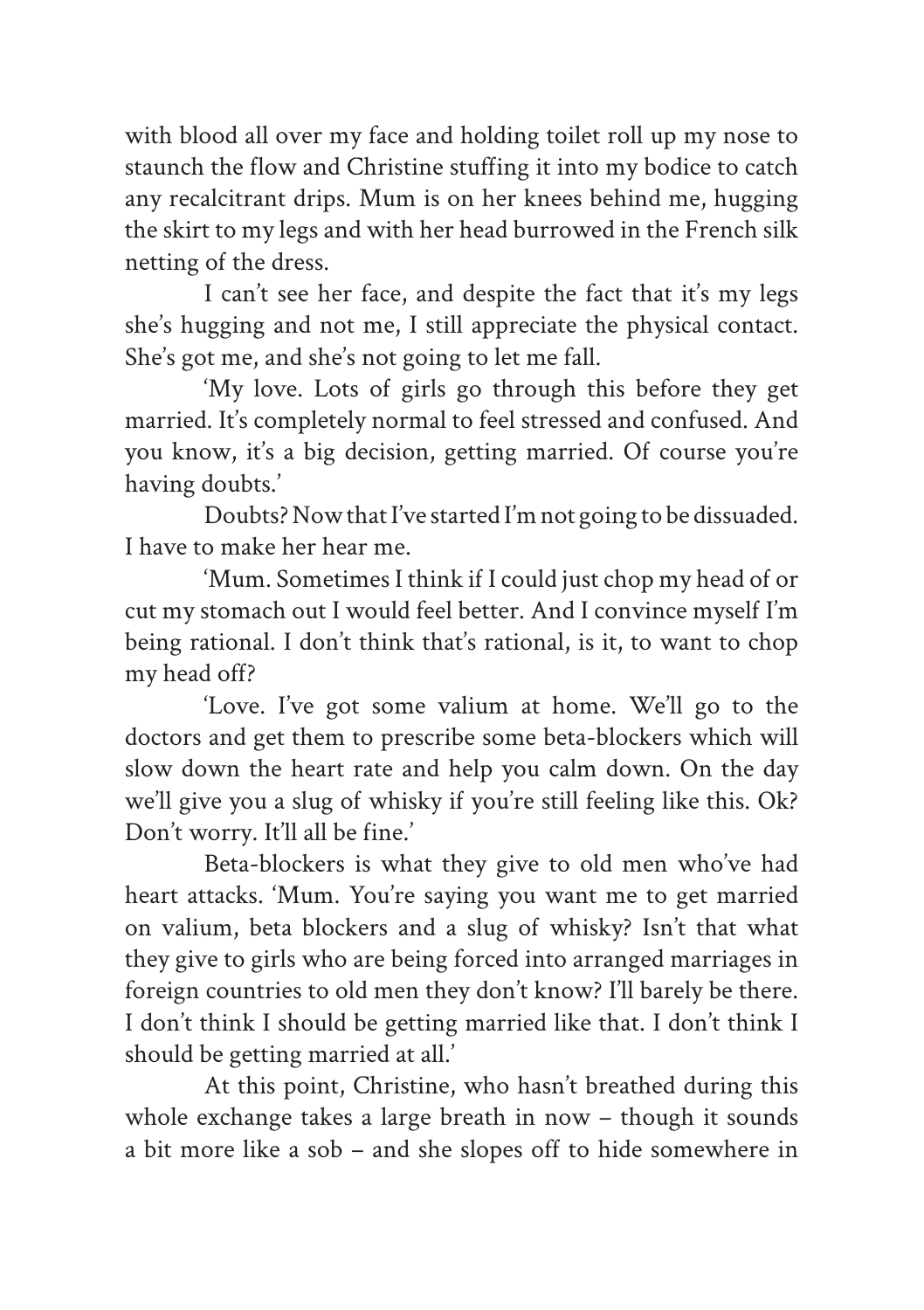the back room. Thankfully the nosebleed has almost stopped, and mum releases my legs and we both sit down on the boxes, finally facing each other.

She looks at me now, testily, not unkind, but fear in her eyes, and she waits for me to look back at her. There are tears running down my cheeks. 'What are you saying here, Abi? Are you going to go through with it? Or not?'

I look at my mum. Her big green eyes. I know that whatever I tell her right now will be OK because she loves me and won't let me make the wrong decision. In that moment I trust her more than anyone in the world and I think of the green dress against the purple tablecloths and the photos of it that'll rest on the mantelpiece for ever more. The memories she'll have. The money she's spent so far. I think of the veil she's insisting on embroidering for me with the appliqué butterflies that she's been saving in a special box since I was 18. I think about the fact that all my mother has ever wanted for me is to get married. I think about wanting to be the little girl that makes mummy happy. I've been hoping for a love-wand to hit me on the head to allow me to love Charlie without any of the doubts that I've lived with about him since the first day we kissed. Why did I think that agreeing to marry him would clarify it at all? I realize now what a big mistake that was. But now that I've said it I can't unsay it. 'No. I can't do it. I can't.'

'Abi. There are three weeks to go. Everything is organised and paid for including the dress you are wearing. Are you sure of what you're saying?'

'I can't do it mum. I can't. I'm sorry. I just. I can't marry him.'

From nowhere, Christine arrives with two glasses of water and some more tissues. She's clearly been crying but she doesn't say a word. I'm still holding the stupid flowers. Christine almost bows her way out of the room like me and mum are royalty but doing a really bad, undignified job of it.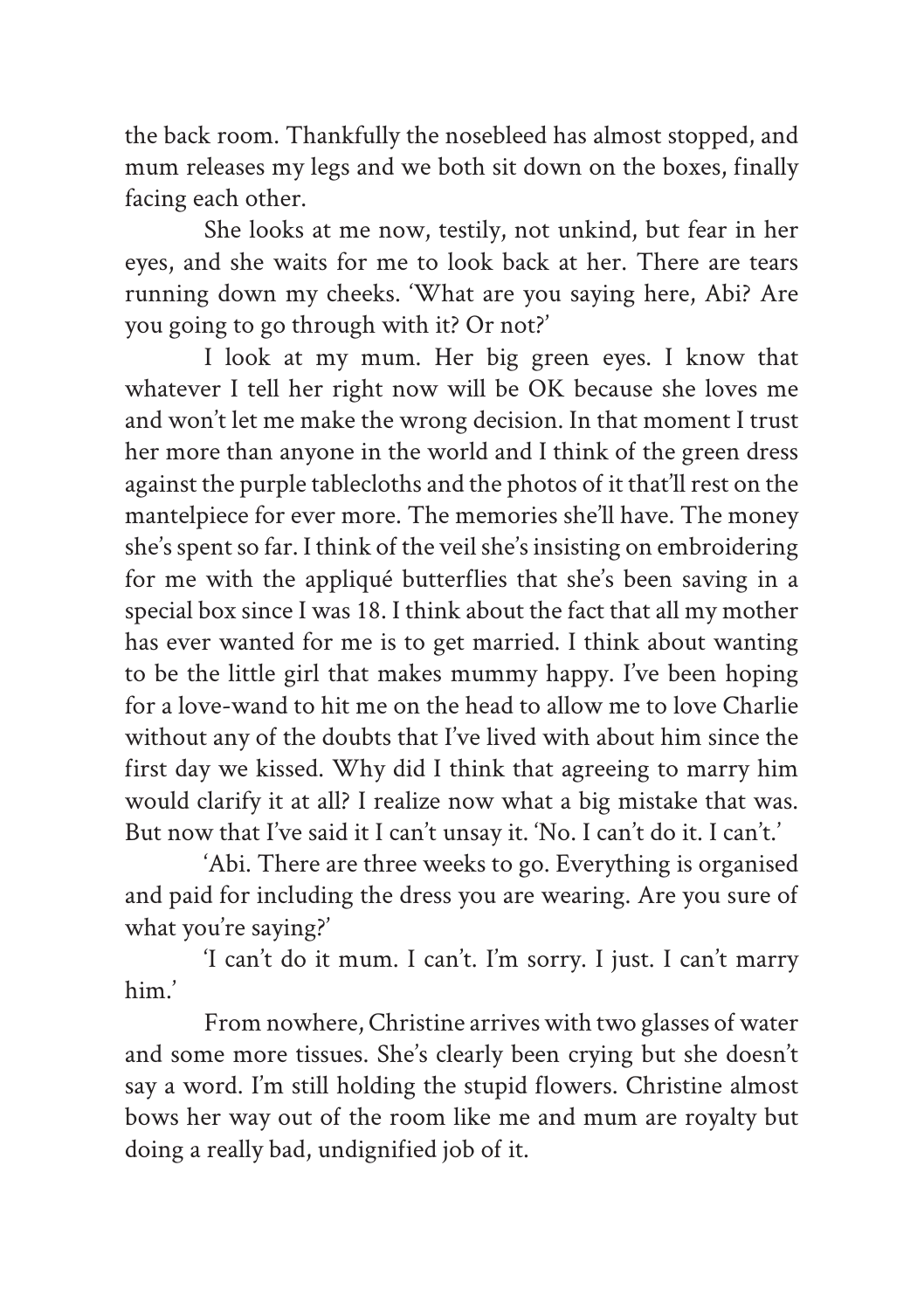'Abi. I think you're in panic. You need to think about this carefully.'

At this point, I stop crying. I hold myself up, shoulders back, tummy in. 'Mum. I'm telling you. I can't do it. I can't marry Charlie'.

And that's it. Mum closes her eyes, takes a deep breath and lets it go. Then she looks at me and she says. 'Well my girl. We'd better go and tell your father. And then you can tell Charlie. And then we'd better undo everything we've done.'

She stands up, unzips herself out of her dress and heads into the changing cubicle, leaving me staring at myself with a tissue stuck up my nose and in this beautiful dress that I'll never get to wear. I look a state. I hope I've done the right thing. I'm terrified, devastated, and suddenly, really really hungry.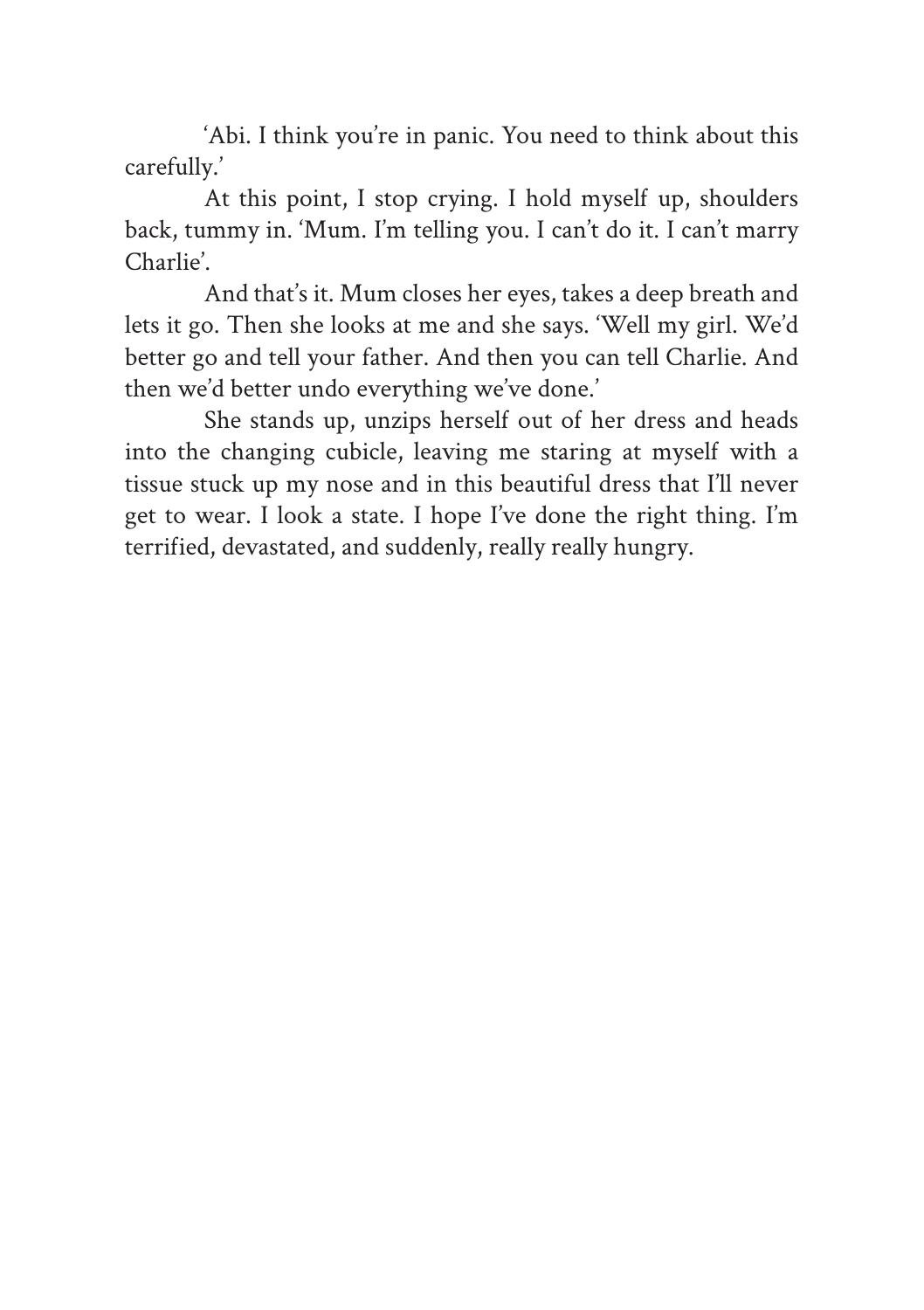# IT'S RAINING MEN *By Naveed Mir*

'It's raining men! Hallelujah - it's raining men!'

Frustrated, Laila threw a cushion at her radio. It fell onto the floor from her nightstand and switched off before The Weather Girls could belt out the next verse. It certainly had been raining men lately but unlike the song, Laila did not feel the urge to whoop for joy.

"They'll be here soon," called her mother from downstairs. "Are you dressed? Put on a bit of lippy as well."

Laila looked at the shalwar kameez her mother had lovingly ironed and placed onto her bed. She had wanted to wear her favourite cream one with the turquoise flowers embroidered on but her mother had insisted she wear one of the new ones Mumani Jaan had recently sent from Pakistan. Laila glanced at the calendar on her wall. She could hardly believe that it was already mid-July. Nearly every weekend since the beginning of June had been busy with suitors visiting Laila and her family in the hope that she would find someone who could be a potential marriage partner. But so far every meeting had been fruitless and each meeting had left her (and her mother) feeling more and more frustrated.

Laila undressed and pulled the maroon kameez over her head. The silver embroidery tickled the skin on her arms. It actually looked quite nice; she had always had the same taste as her Mumani when it came to clothes. She looked closely at her face in the mirror as she grabbed her make up bag and sighed. Thank goodness for miracle concealers, she thought, as she dabbed some dots under her eyes and smoothed them out with her finger. She lightly brushed on some mascara. Her eyes widened with each stroke of the brush; she looked more awake already. After applying a dab of lip gloss, she put away her make up bag. Done. She knew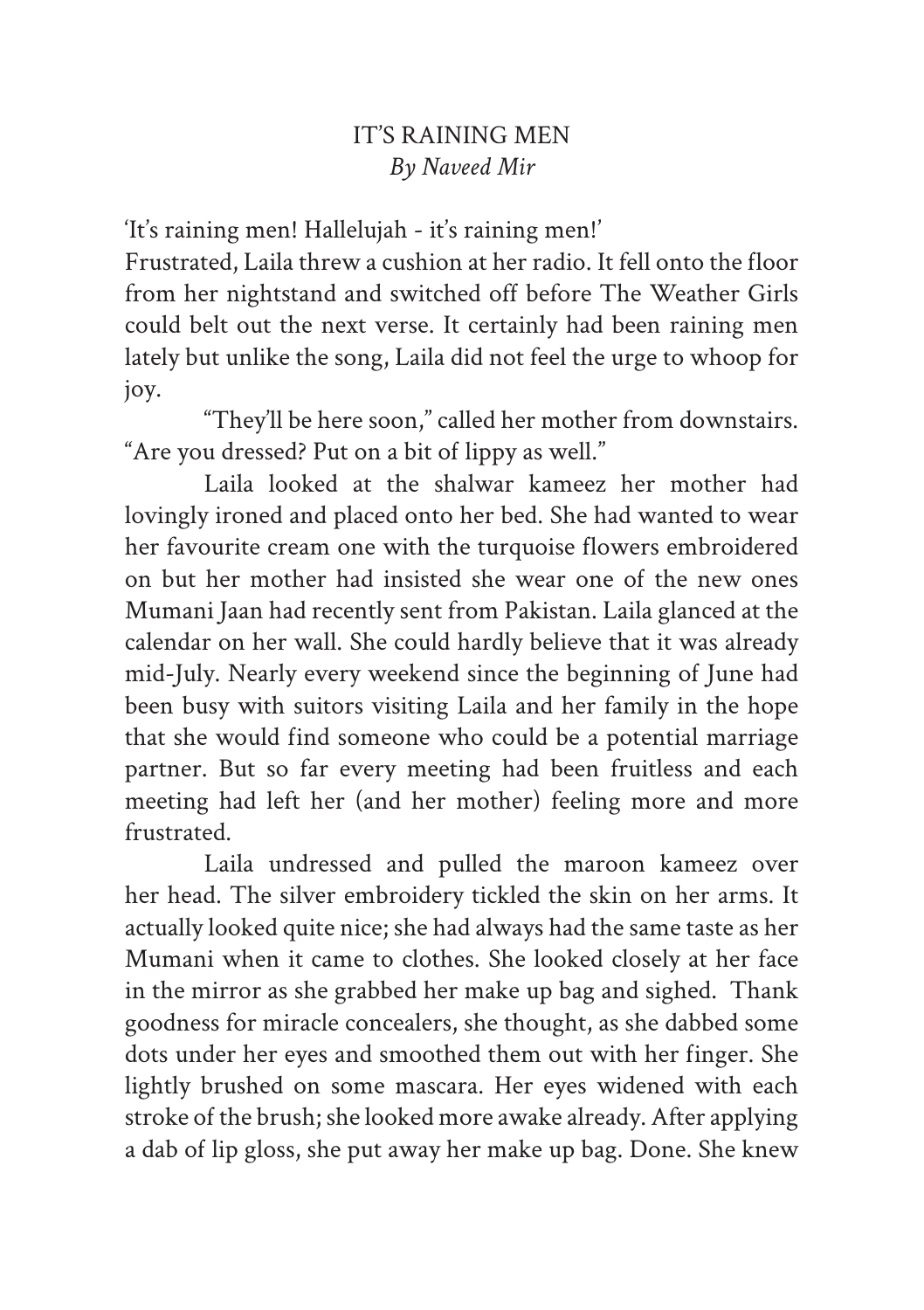her mum would frown when she saw her; she always wanted Laila to wear more make up when she was meeting someone.

Laila's parents had always been great about the whole marriage thing. While she was at university her mother had reminded her on more than one occasion that if she ever met anyone she must tell them. This didn't of course mean that she was to have a full blown relationship and start dating; it just meant that if she saw someone half decent she should tell her mother. Laila wasn't in to the whole dating scene anyway. The only relationship she wanted to have was with her future husband. The problem was finding one.

She glanced at the birthday cards which lined her window sill. Laila couldn't believe she was thirty three years old already and according to some people in her community 'this was too old for a girl to be unmarried.' But she was proud of the achievements of her life so far. She'd completed a degree in medicine and worked for six years before embarking on an incredible travelling adventure with her best friend. In her spare time she helped out at a local Scouts Group and had started teaching herself Arabic after attending a two week summer course last year. She had also helped to organise collections of items for the last two Aid Convoys to Syria. Her next venture was to actually go on one of these convoys. Her parents had not been too pleased about this one.

"Can't you just stay at home and help people here?" her mother had asked anxiously.

Laila had explained that very few female doctors put themselves forward for convoys and that she had heard that they were needed.

"Well, that's my point," her mother had said, "Why does my daughter have to be the one that wants to go to a war torn country?"

Laila always stayed quiet when her mother gave her one of her 'Convoy Talks.' The irony was that it was her parents who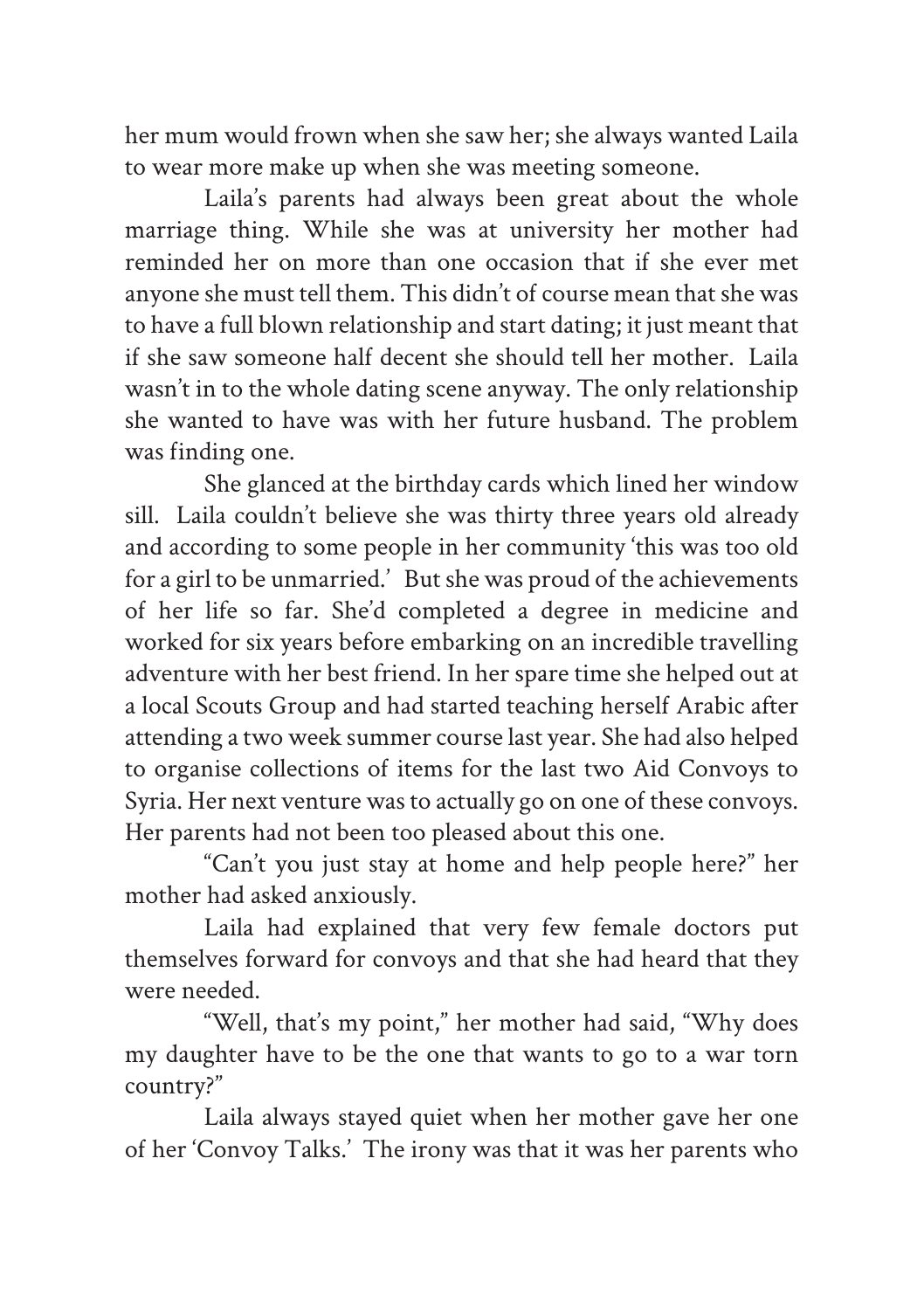had brought her up with the principles she now lived by; to serve and help others with the gifts you have been blessed with. But they still had a hard time when they sometimes saw her embarking on things they would never have dreamed of doing at her age.

"I don't even know if I will be accepted yet, mum," Laila found herself explaining again and again.

Her interview had taken place with one of the main organisers a few weeks ago and she was still waiting to hear from them. Initially she had naively thought that she would volunteer and be accepted, simple. But it didn't work like that. The whole process was tough. You had to provide a detailed written statement about why you wanted to go, prove that you had helped with charitable work in the past and have an interview with one of the main organisers. The organiser had explained that this was so they could make sure people were going with the right intentions. Laila knew that her parents would never say no to her going, but her mother liked to remind her every now and again not to mention it to any of their visitors.

"It's not the sort of thing people want their daughter-inlaws doing," she had explained.

Laila knew that her mother was secretly hoping that she would meet the man of her dreams and forget all about it. Comments about her single status had never really bothered her and she was usually able to brush them off. Recently, however, Laila had started worrying. She would sometimes wake up in the middle of the night and unable to get back to sleep, would think about what the future held for her. Obviously she never told her parents about these feelings and would pretend that she was fine with staying single. Her mum was having none of it though. "Hye Allah, not get married, God forbid, Laila why do you say such things?"

A gust of wind blew through the open window and one of the cards fell onto the floor. Laila went to pick it up and smiled. It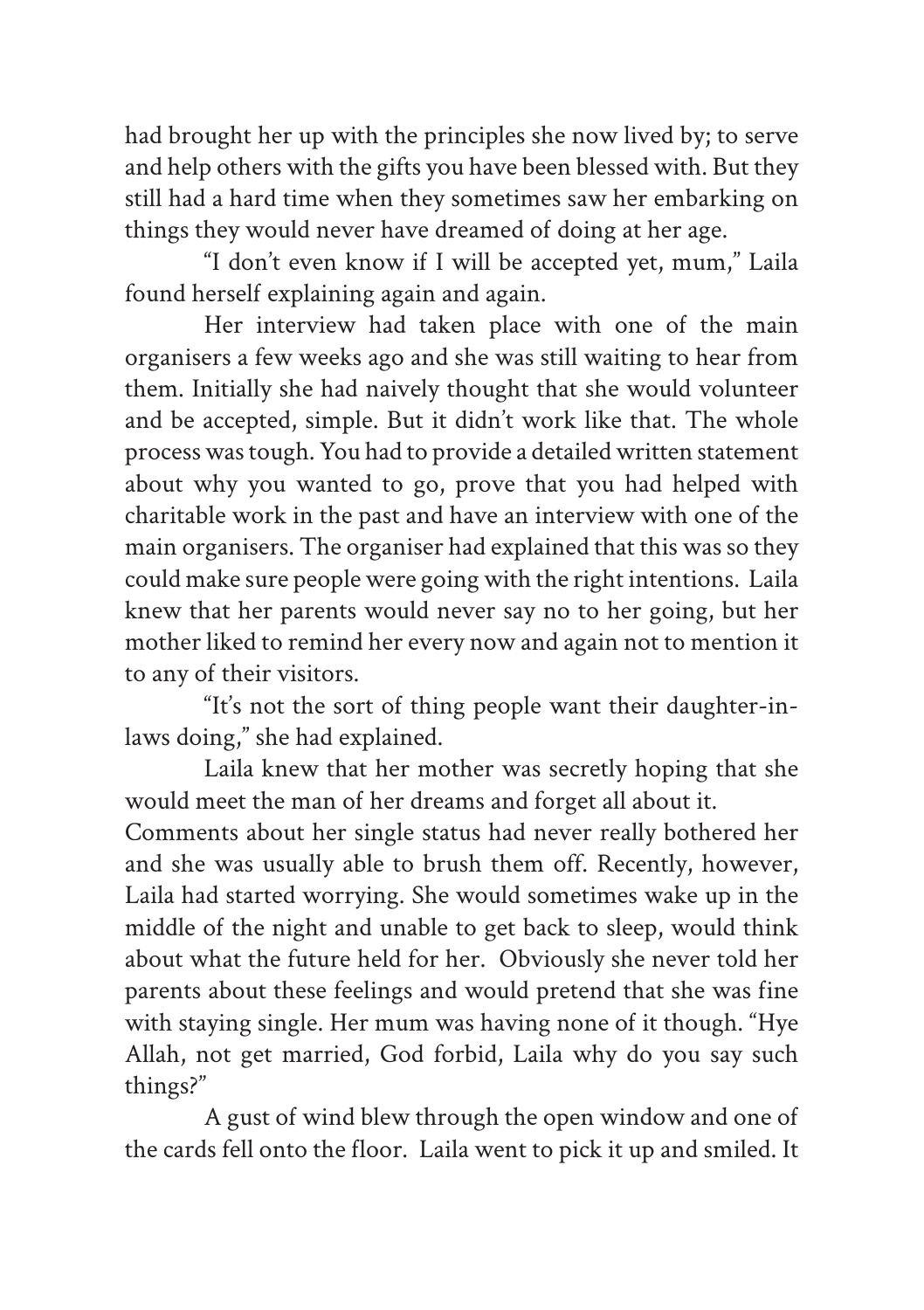was from an old family friend, Shazia. She bumped into her every now and again and was always met with the same question.

"Still not met anyone, aww - not to worry! I'm sure he's out there."

On one occasion she had even advised Laila that she might be 'too fussy.'

"You know the older you get the fussier you become," she had said.

Laila had bitten her tongue. Yes that was it, she was too fussy. She must remember to lower her expectations, what were they again…oh yes, she wanted someone normal! Shazia had sent her a Moonpig birthday card with a picture of her four children on the front, just to rub it in even further. She had tried to hide it from her mother but she had seen it.

 "Look at them, beautiful MashaAllah," she had said, "I can't believe she's the same age as you and has four children! Now, that IS an achievement!"

Her mother had not seen Shazia's children recently. Laila had seen them, though. It was around Christmas time when she had popped into the Arndale Centre to buy some gifts for her colleagues. They had been pulling at the baubles on a tree in Debenhams while Shazia screamed at them like a banshee. Achievement was not a word she would use to describe them. Laila's mum often reminded her how great it was that Shazia had met someone at University.

 "You know," she would tell Laila, "he just used to carry her books home for her from the library and she knew she wanted to marry him."

 "Lucky Shazia," Laila would say and under her breath she would mutter something to the effect of 'yeah right, carrying books from the library! It was a bit more than that, mother!'

 Although the meetings with prospective husbands left her feeling somewhat annoyed, she couldn't help but have a chuckle to herself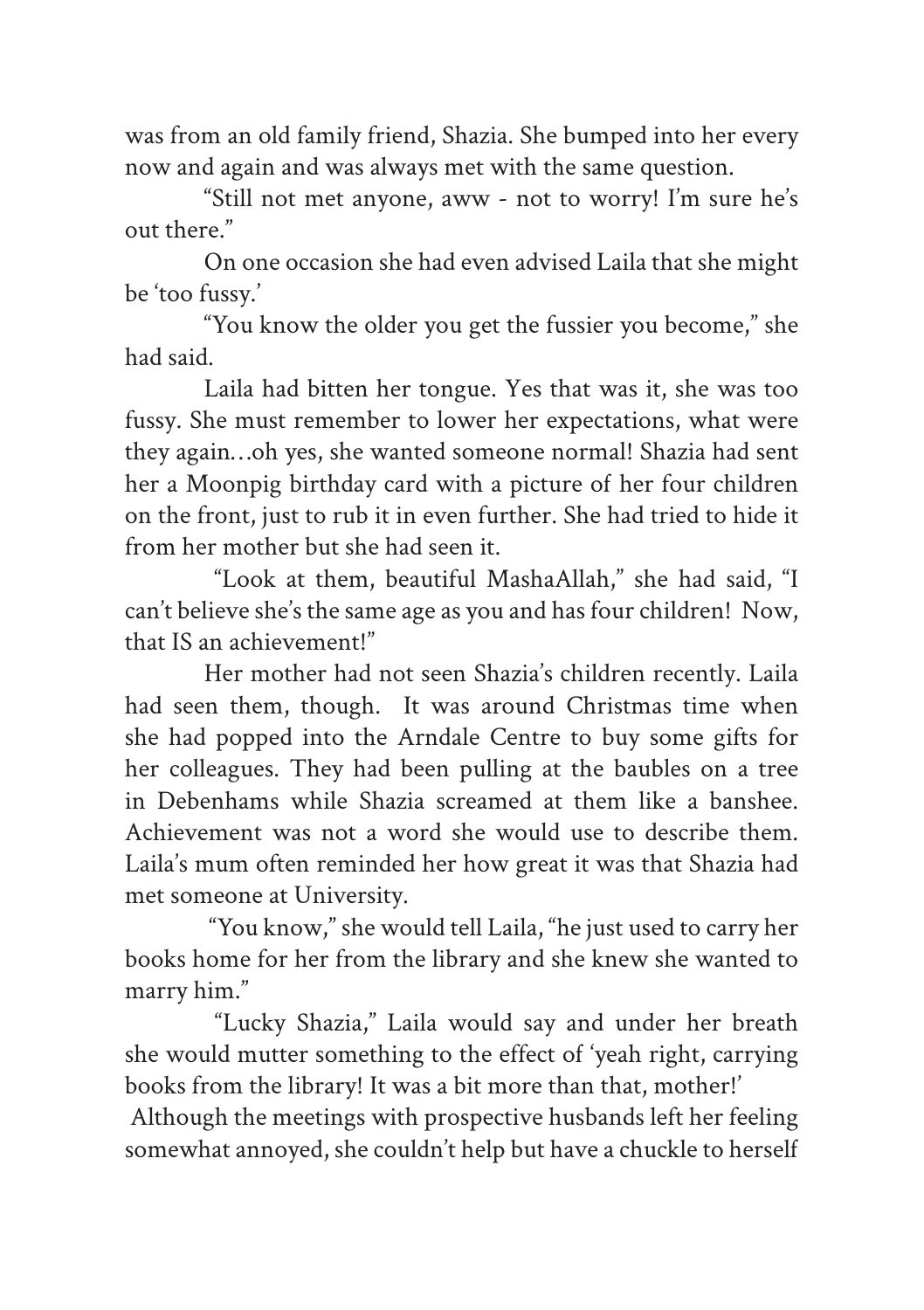when she thought about them.

She smiled as she thought about The Religious One. Her mum had insisted that Mo, as he liked to be called, was respectful of his religion and prayed five times a day – this had been one of Laila's conditions. The matchmaker had assured her of this. When Laila had eventually got round to talking to him he had confessed that he was not actually sure that he believed in God and preferred to call himself an agnostic. Laila had advised him that he should tell his mother this as she was informing the matchmakers in the community that her son was 'a deeply religious boy.' Her mum had seen her face after they had left and asked her what was wrong with Mo. Her reply of 'he doesn't believe in God' did not receive a response.

Then there had been Poor Bloke. His mother had obviously taken a shine to Laila and was keen for her son to make a good impression. Every time Laila or her mother asked him a question, before he could answer his mother would speak for him. She reeled off his achievements in an attempt to impress Laila. Laila was impressed. But she would have been more impressed if he had been able to speak for himself. Even her mother had a giggle after that meeting.

If the boys were semi-normal the mothers sadly were not. What was it with Asian mothers? Too short, too tall, too educated, too dark, too independent, too old. These were some of the things that were said about her in the follow up conversations they had over the phone. After one of these conversations, Laila's father had come up to her bedroom and given her a huge hug.

"You're perfect," he had whispered in her ear.

Later that evening he had words with her mother telling her to leave things be and that he was worried all this would have a negative effect on their daughter.

One of the best meetings had been The Meeting That Never Happened. Laila had been at the top of the stairs listening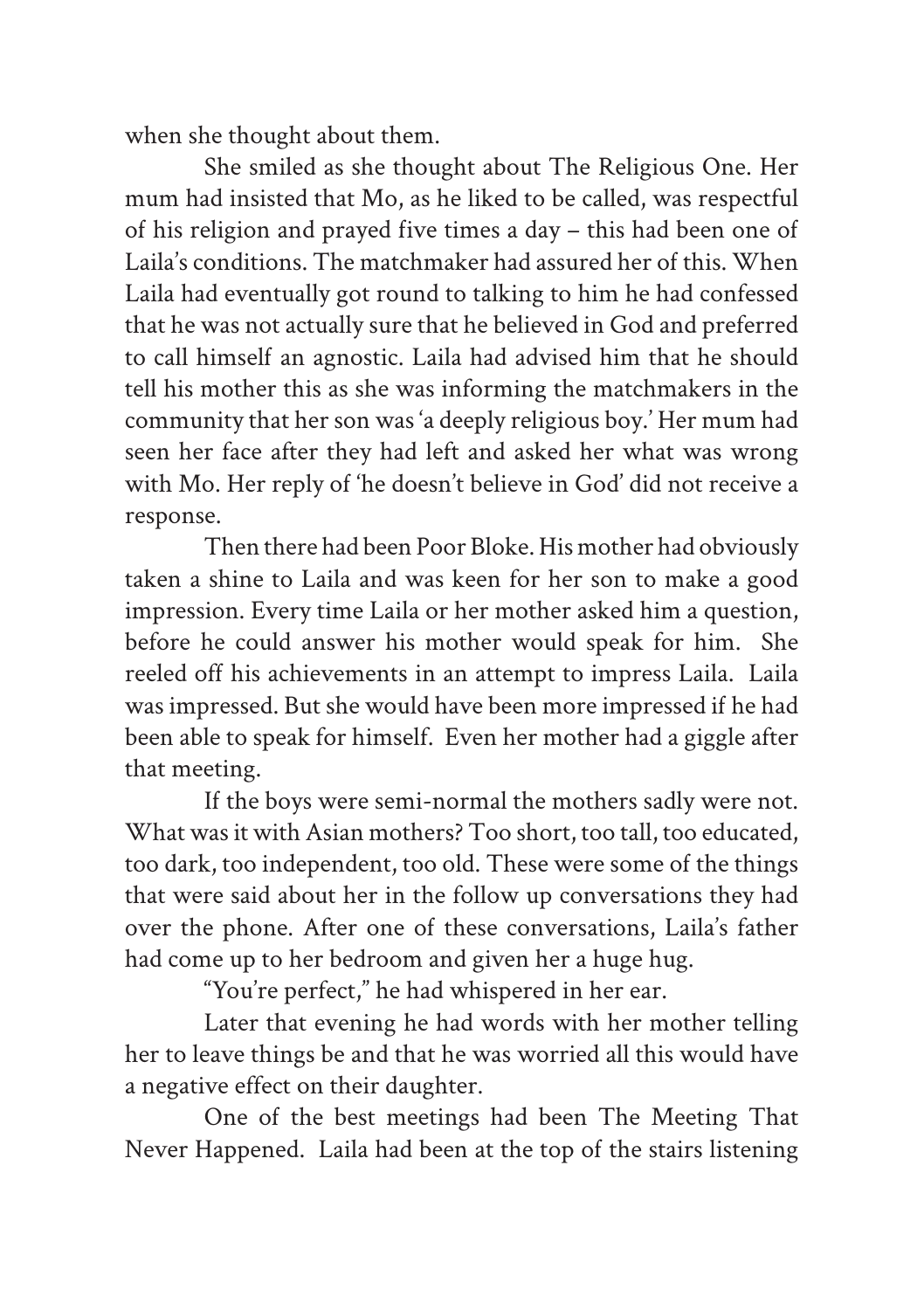to the conversation taking place at the door. The lady had the audacity to ask her mother, before she had even come inside, whether Laila was fair skinned! Her mother had been outraged and had shouted, "I'm not selling a car…asking me about the colour of her skin! This is my daughter we're talking about!" and she had slammed the door in the lady's face. Laila had laughed when she found out a few weeks later that that particular suitor had secretly married his black girlfriend!

Laila felt bad for her mother. Before every meeting her hopes would be raised that this could be the one. Her mother would spend the morning of the meeting preparing tasty delicacies that she could serve when the guests arrived. It always annoyed Laila how the ones that she did not like ate the most food!

She had made a decision last week after another failed meeting; today's meeting was to be the last one. She didn't think she could take any more of this week in and week out. Perhaps she was just not destined to get married. She had tried to sit down with her parents and explain this to them. Her father had been understanding and suggested that maybe she just needed a break from meeting people every week. Her mother on the other hand had not. Laila had stood her ground.

"Mum, it's not that I don't want to get married it's just that…" And then she had started crying. She didn't even know why. Perhaps it was all the stress of meeting after meeting and having her shortcomings pointed out by complete strangers. Or perhaps she was slowly beginning to accept that she might not ever get married and have a family of her own. Then her father had made the mistake of hugging her which had made her cry even more.

Laila's thoughts were interrupted when she heard a car door slam outside. They were here already and she had not finished getting ready. She quickly slipped on her shalwar.

"They're here," her mother called as she walked across the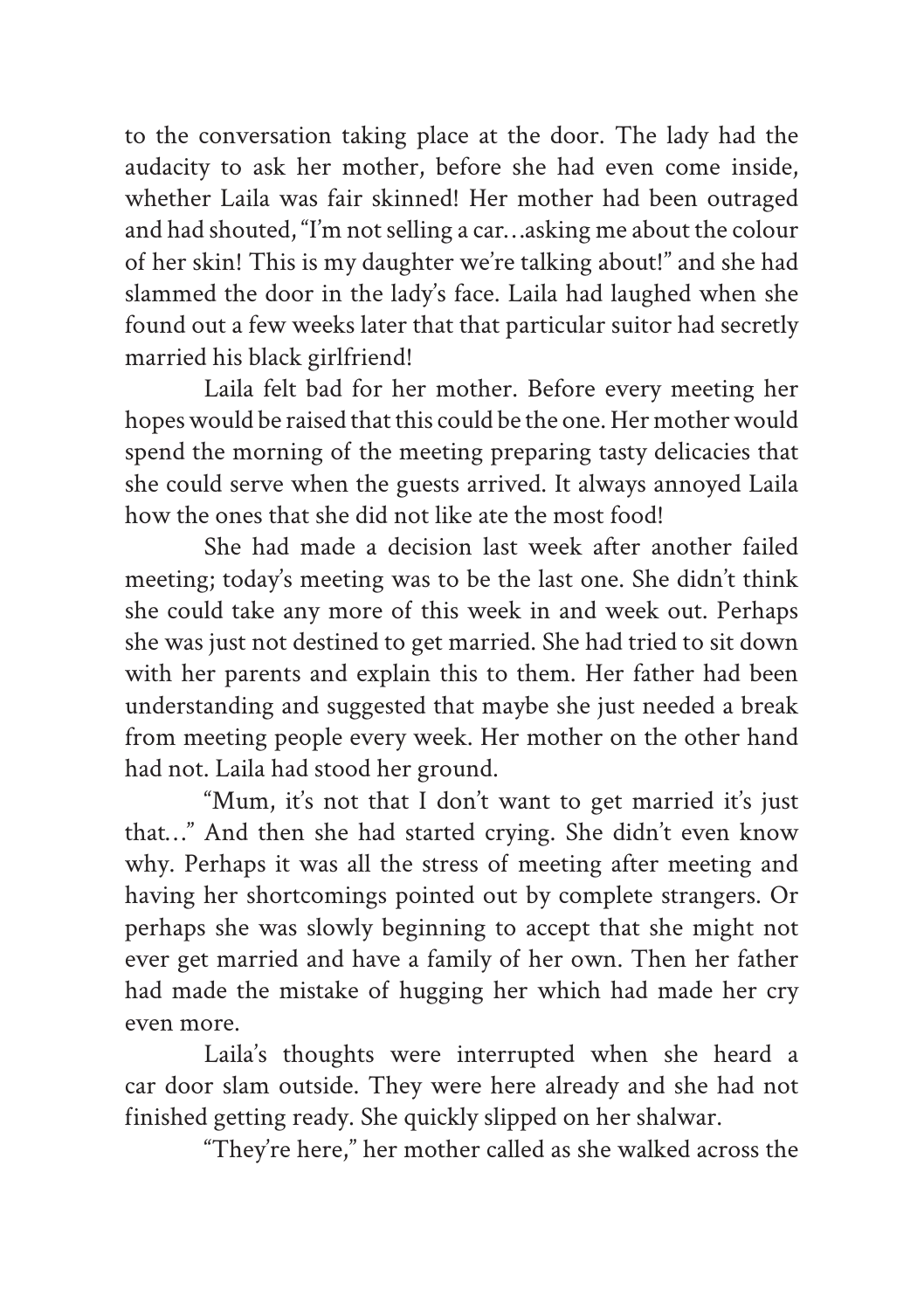hallway to answer the door. "Come downstairs in about twenty minutes – ok, beta?"

She heard her mother say Bismillah before she opened the door. Laila returned to her room. She wasn't sure how other people did these meetings or introductions or whatever people liked to call them but a precedent had been set since the first of these meetings in their house. Her mother would answer the door and invite the guests inside. Next her father would go into the living room and convey his salaam, he'd have a brief chat with the man but nothing formal. After about twenty minutes of sometimes very awkward conversation, her mother would go into the kitchen to make some tea. At this point Laila would come downstairs. They would all have some tea and a bite to eat together and then the mothers would continue chatting in another room leaving the children to talk. It was all a bit mundane and boring, especially if the two children had nothing in common, but it had to be done. Laila took a deep breath and made her way downstairs 'Bismillah,' she whispered.

\*\*\*\*\*\*\*\*

That evening Laila lay on her bed thinking about how the meeting had gone. She smiled to herself. It had gone surprisingly well. She had talked to Qasim for nearly two hours. The time had flown by and they realised they had a lot in common. Laila had felt comfortable around him. There had been something there. A spark perhaps? She didn't know how to describe it but there had definitely been something. She had been unable to stop the huge grin from spreading across her face when he had asked if she would like his phone number. Even her mother had given her arm a gentle squeeze as they bid their guests farewell. Despite all this Laila did not want to become too hopeful.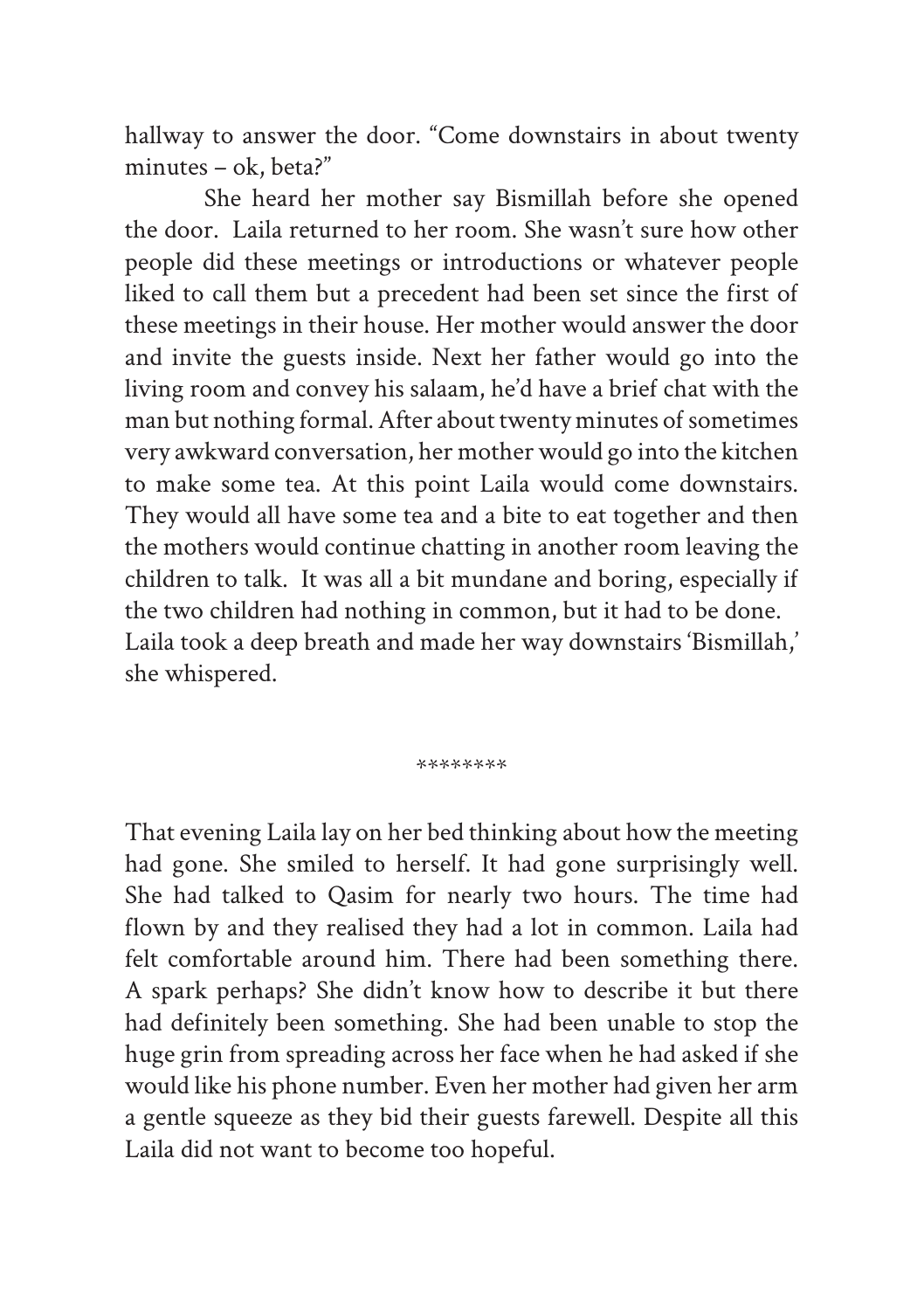There was the follow-up conversation to get through ...

Beep beep! Laila's phone alerted her of a new email. It was from the Aid Convoy.

"Bismillah, Bismillah," she whispered to herself, "God, if this is good for me, please let it happen!"

She couldn't quite believe it when she read that she had been accepted to go on the Convoy. The words read: 'we would be honoured if you were to accompany us.'

The email provided a list of names of other people that had also been accepted. Laila skimmed the list, eager to find out if any other females were going. She stopped suddenly, catching her breath.

Qasim Daar she read. No, it couldn't be. It couldn't be. Her phone beeped again. This time it was a text.

'See you on the Convoy' he said.

Laila beamed. She would allow herself to be hopeful.

\*\*\*\*\*\*\*\*

*Beta* = Son/daughter  $B$ *ismillah*  $=$   $\langle$ In the name of God<sup>'</sup> *Hye Allah* = Oh dear God! *Jaan* = Term used for respect, meaning dear *MashaAllah* = As God willed *Mumani* = Auntie (wife of maternal uncle) *Salaam* = Greetings of Peace *Shalwar Kameez* = Traditional Pakistani clothing consisting of a long tunic and trousers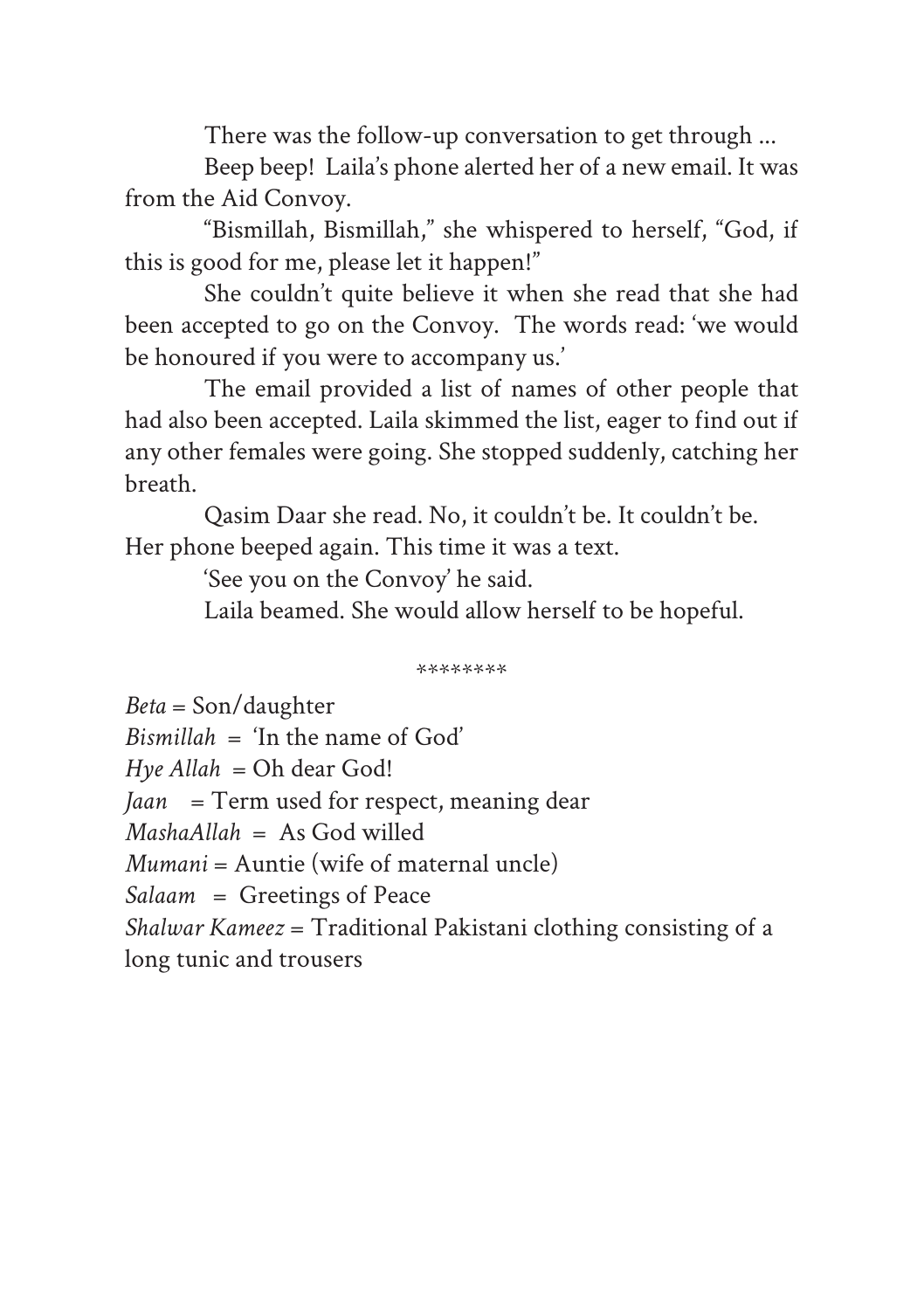## WAYS TO REMEMBER *by Becky Prestwich*

When I was a little girl and I couldn't sleep, it was my Father who would come to me. He'd run his fingers through my hair and murmur, "Shoshana, my Shoshana". I thought it was just a pet name, invented for a sleepless child. My name was Rosa. Even at the end, my Mum only ever called me Rosa. Growing up, whenever a kind stranger asked after my black curls, my dark brown eyes, my Mum would say there was Welsh blood – on my Father's side. I sometimes asked about my Welsh Granny – she'd died, was all they told me. There was us. Only us. That was family enough – just the three of us. It was only later, much later, that I found out about my mother's brothers and sisters, the Aunties and Uncles I would have had, had they not grown up to be corpses instead.

We had a quiet, gentle life. My Mum went to Church occasionally – to the Christening of a neighbour's baby or with a friend who had been roped into flower arranging. She read the Parish magazine and sent me in with tin cans for the harvest festival. She never mentioned G-d. At my first wedding, I noticed that Dad kept his eyes open and didn't kneel for the Lord's Prayer, but I didn't think anything of it. A Leftie intellectual – why would he feel the need to pray? It was at Mum's funeral that it began to unravel. In the crematorium, all of a sudden, my father got down on his knees and begun to pray: Yitgadal v'yitkadash sh'mei raba b'alma di v'ra khir'utei, v'yamlikh malkhutei b'hayeikhon u-v'yomeikhon u-v'hayei d'khol beit yisrael, ba-agala u-vi-z'mon kariv v'imru amen. The women from Mum's knitting her circle, the man she'd been a P.A to for over thirty years looked at him in astonishment. And so did I. He may as well have been speaking in tongues. I put my arm on his shoulder and asked him to quiet but still he prayed: Y'hei sh'mei raba m'varakh l'alam u-l'almei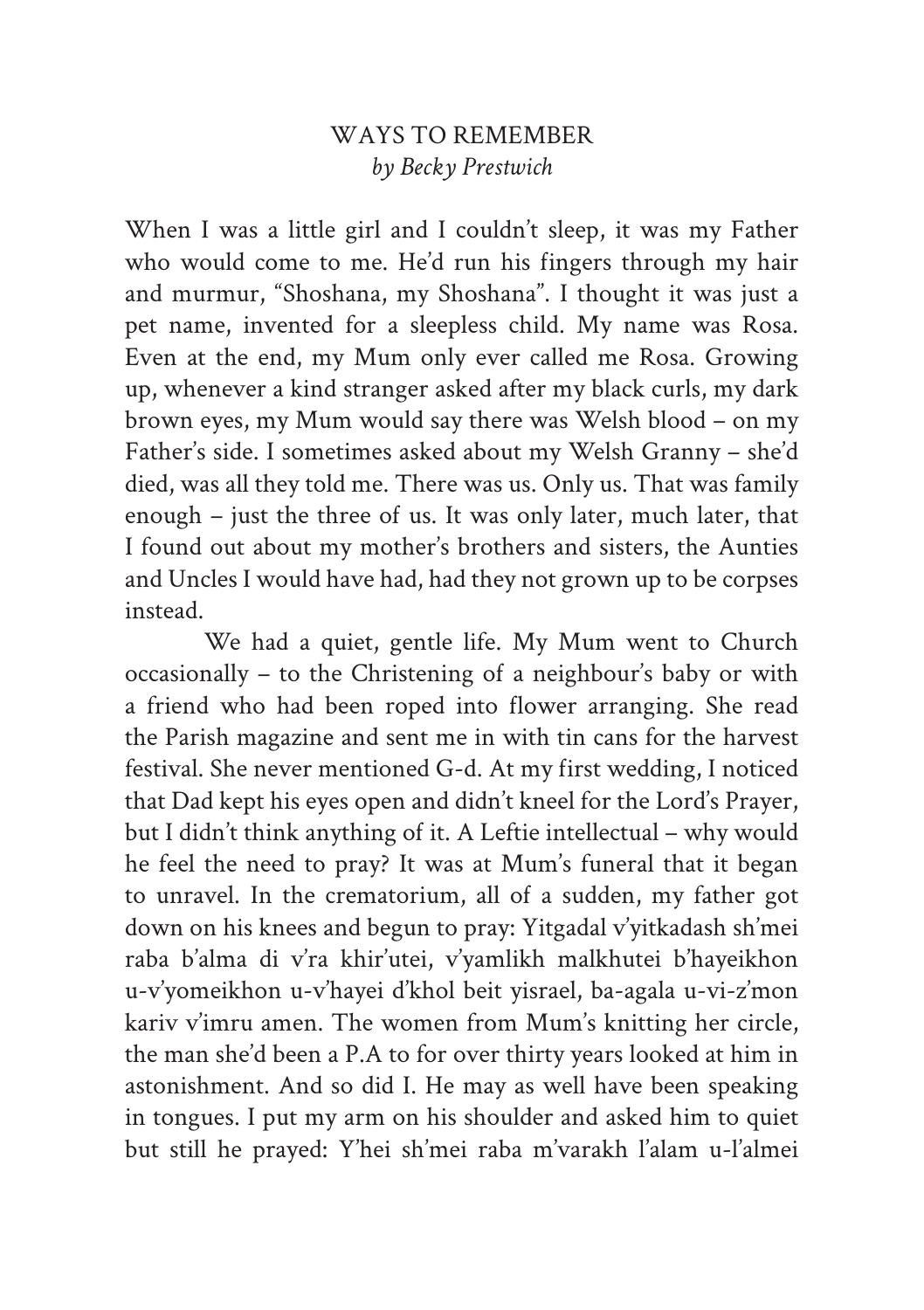almaya. Nobody came back to the house with us. Just he and I sitting amongst plates piled high with egg mayonnaise sandwiches and M+S vegetable bites. It was then he told me.

My Mother and Father were holocaust survivors. They were born in a small city in Poland with a name I still can't pronounce. Oleszyce. I looked it up on a map. When the Germans came to Poland they were moved to a neighbouring town. To the Jewish Ghetto. My Mother and Father were teenagers. School friends. Not yet in love. In 1943, all the Jews in the Ghetto were rounded up. When they boarded the cattle train, they knew where they were going. People started to pull out the barbed wires and jump through the tiny windows. The SS sat on the roof of the train and shot, but people still jumped. My Mother was the oldest of eight children. Her father shouted at her to jump, "You oldest try", he shouted, "Maybe somebody will survive". Her parents – my Grandparents – stayed with the smaller children but my Mum jumped and ran, hiding amongst corpses in the snow. My Father was on that train too. They were two people who survived, when so many people died. The first thing my Mother did was take off her yellow star. She took it off and promised herself she would never, ever wear a star again.

When my Father told me, a part of me was angry. A part of me was sad. He told me about this brave, fearless young woman and I didn't recognise my tiny Mother, baking Victoria sponge in our kitchen. I felt like I had been robbed.

My Father changed after that. He insisted on moving to a Jewish Care Home. He wanted to be with his own, he said. Once, I visited and the two old women next to him were chattering in Yiddish. I didn't recognise it. "I didn't know there were any Germans living here," I said. "That's Yiddish," my Father told me, gently. I felt angry and embarrassed. One Friday afternoon, I came to visit and the Rabbi was sitting beside him. He was in tears. I could hear an accent I didn't recognise in his voice. I shouted at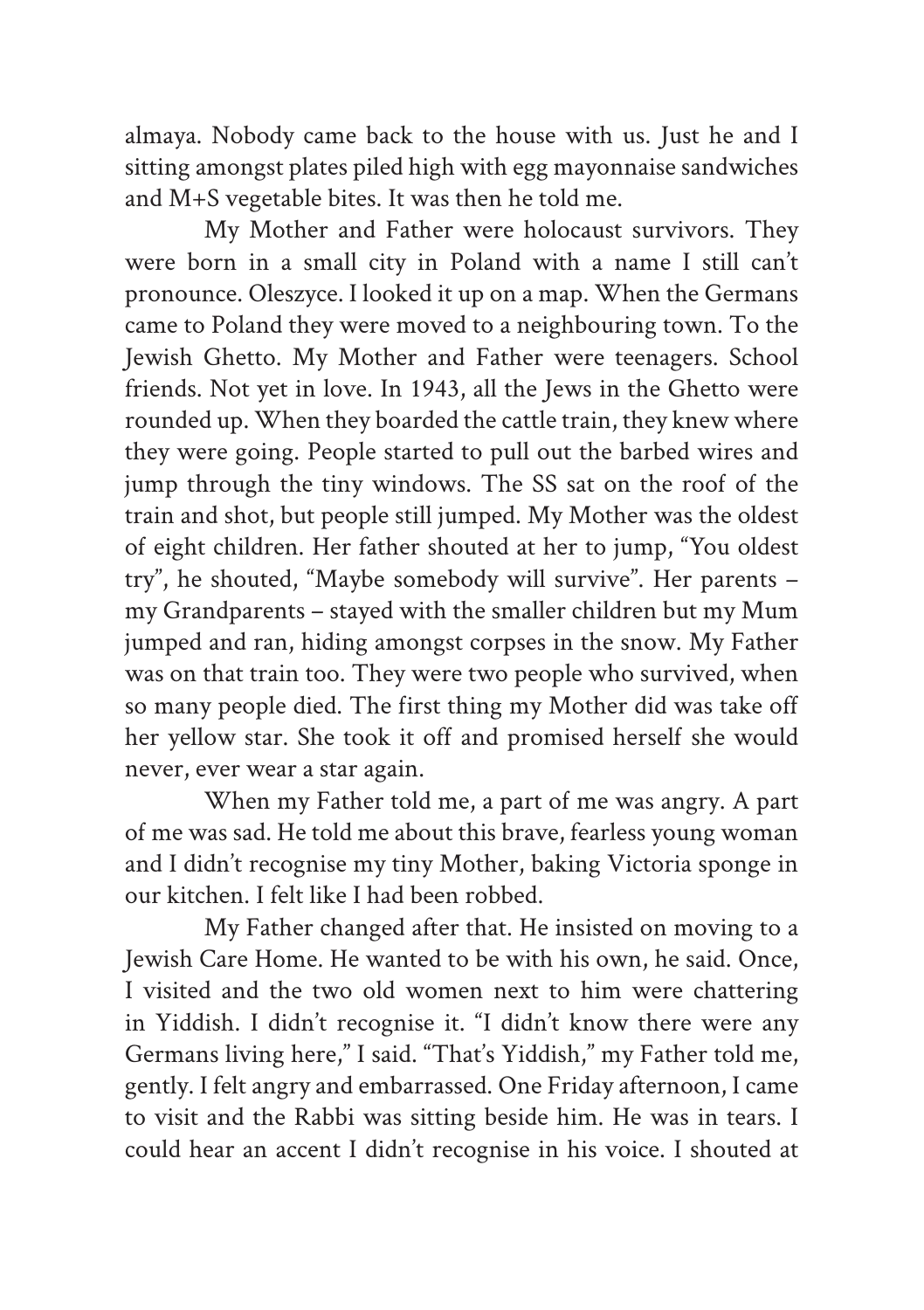her. "He's an old man, and you're confusing him", I told her, "this isn't who he is". When my Dad passed away he was cremated, like my Mum, but the Rabbi came to do the blessing. I couldn't look her in the eye.

Soon after Dad died, I met David. I'd been married before, in my early thirties, to a nice non-descript man who wasn't easily bored. We spent nine uneventful years together before slipping quietly into divorce. I don't know if it was Dad dying that made me sign up for the dating site. It just felt like the time was right. Professional woman, 63, likes reading, walking and afternoons in the pub would like to meet a man with similar interests.

David had nice eyes, a well-cut shirt and an interesting job. I liked him. For our first date, we met in a bar his daughter recommended. After that, we went to art galleries and restaurants. He suggested the fun-fair once. "I'm not eighteen anymore", I told him. "All right, then, how about a football match?" he said. He told me he was Spurs fan, for his sins, and promised to look after me if it got too rowdy. As we walked up from the Tube station, he draped his son's old football scarf around me. He held my hand and I felt a knot of excitement.

It was in the stands that the chanting started. I didn't know what they were saying at first, "Yid army, Yid army, Yid army". David pumped his fist in the air like a teenager at a rock concert. And then I recognised it. That word. I felt hot and short of breath. Like when you're a child and your friends are laughing and you know it's you that they're laughing at but you have no idea why. I felt like I couldn't breathe. I threw the scarf to the floor and pushed out. "Where are you going?" he asked me. "I'm Jewish", I shouted. It was the first time I had said those words out loud. The first time they had meant anything. My Mum had sworn that her children would never grow up to wear a star. And here I was, hot and angry with a man who didn't know me, shouting a word I knew was ugly. I ran down the stairs, leaving the chant behind me. I didn't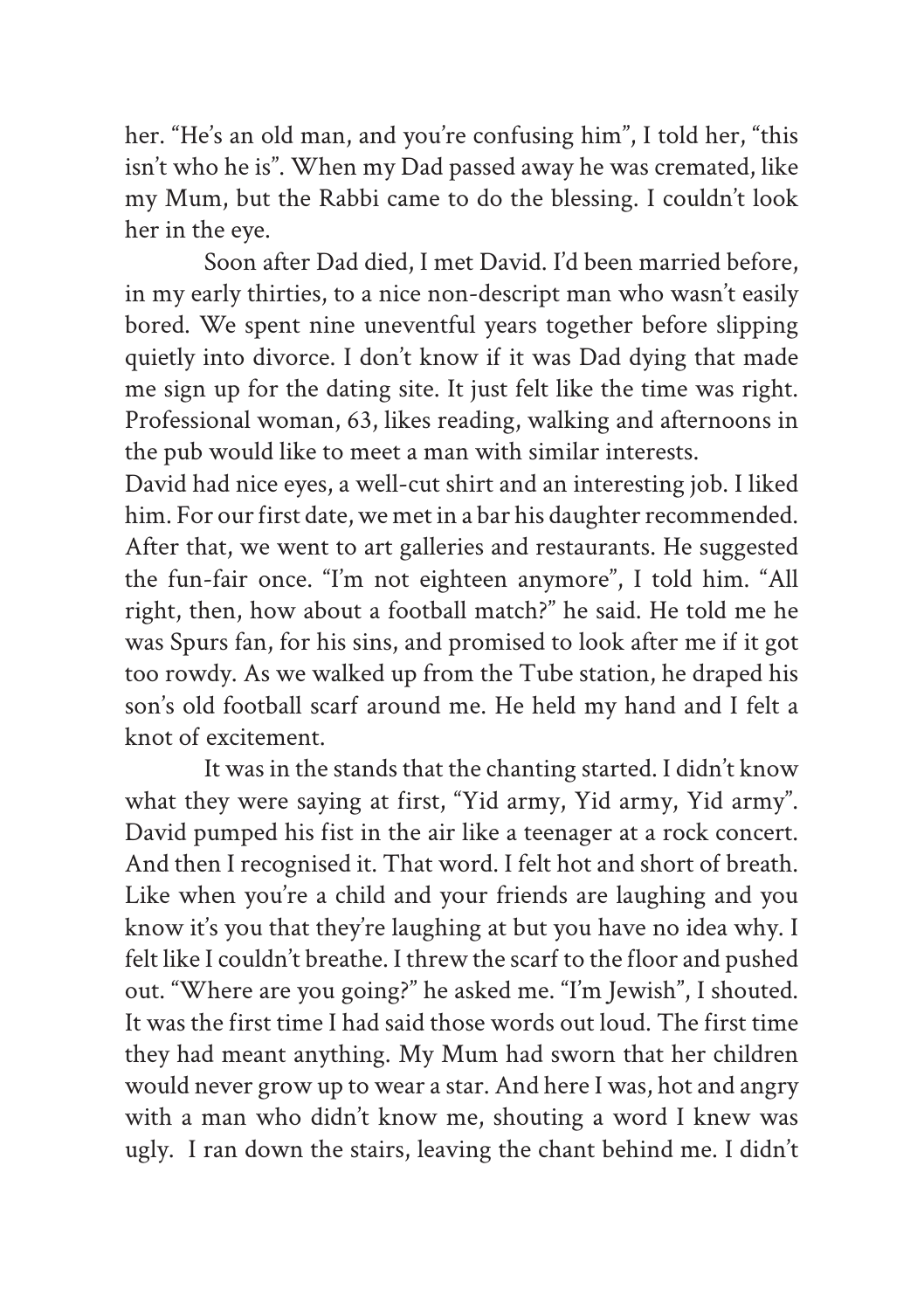expect him to follow.

In the pub afterwards, David said, "You didn't tell me you were Jewish". I looked down. "I didn't think it mattered." "No," he said, "it's just - so am I". "And you don't mind – that word?" He shrugged, "I grew up Spurs. We're a Jewish club: that's us." I almost told him there and then - about my parents: the long walk in the snow, the years of Christmas trees and Harvest Festivals, my imaginary Welsh Granny. But suddenly, the pub was full: grown men shouting and rubbing each other's shaved heads. Two Orthodox Jews walked past, one looking like every cartoon of a Rabbi you have ever seen. The men with their shaved heads turned to them, "Yiddo, Yiddo," they shouted, smiling. The two men stopped in the doorway and grinned. "You only see lads like them on a Sunday but see? They love it," David said. And he was right. Those two men were smiling - but I saw something else as well. A man with dark hair and little round glasses, a different cartoon of a Jew, putting his hand on his young son's shoulder and saying, "We don't use that word". "Not all the Jews here can like it," I said. "I suppose not," David said, "I'm sorry, that you were offended." And then he smiled, that smile, "My Mum and Dad would have been well chuffed that I'd finally found a nice Jewish girl," he said. He put his hand in mine.

I looked up at the men wearing their Tzitut and their Spurs shirts - soaking up the chant – and at the father steering his son gently out and away from it. I thought about my Mum, promising her unborn children that they would never feel scared or ashamed and of my father on his knees, saying the words to a prayer he thought he'd long forgotten. "I think mine would have been as well," I said.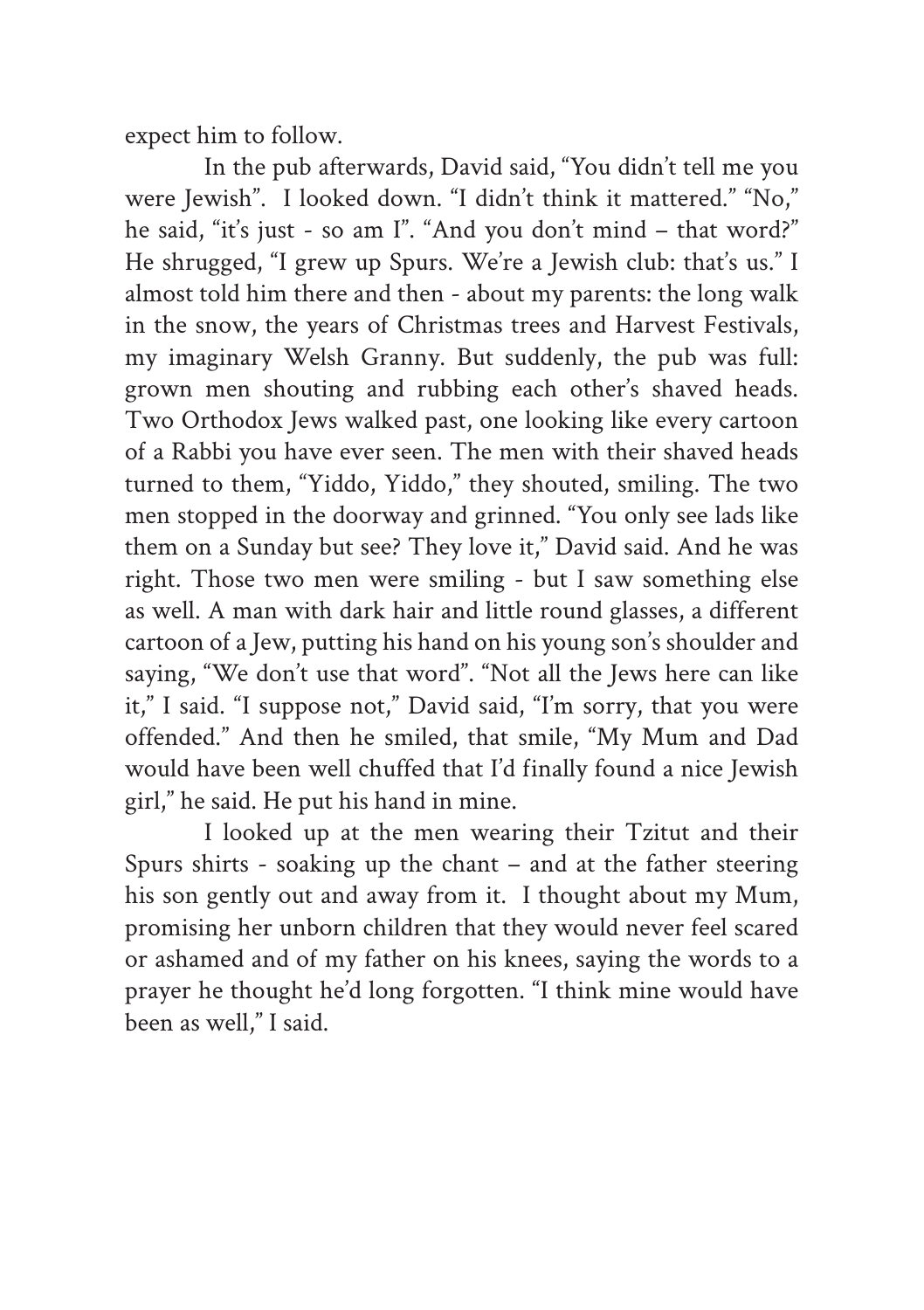# PEACE *by Naveed Mir*

Nabeela's heart pounded loudly in her chest. 'I shouldn't be here, I shouldn't be here…' She kept repeating these words to herself in her head, in the hope that if she said them enough times she would magically be transported back home. She looked around at the other people in her group. They all looked so focussed and most of their lips were moving in prayer. Some had tears streaming down their faces. Nabeela felt ashamed.

The last three weeks had been a blur for her. It had all started one Friday evening when she was out celebrating Chris's birthday. She had received a text from her brother Tariq. It didn't say much. Tariq was a man of few words. 'Hajj???' he had written. Nabeela had ignored the text thinking he had sent it to her by mistake and had carried on partying the night away. Now as she walked towards The Holy Mosque in Makkah she could not believe that three weeks ago she had been out clubbing and was now about to begin her pilgrimage. This was something most people around her had probably been longing for their whole lives. They looked eager and prepared, ready to embark on this incredible journey. Nabeela was not ready. Her legs began to feel heavy, sweat trickled down her forehead and her heart continued to pound in her chest. It wasn't as if this was her first time in a new place. She had travelled before, often by herself, but she had never experienced nervousness like this.

 "Tariq…" She grabbed her brother's arm. He didn't notice. Nabeela looked up at his face. He was smiling and crying at the same time and she thought he had never looked more handsome.

"Ya Hujjaj...muzdahim." shouted a voice belonging to a policeman.

Nabeela had no idea what he had just said but was thankful that whatever it meant had made the crowd stop moving.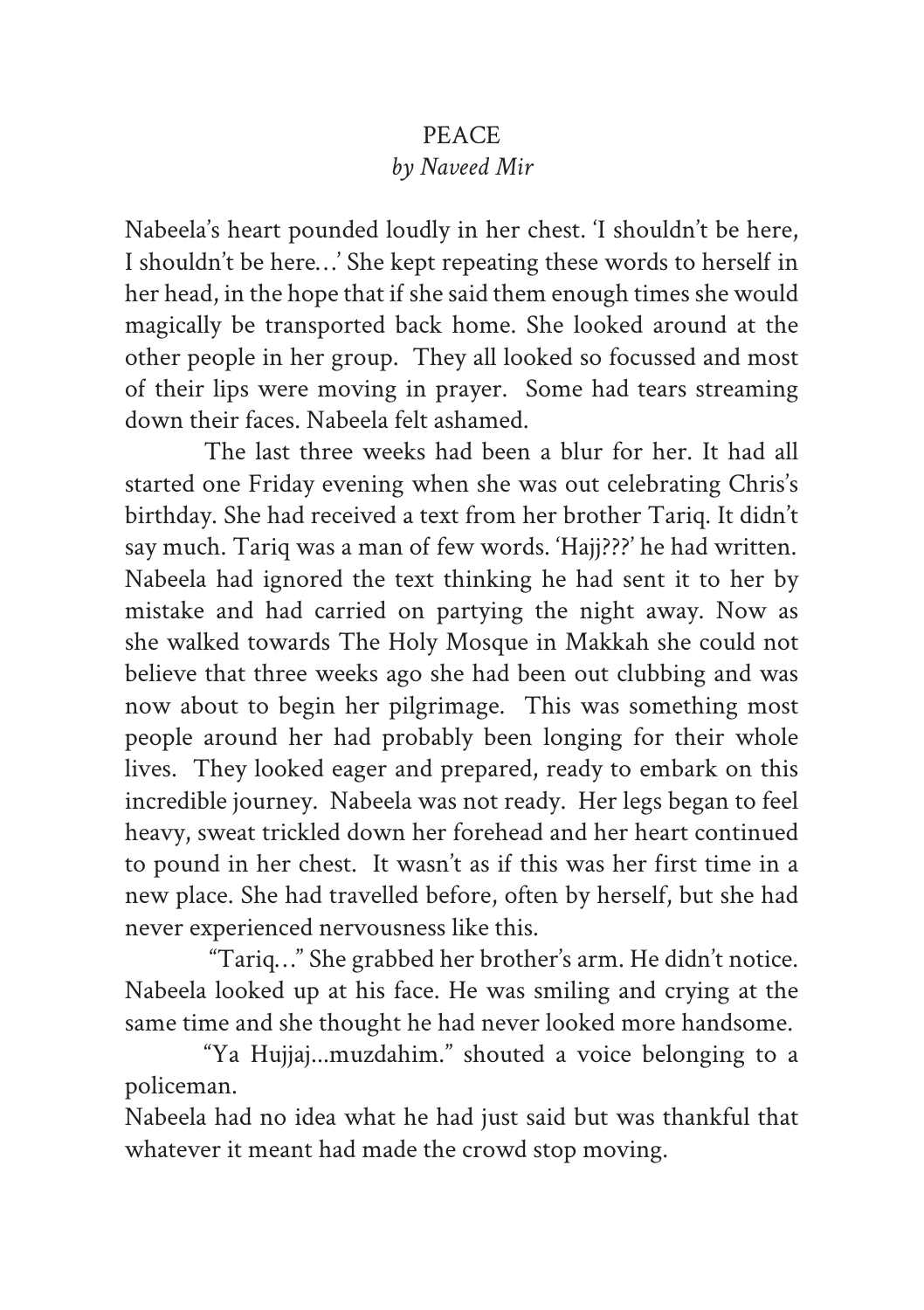"It's too busy," said Tariq. "We'll have to wait for a bit before we can go in. Dadee Jaan, sit down here and rest your legs." Nabeela smiled at Tariq. She was grateful he was there with them. Without him translating Arabic for her she would have felt even more lost than she did. Although she had never told him, she thought her brother was amazing. At university he had developed more of an interest in his religion and had decided that after graduating he would study Arabic. Nabeela never thought he'd see it through but she was wrong. After graduating he had worked his socks off and saved enough money to go and study at an Institute in Egypt which specialised in teaching foreign students. Nabeela and her parents had visited him there and she remembered he had wept as he led them in prayer one time.

"Nothing compares to actually understanding the verses of the Quran without the need for a translation," he had told Nabeela when she'd asked him later why he had cried.

Her parents were so proud of him and loved telling people that not only could he speak his mother tongue, Urdu and had graduated with a First in English Literature - he could also speak Arabic. Nabeela was proud of him too. Upon his return he had offered to teach her some basic Arabic numerous times but as with anything remotely religious she had made up an excuse not to do it. She had put it in her 'things to do when I'm older' box.

Nabeela looked over at her Dadee Jaan. She looked so frail; the rest would do her good. She took out a bottle of water from her bag and offered it to her. She took it gratefully and made some room for Nabeela to sit next to her. She sat down, breathed deeply and closed her eyes. It wasn't that Nabeela hadn't wanted to perform the pilgrimage, it was just that she hadn't wanted to do it this year or perhaps for another say twenty years! She had a life plan which involved partying hard for another few years, getting a good job, travelling, marriage and kids and then of course she would perform Hajj when she was older. In any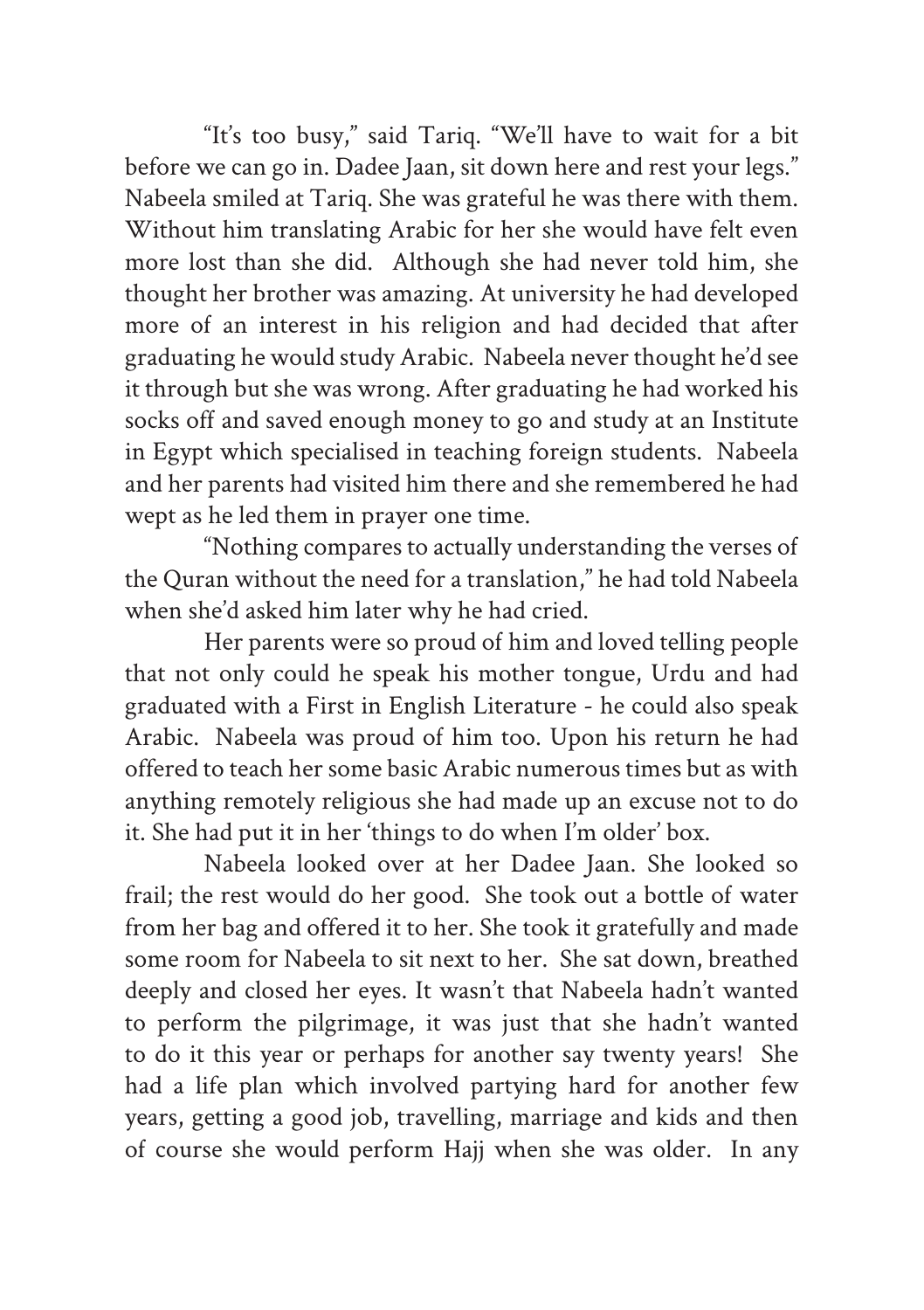case she had wanted to sort herself out first before she made this journey. But it had just happened and now here she was. When she had met people who were going to perform the pilgrimage she had always thought that they looked serene. They had amended their worldly affairs as one was supposed to and had spent some time focussing on God and their spirituality. Nabeela did pray now and again, usually before an exam. And she made sure that each year in Ramadhan she read a small portion of the Quran using an English translation but she wasn't where she wanted to be before she made this journey. She hadn't been ready. Actually, if she was completely honest she hadn't wanted to make those changes in her life right now.

When she thought about it now, she had never actually said 'yes' to the offer of going this year. It just happened and Nabeela had gone along with it. Her Dadee had wanted to perform Hajj for a number of years and finally this year Tariq, who had always wanted to perform Hajj young, had agreed to accompany her. The original Hajj group from their family had consisted of Pupo Asia. She had performed Hajj before and had agreed to accompany them so that she could help her mother with things like using the bathroom. Unfortunately, Pupo Asia had slipped and fallen over and badly twisted her ankle. Hajj for her was out of the question. There had been two days of panic in the family. There was no way that Tariq would be able to take care of Dadee by himself but not going meant that they would lose the substantial deposit they had already paid. The Hajj operator had finally agreed that someone could go in Pupo Asia's place. It had never even crossed Nabeela's mind that she would be considered. However, as she was out partying that Friday night, her family had had a meeting. Zara had recently learnt she was pregnant so she couldn't go. Sofia had her finals at university and was so busy revising she barely came up for air. Pupo Saima was taking care of her sick mother in law. So that left Nabeela.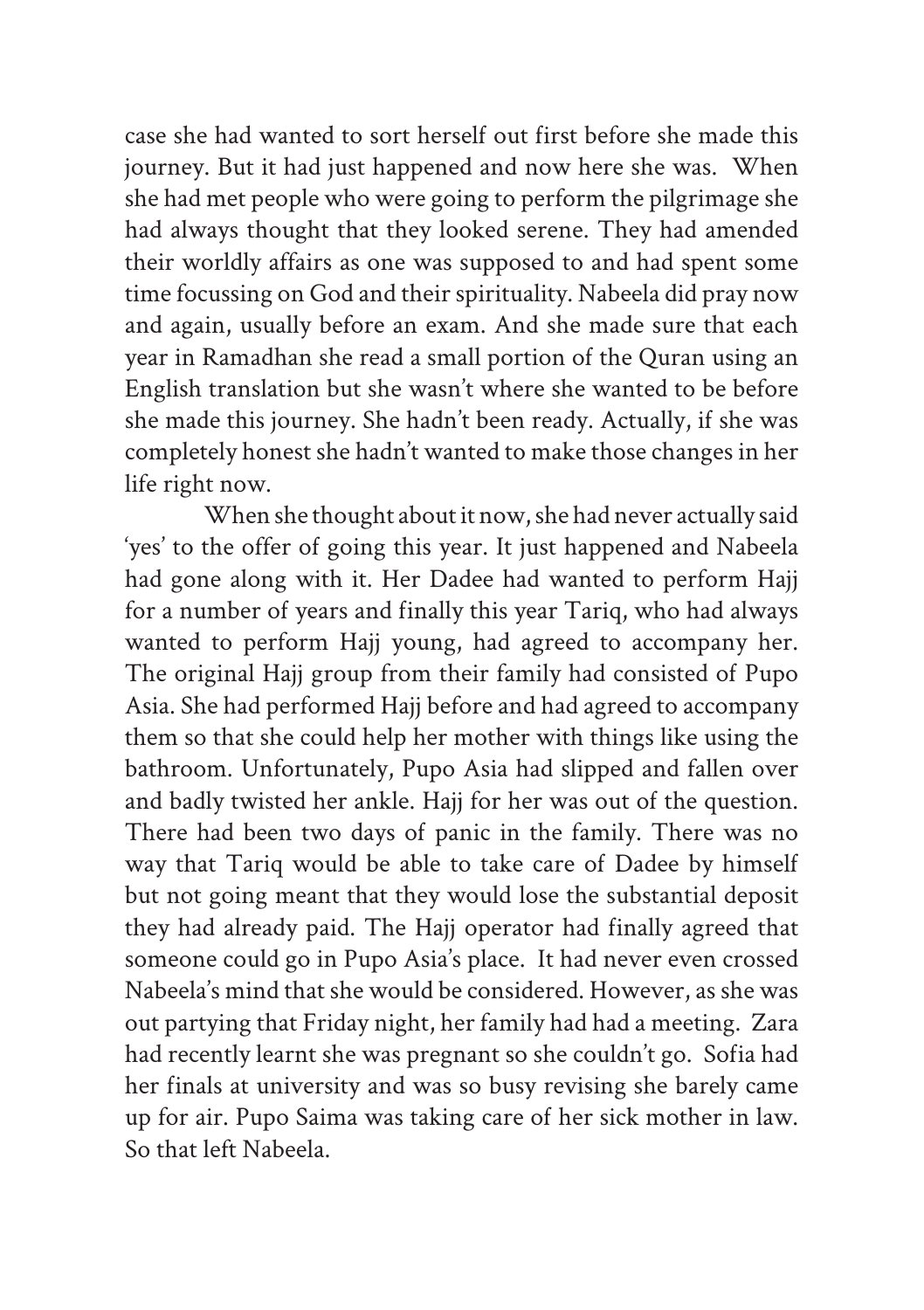Everybody knew that Nabeela was a bit of a party animal and surprisingly to Nabeela they just left her to it. About a week before they had left she had heard her parents talking and her dad had suggested that 'it might even do her some good.' On a normal day Nabeela would have stormed into their room, interrupted their conversation and demanded to know what exactly he meant by 'it might do her some good.' But since the decision had been made that she was to accompany her grandmother and brother on their Hajj trip, Nabeela had not felt the urge to be argumentative. Tariq had given her a few books which she had tried to read but she could not quite get her head around the rites they would be performing. She knew she had to walk around the Kabah seven times and drink the holy water Zamzam. Or was she meant to walk between the two hills Safa and Marwa first? What prayer was she meant to recite when she stoned the pillars representing the devil that had tried to tempt Prophet Abraham? The more she read the more confused she felt. She had even started having dreams that she had performed the rites incorrectly and would wake up in a panic, sweating. It hadn't been her choice to go but now that she was going she wanted to make sure she did everything properly. Nabeela had spoken to Tariq about her fears. He had told her not to worry and that it would all make sense once they were actually there.

Unlike Nabeeela, Tariq had been preparing for this trip for some time and knew the Hajj rites inside out. When she would often sneak home in the early hours of the morning, she would find that he was still awake reading the Quran and praying. He never said anything to her though; perhaps he felt she would find God in her own time as he had. Before leaving he had made an effort to visit all the family and his friends to ask them to forgive him if he had wronged them in any way. Nabeela had wanted to tell her friends she was going, although she was a little worried what their reaction might be. But when she expressed her fears to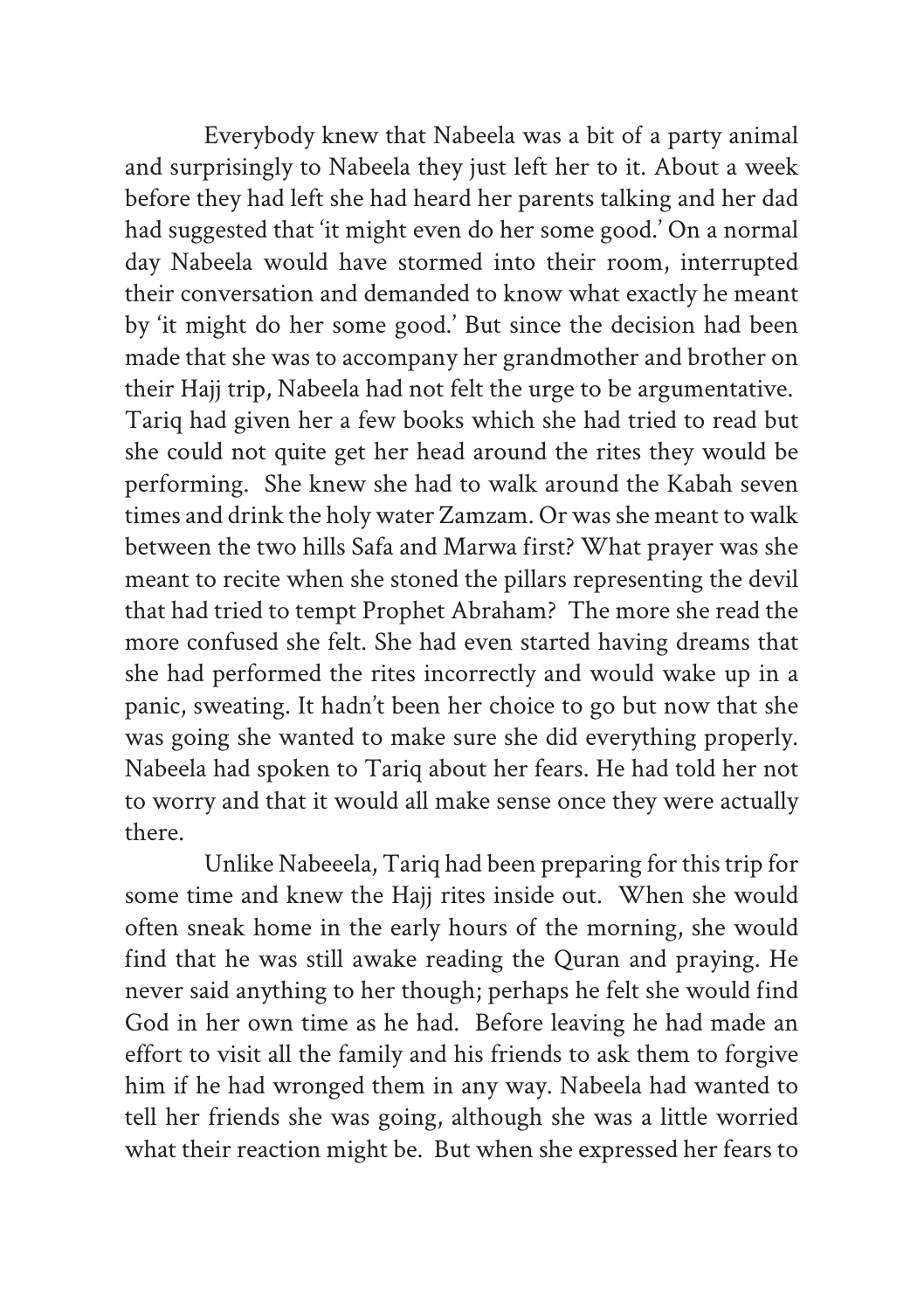Tariq, he had encouraged her to tell them.. She decided she should speak to Chris first.

Nabeela's parents had known Chris's family since they had moved to England from Pakistan over forty years ago. They always spoke highly of his dad who had helped them when they had first arrived. Nabeela's dad always told her that you didn't get people like that anymore. Nabeela and Chris had had grown up on the same street and had attended the same primary school and high school. However, now that they were older her parents had expressed concerns about Nabeela's close friendship with Chris. Her mother had tried to ask her once whether they were having a relationship and then reminded her that this was not something good Muslim girls did. Much to her mother's annoyance, Nabeela had burst out laughing.

In recent months however their friendship had changed and Nabeela felt a little distant from him. He had started asking her more and more questions about her religion but not in an inquisitive way like he used to. Just a few weeks ago in front of a large group of people he told her she didn't know what she was missing by not having a drink and had even said, "Go on, just a sip." Nabeela had left early that night disappointed that a friend who had always respected her beliefs could attempt to embarrass her like this in front of everybody.

Another time when there was a debate in the news about a young girl who wanted to wear a headscarf to school he had told her he was glad she wasn't 'that sort of Muslim.' She had asked him what he meant by that comment but he had simply brushed it aside. Nicola, a friend he had made at work, had recently started accompanying them on their nights out. She was the sort of person who had an opinion about everything and insisted on everyone hearing about it. One night when they had been out Nabeela had caught Chris staring at her. From a distance Nicola had noticed also. She had caught Nabeela's eye and had pointed at Chris then at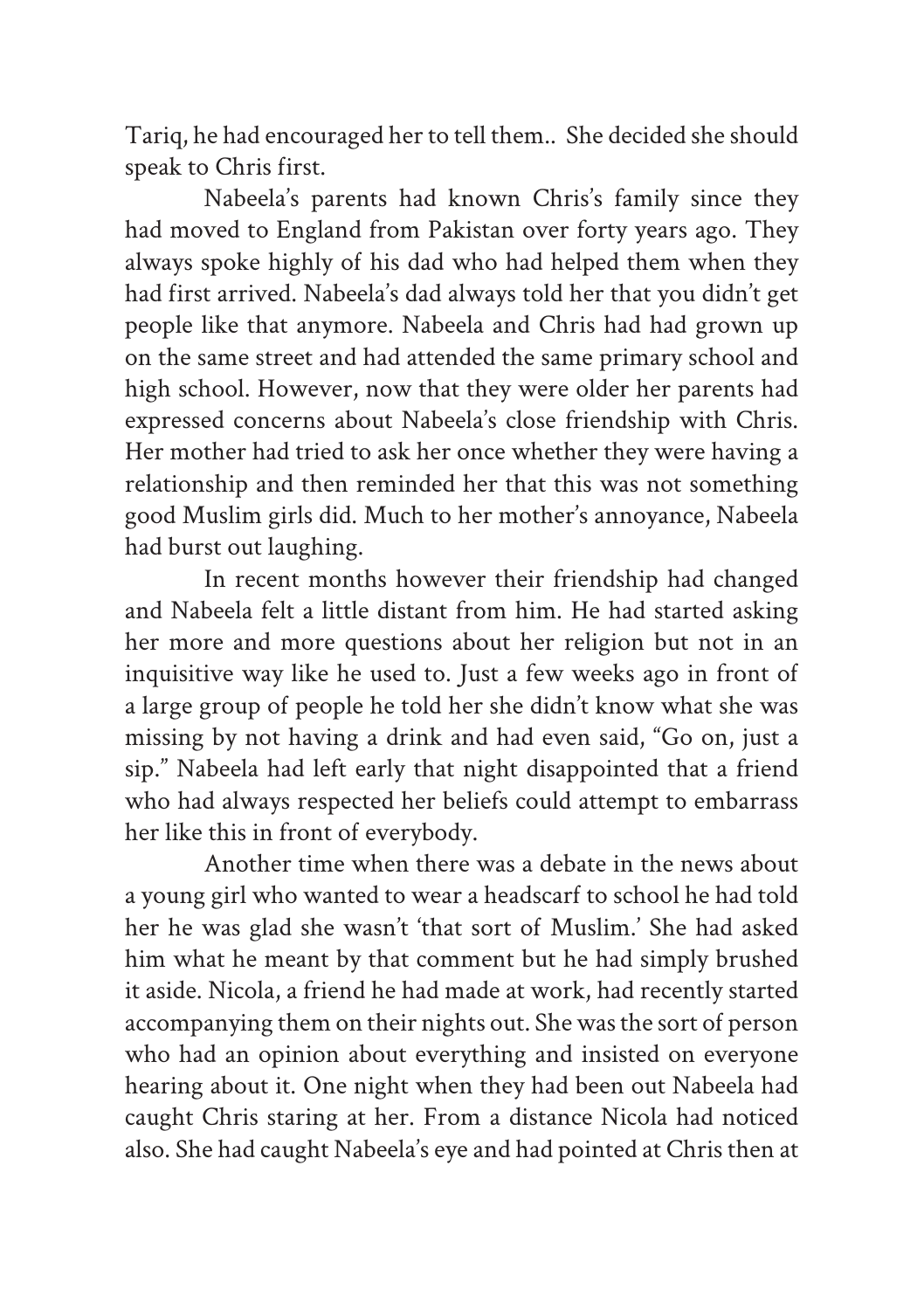her and winked. Nabeela had blushed, embarrassed that someone else had noticed what she had suspected for some time. Anyway she had been glad that Nicola wasn't there when she decided to tell Chris she was going to perform Hajj.

Chris managed a 'Wow' when she told him she was going. And then went quiet.

"What is it?" Nabeela had asked him.

"Nothing. I mean performing a pilgrimage is a huge deal. I thought you had to be really religious to go and you know be like a real Muslim. I mean, do you really even believe in all that?"

Nabeela didn't know what to say. If she was honest with herself there were times she didn't feel like a real Muslim. This was especially the case on a Friday night when everyone around her fell over themselves drunk and patted her on the back for always being the reliable designated driver. That awful feeling returned in the pit of her stomach. He was right in a way. She wasn't religious and religious people performed pilgrimages, right?

"Nabeela…" Chris had started to say, but at that moment Nicola had turned up.

"Oooh, you two look like you're having a deep and meaningful," she had said nudging Nabeela.

"Nabeela was just telling me that she's going to perform a pilgrimage, Hajj," Chris said.

"Really?!" Nicola exclaimed, "Is that where you bathe in the holy river?"

"No, that's Hinduism. I'm Muslim," Nabeela said, annoyed that someone she had been seeing socially for the past few months would not know this important detail about her.

"Muslim? Really? I thought Muslims were…" Chris kicked her under the table. "So when you get back and we go out, will you be wearing a burka?" laughed Nicola. "I bet you could hide loads of stuff under there, they're huge! As long as it's not a bomb!"

Nicola carried on laughing at her own jokes. Chris looked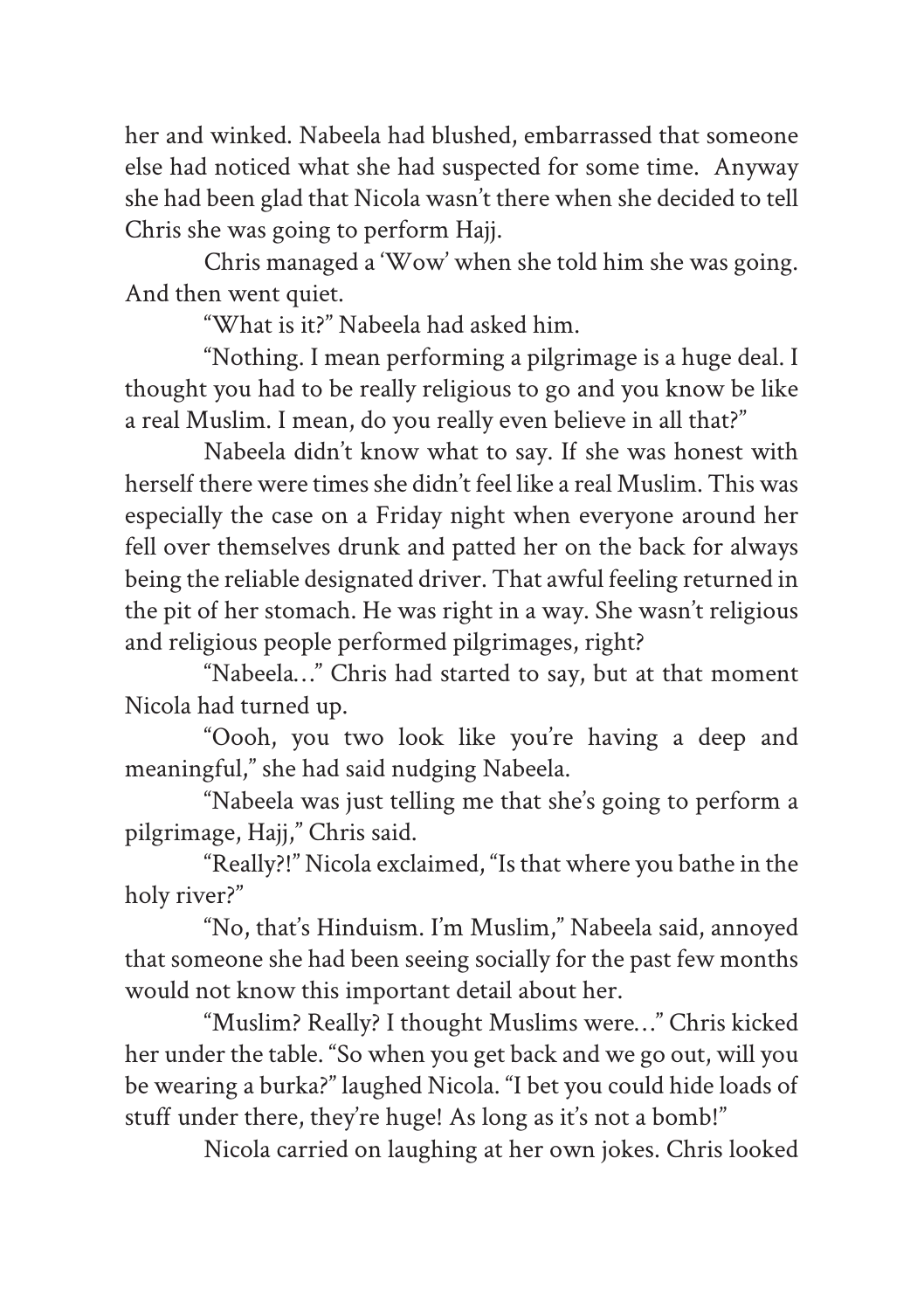uncomfortable. Nabeela caught his eye but he didn't say anything. She felt let down that he hadn't defended her. She left soon afterwards. That had not gone how she had planned.

When she had told her old friend Rehana from mosque her initial reaction had been one of surprise.

'You…Hajj…really?'

Then she had realised what she had said and told her how great it was and had asked her to pray for her while she was there. After that Nabeela had decided that she would not tell anyone she was going. She didn't want to feel worse than she already did. Perhaps she would just update her Facebook status when she was there.

'Nabeela Khan is at Kabah, Makkah.'

That would be one way of telling everyone she was performing Hajj.

Nabeela looked around. The crowds were growing. Every now and again she would be shoved a little as the people at the back of the crowd would push from behind, urging people to walk forward. At this point the same policeman would shout out something in Arabic at which the crowd would stop pushing. There were people of all nationalities and she heard so many different languages being spoken. She saw a large group of women dressed in white and wearing green scarves. It was almost like a uniform. The man standing at the front of the group held a huge flag, Malaysian Nabeela thought. Another group of women had the Nigerian flag taped on their backs. They moved in a long line holding onto one another from behind. The men of course were all dressed in two pieces of white cloth. There was no way of telling the rich from the poor; everybody looked the same. Every now and then someone would shout out, 'Labbaik Allah-huma labbaik' and the whole crowd would repeat after them 'Labbaik Allah-huma labbaik.' These were words everybody there could say. It didn't matter where they were from or what language they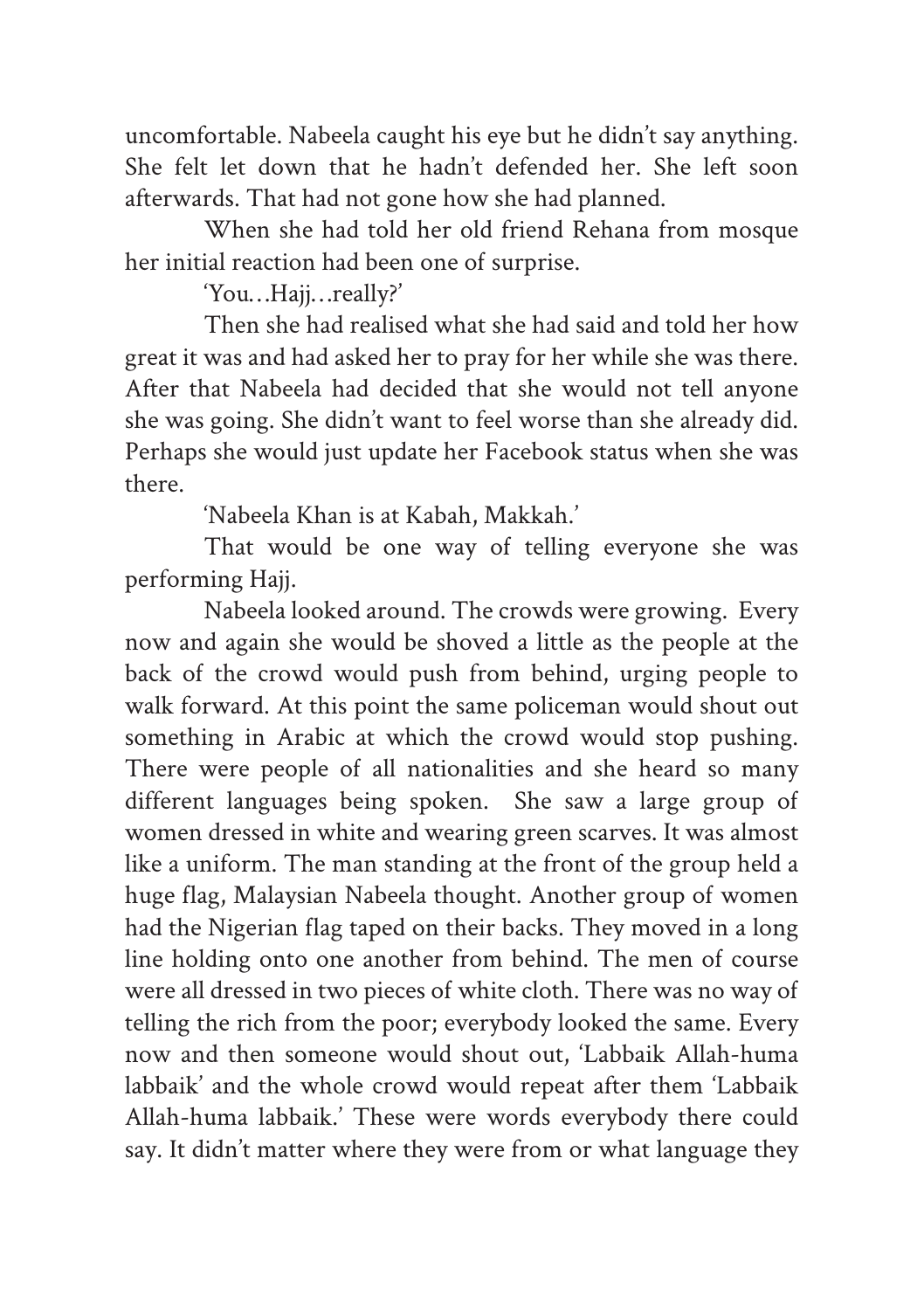spoke, they all recognised this call.

Nabeela fiddled with the scarf on her head. She kept forgetting she had it on and when she remembered would check that it hadn't slipped, not that this would be possible considering how many safety pins she had in it. She looked over at Tariq. His lips were still moving hurriedly in prayer and she wondered what he might be praying for. Nabeela wanted to say a prayer as well but didn't know what to say. She didn't want to read a prayer from the sheet of paper that the leader of their Hajj group had handed out to them while they waited for what seemed like endless hours at Jeddah airport. She wanted to speak to God but it had been so long since she had done so that she didn't know how to begin. She sighed. 'I shouldn't be here,' she thought again.

Someone shoved Nabeela from behind and some books in her rucksack dug into her back. There was no point saying anything, being shoved now and again was to be expected when you were on a pilgrimage with three million other people. She removed the rucksack from her back and took out the books that were in there. She had not brought many, most of them had been the ones that Tariq had given her. Nabeela put the books back in her bag one by one reading the titles 'Hajj – The Journey of a Lifetime,' 'A – Z of Hajj.' She went to put the next one in her bag and stopped. It had been the one her Mamu had given her. He had handed it to her at the airport. She hadn't really wanted to take it; the last thing she needed was another book she wasn't going to read and her rucksack was heavy enough as it was. But she had taken it enthusiastically and hugged her Mamu tightly. He had whispered a prayer in Arabic into her ear. Nabeela's Mamu had performed Hajj the previous year and everyone in the family had commented on how he had changed for the better since he had returned. The sign of an accepted Hajj they all said. She wondered what they would say about her when she came back. The book he had given her had a hard red cover and stood out from the rest of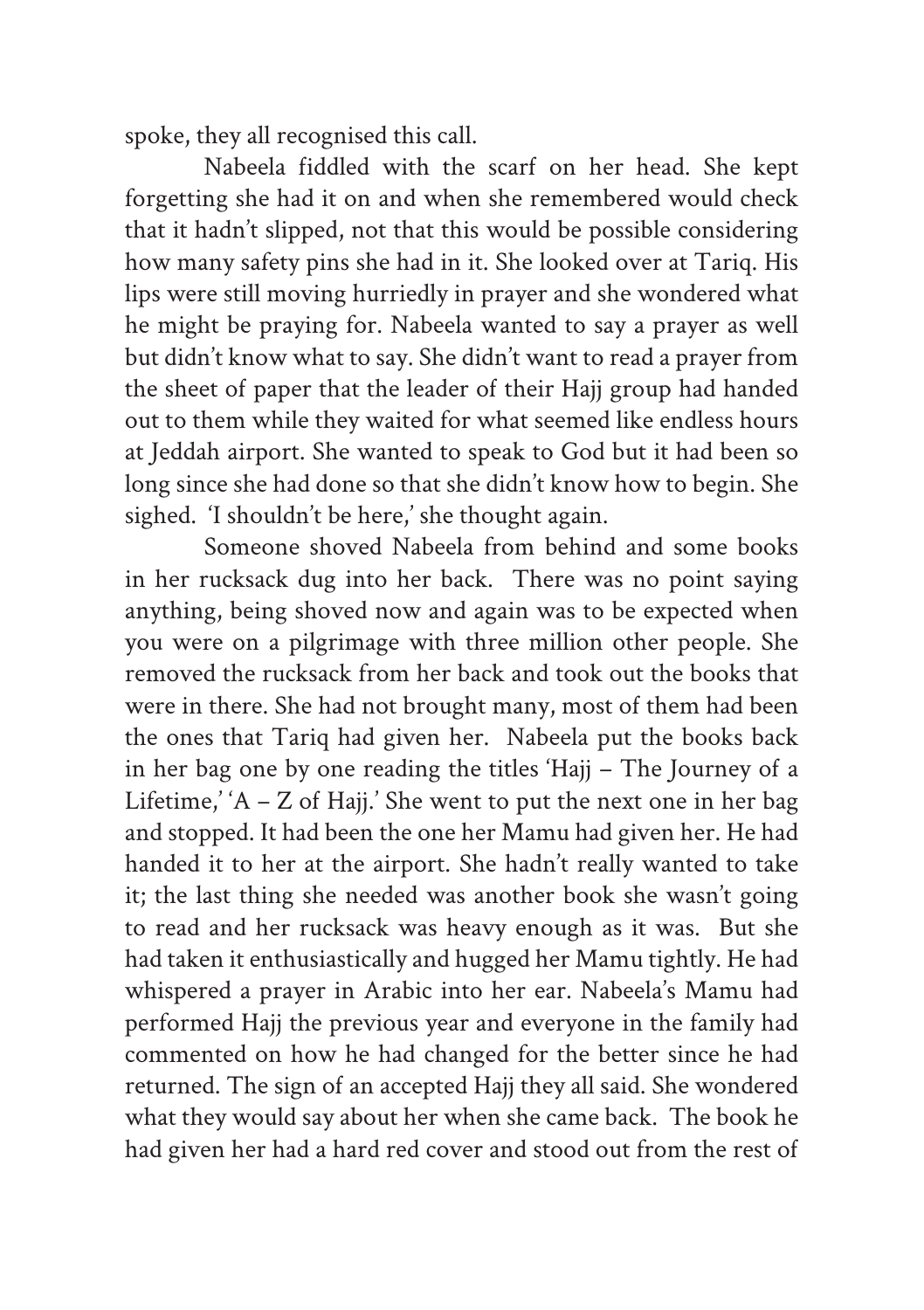the books she had bought with her. She searched for the title on the cover. It was in Arabic and she struggled to read the fancy font it was written in. She had learnt how to read Arabic at the mosque when she was younger but that was now forgotten. She opened the book, looking for a translation in the inside cover but all she could see was Arabic script! What's the point of that, she thought? I can hardly read it, let alone understand it. She felt annoyed at herself and at her Mamu. Why on earth would he give her a book he clearly knew she wouldn't be able to understand? She was about to put the book into her bag when she saw a post-it note poking out of one of the pages. She turned to the page and saw that her Mamu had translated and highlighted a few sentences. She read the first few.

 'Above all, remember that God invited you to come here; you are His guest. You should feel honoured that He chose you from amongst His servants to make the journey this year.'

Nabeela read the sentences a few times until her eyes filled up with tears and the words on the page became blurry. She had been invited. She had been invited.

'Labbaik Allahuma Labbaik.' The crowd started moving. Tariq helped Dadee stand up and they all started walking slowly towards the mosque. Nabeela held the book tightly in her hand, her index finger still on the page with the translated sentences. As they got closer to the mosque Nabeela gasped as she finally saw it in all its grandeur. This was the mosque that housed the Kabah, the holiest site in Islam and she - Nabeela - had been chosen to see it. Her heart started pounding again. But this time it was not out of shame.

"Lower your gaze when you walk into the mosque," Tariq advised. "Don't look at the Kabah straight away. Remember, the first prayer you make when you see it is accepted."

They walked for a few more minutes, Tariq leading the way, their Dadee behind him and Nabeela behind her. They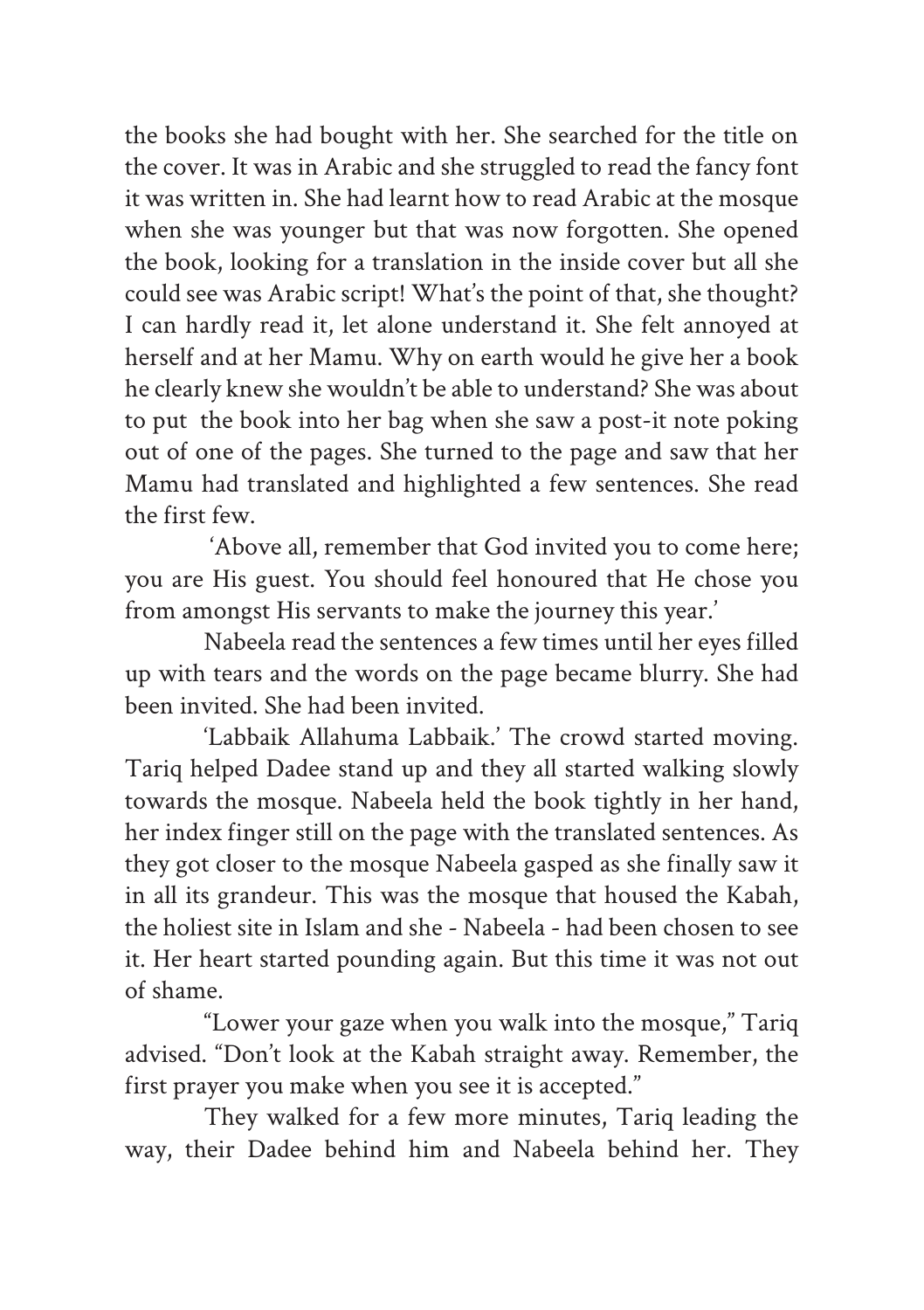stopped quite suddenly and she knew they must now be standing in front of the Kabah. Out of the corner of her eye she could see that Tariq already had his hands raised in prayer.

Nabeela looked up slowly. It took her breath away. She had seen it so many times in pictures on the calendar her parents had hung up in their kitchen but there was something indescribable about seeing the Kabah in real life. She could not take her eyes off this ancient cubed shaped building. All the doubts she had been having a few minutes ago had disappeared. She felt stillness in her heart. This was where she was meant to be. Her eyes filled with tears and for the first time since she had started this journey she knew exactly what to do.

Nabeela prostrated and as her forehead touched the ground she felt it.

Peace.

\*\*\*\*\*\*\*\*

*Dadee Jaan* = Grandmother

*Hajj* = Muslim Pilgrimage to Makkah

*Jaan* = Term used for respect meaning dear

*Kabah* = Cube shaped building Muslims believe was built by prophet Abraham and his son Prophet Ishmael

*Labbaik Allah- huma Labbaik* = Meaning 'We are here at your service, O Lord.' Pilgrims recite this prayer before starting their pilgrimage, asserting that they are about to perform the Pilgrimage for God.

*Mamu* = Maternal Uncle

*Pupo* = Paternal Auntie

*Ramadhan* = Muslim holy month of fasting

*Safa & Marwa* = Two hills close to the Kabah which Muslims are required to walk between as part of their pilgrimage.

*Zamzam* = Reference to the water which flows from an ancient well named zamzam adjacent to the Kabah.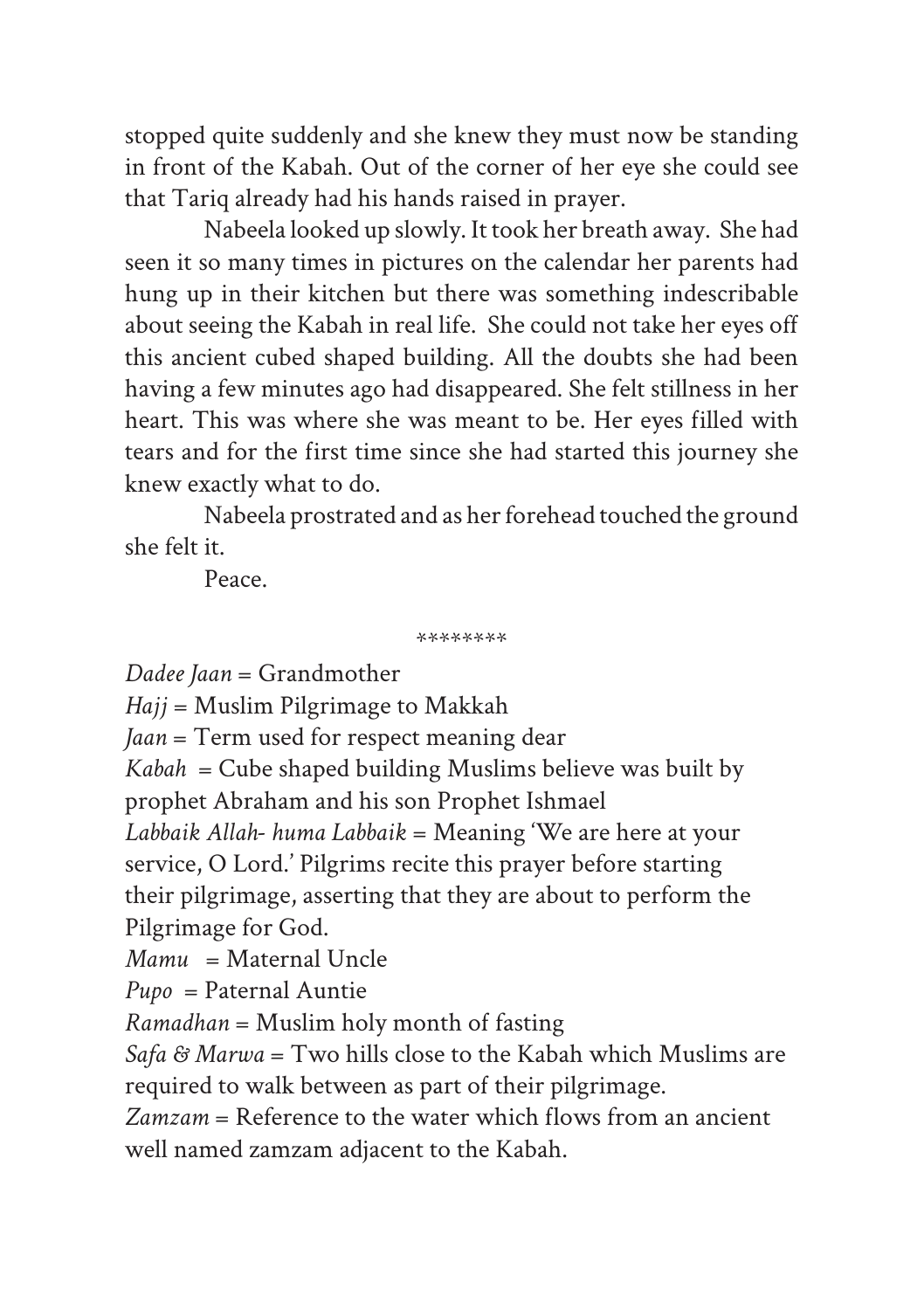## CONVERSATION WITH MY MOTHER *by Eleanor Greene*

Hi Mum! Where are you darling? I'm in Paperchase. I'm getting the stuff for dad's party. Do you need poppers? Streamers? Sparkly pipe cleaners? What would the pipe cleaners be for? I dunno, maybe you could ask the guests to make shapes out of them? Be a bit quirky I suppose. Yes. Good idea. Thanks. And yes to the poppers and streamers too. So. What did you do this weekend? I went to Bristol to see Zoe and Louise. Oh right… Yeah, we went for a long walk in the country there. You went to Bristol. To go for a walk. With Zoe and Louise? Yeah. It was lovely. Who are Zoe and Louise? You know. From Kibbutz, and then Louise lived with me in Manchester when she did her teacher training. Oh yes, Louise. And Zoe? Well Zoe's like, y'know, Zoe Louise and Stef. That gang? Right. I didn't realize you were quite so friendly with them. Well I am, and it was lovely. And now I'm back. Mum, do you want me to make biscuits or a cake for the party? No, don't worry darling and anyway how would you carry them on the train from London? But it's lovely of you to offer. I'll save the icing of the cake for when you get here if you

want to do something.

Perfect. I'd like that. Mum, what have you got dad for his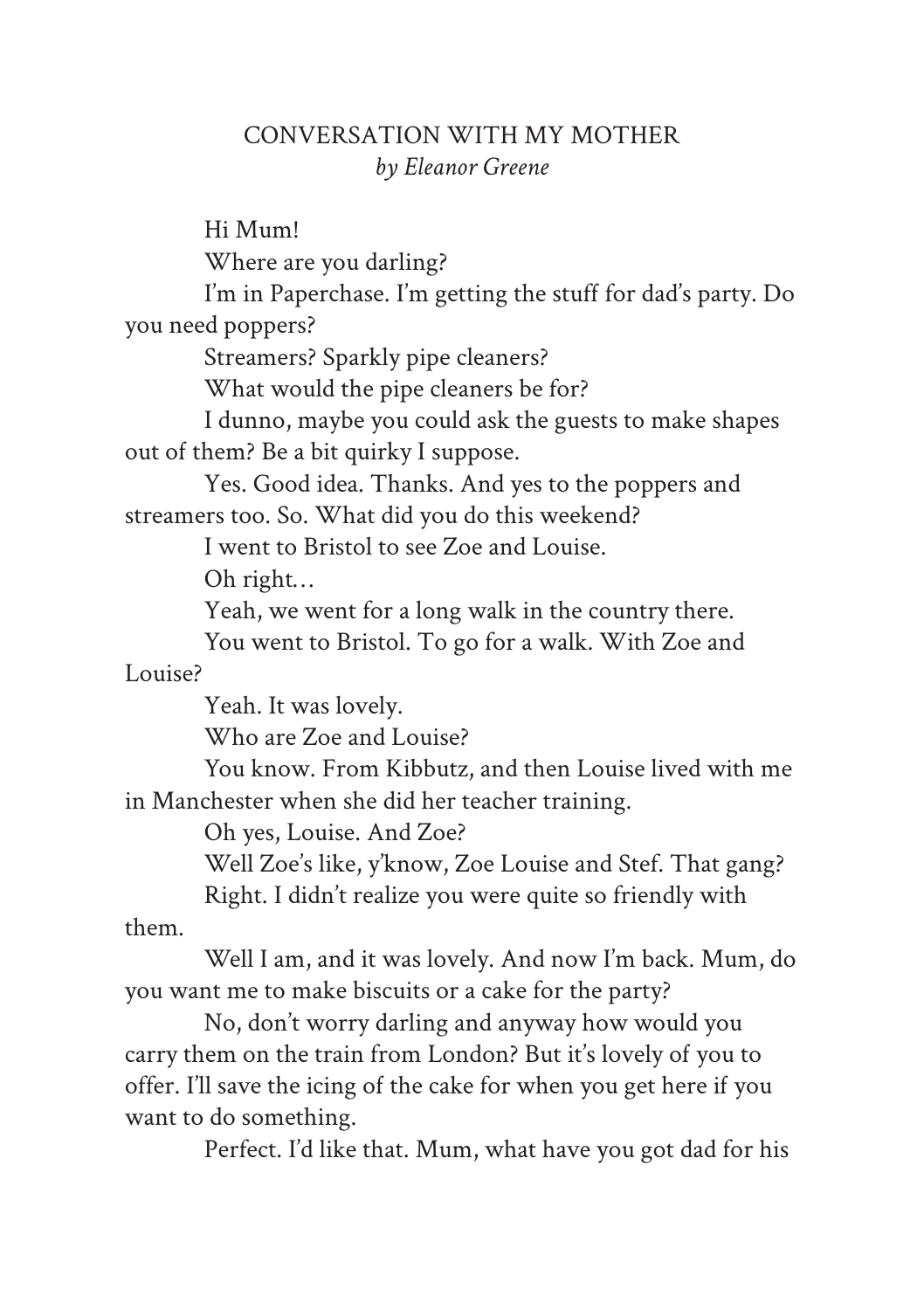birthday?

Oh I don't know - some Ipod thing - you know what he's like with gadgets.

How funny! I got him some ITunes vouchers – perfect. And who's coming?

Oh, the usual crowd. Helen and Brian can't come which is probably good 'cause you know what they're like. Can we go back to the weekend in Bristol?

What?

You went for a walk.

What do you mean you know what they're like? I like Helen and Brian.

Oh you know what I mean. Helen and Brian. Brian and Helen. They're kosher and won't eat in the house. Anyway stop avoiding. I want to know. You went for a walk in Bristol in January in the rain with Zoe and Louise?

Yes.

But you don't even like walking?

Mum how can you say I don't like walking? I walk all the time!

Do you?

Yes! Mum. It's no big deal. I went for a walk. It was just a walk. We don't need to talk about it. Tell me what else you've been up to. What are you reading at the moment and also I didn't realize Helen and Brian were so kosher they wouldn't eat in your home?

Yes they've been like that for a while now. But we don't need to talk about me.

> Hang on, mum - I'm just paying for the cards and stuff. Oh right. And you got the poppers and the streamers? Yep. Got them.

Danielle. Is there something you're not telling me? Hang on a sec.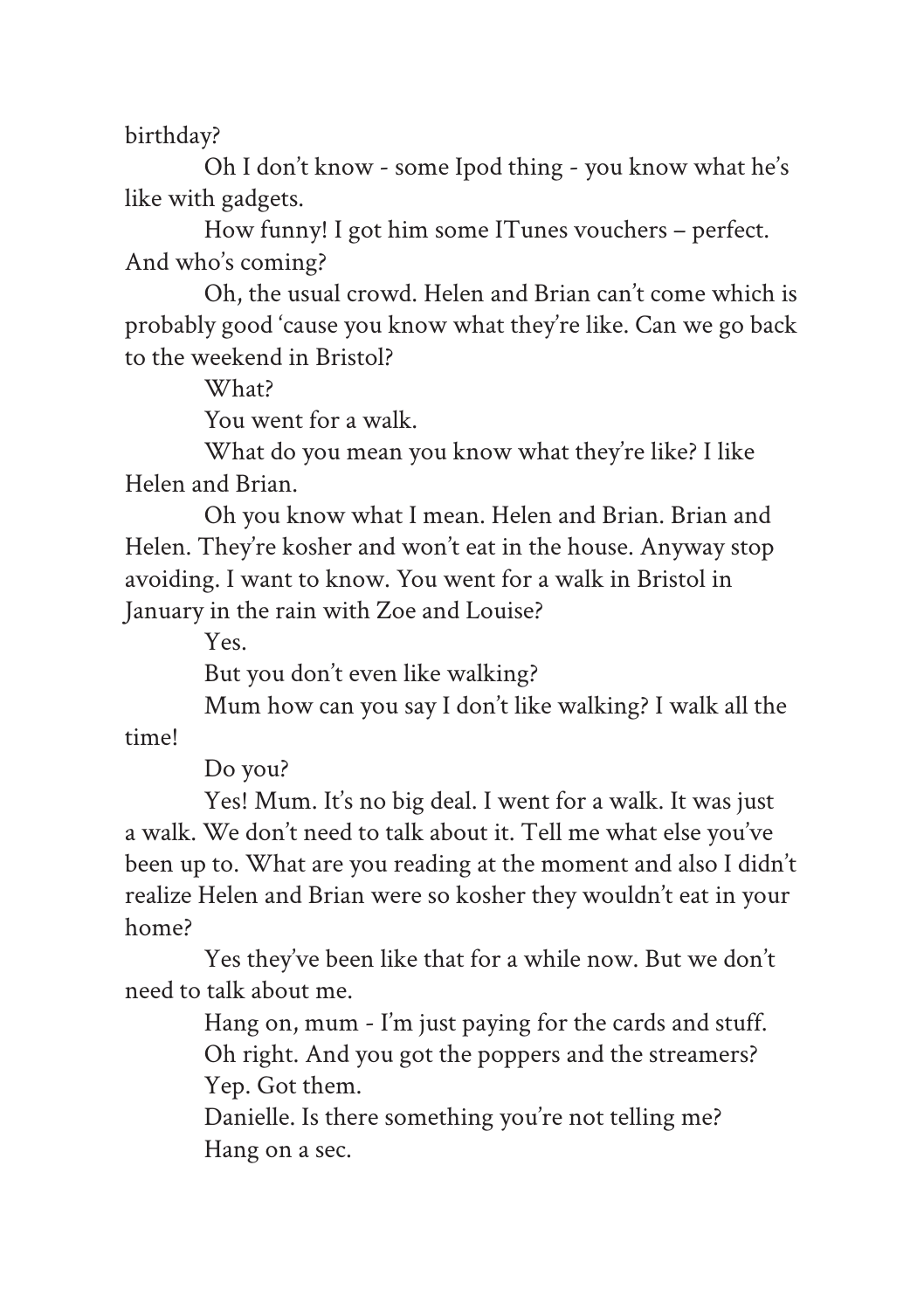Come on, stop avoiding. What are you not telling me? And did you get the sparkly pipe cleaners after all?

Yep. Got the sparkly things. Like what?

Well, is there someone you're not telling me about? Mum.

Well?

Well. There might be, but if I'm not telling you it means I don't want to tell you about them!

> Well that's great. I'm so happy. Are you happy? Yes mum.

Ok. Well that's great and I won't ask you about it. It's none of my business and I don't need to know.

Thanks, mum. Ok. Well it was good to talk to you.

Yes, and you too darling. But look I know it's not my business and you don't have to tell me any details or anything about it but I just want to ask one thing.

Ok mum.

Is it a woman?

No!!

Oh thank God. Is he married?

No, he's not married mum.

Is he really old?

No!

Well what is it then? Why don't you want to tell me about him?

Well. He's not Jewish.

Oh that. That doesn't matter!

It doesn't? Oh. Ok. That's good.

Oh I'm so happy. As long as you're happy. I think it's

great.

Thanks mum. I am happy. He's brilliant.

Darling I'm so happy you're not afraid to have another relationship.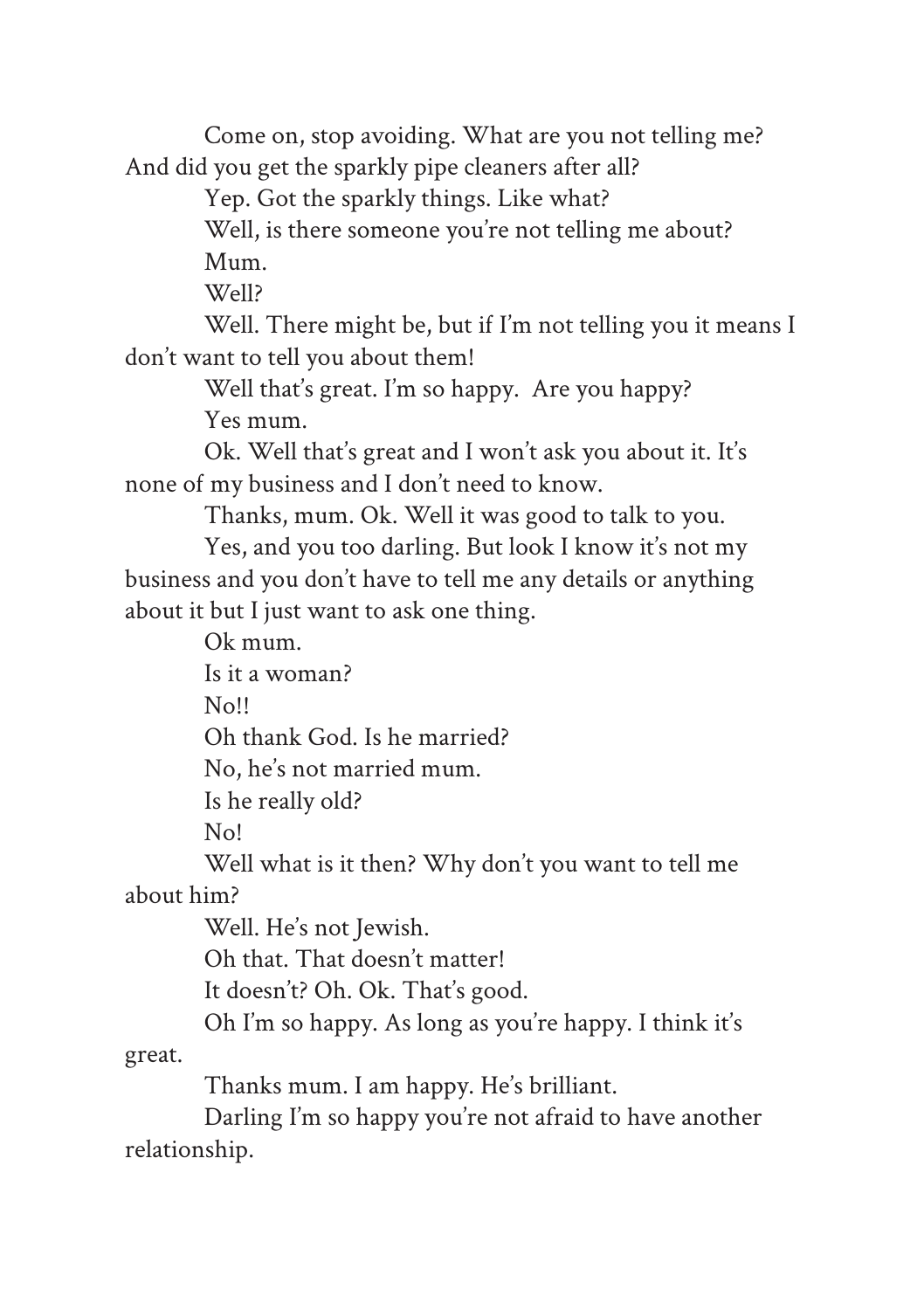I know mum. It's good. It's going slowly but it's good. Oh great. Well I won't ask you any more about it - you just tell me when you're ready to talk about it.

Thanks mum. I will. I'm glad you know now.

I know. Love you. Love you too. Ok. Gotta go now mum. It's raining. OK darling. Ok, bye. Danielle? Yes. Can I just ask one more thing?  $V_{\text{pc}}$ What's his name? Mum?

What?

I thought you weren't going to ask any more questions? Well now I know he exists I might as well know his

name.

Demetri. His name's Demetri.

Demetri? And what does he do?

Mum!

Ok. Ok. But you can't just leave me hanging here!

Ok. He's an academic. And a musician. He's in a band,

that's why I went to Bristol. To see him play.

A musician. He's in a band. And he's called Demetri. Yes mum.

Right.

What?

Nothing. Nothing. Are you happy?

Yes, but. What mum?

Nothing! I'm not saying anything. You're going out with Demitri from the band. And we're not talking about it.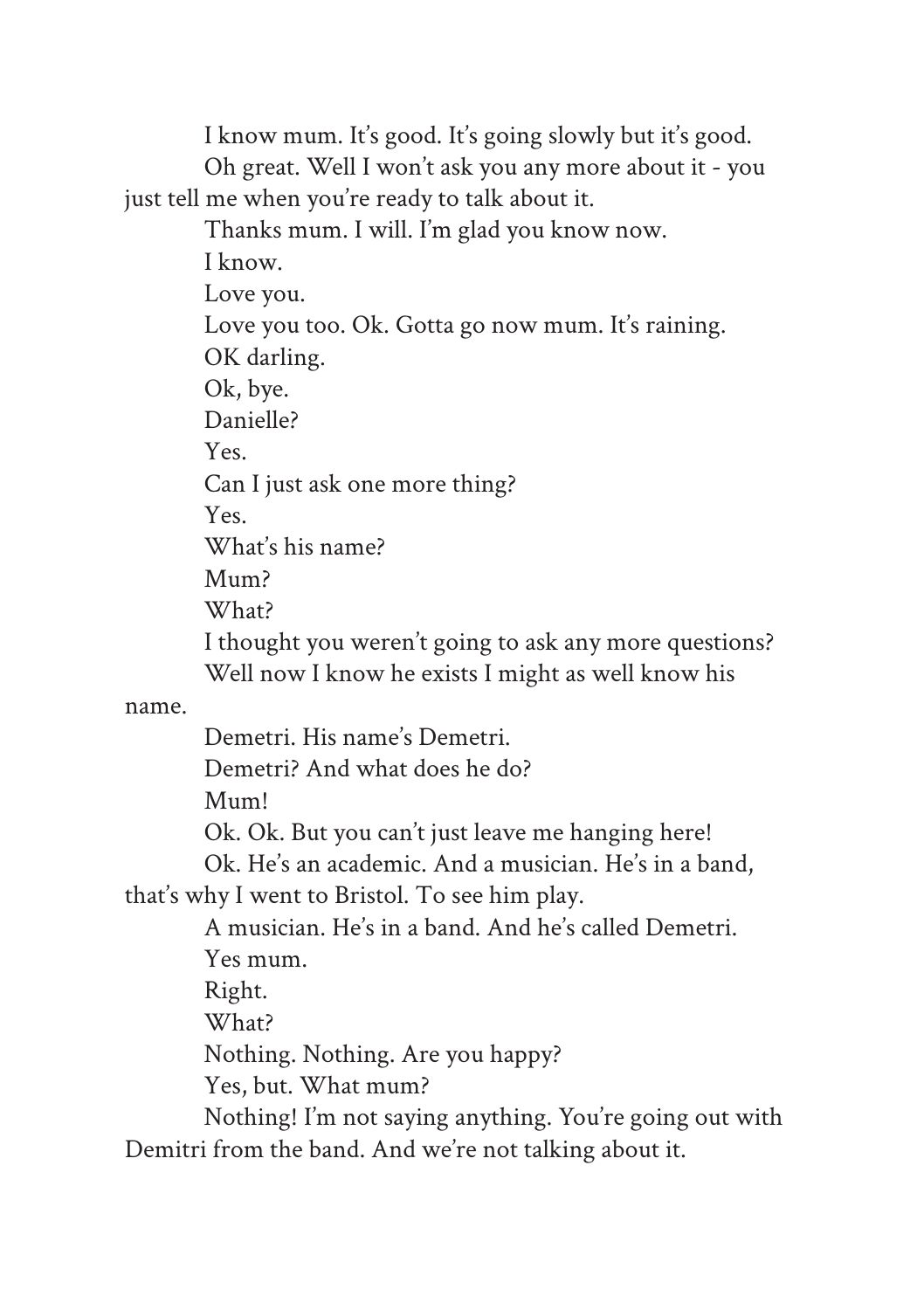Mum he's an academic too. Shakespeare. He does Shakespeare stuff.

Lovely. That's lovely. And. He's in a band. I'm not saying another word.

> Mum? Bye darling. Bye mum.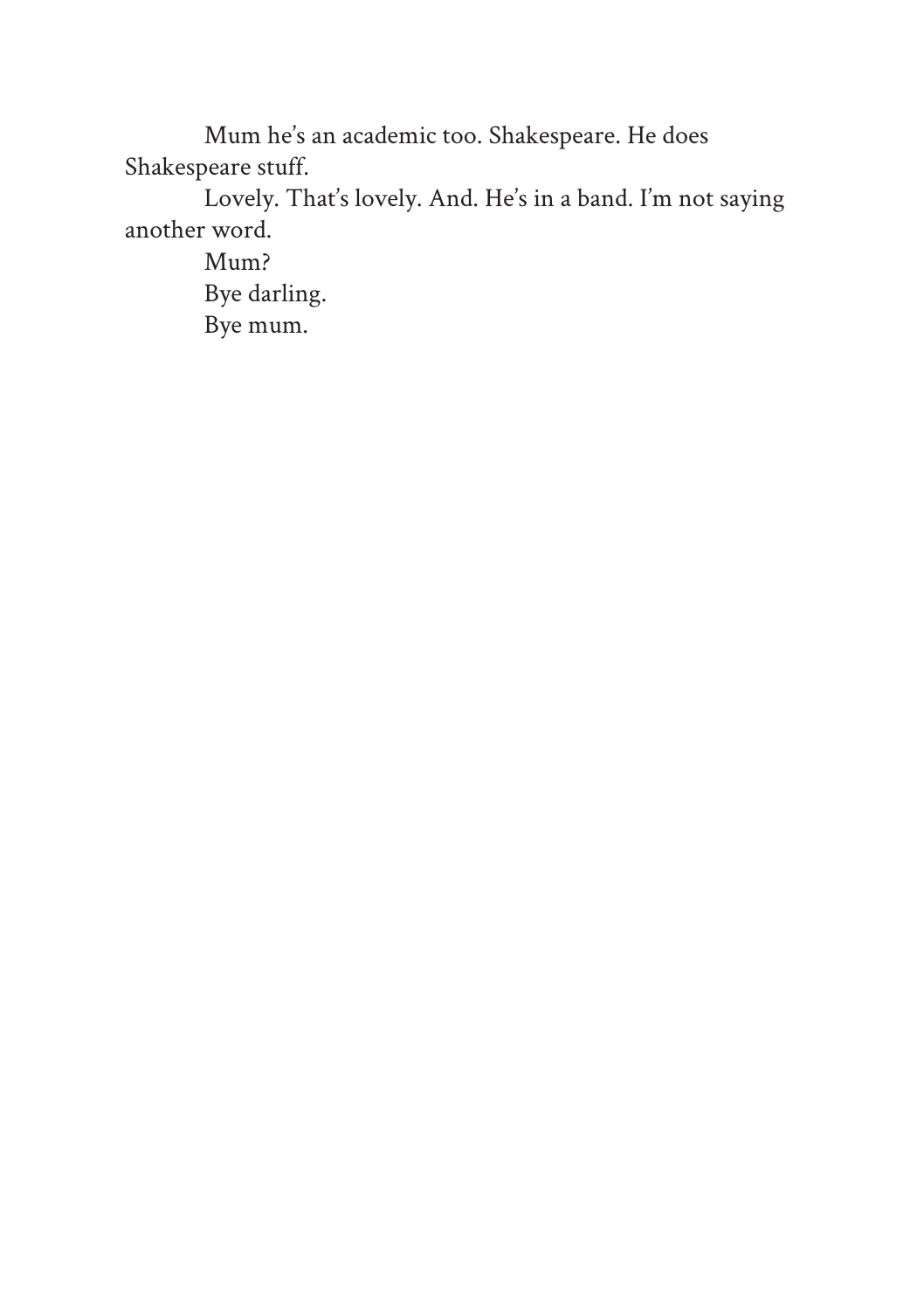## THE SHAWL *By Jacqueline Lewis*

Naomi slumped into the chair by her daughter's bed, letting out a soft sigh. Her eyelids flickered, she stretched out her toes, and snored, a guttural purr.

The ward was at its quietest. The children all slept, while their monitors flashed and oxygen masks hissed. Soft- shoed nurses kept watch on their charges but did their best not to disturb their sleep, except when essential. One young nurse pushed back her hijab, to absent-mindedly rub her ears, as she watched the screens at the central desk.

Opposite Naomi, Zaina surveyed the ward from the chair by her granddaughter's bed. Sleep eluded her, due to her worries about the child's health. She tried to remind herself of the surgeon's words, that the heart operation had gone very well, the dangerous period had passed, but what if.........? She gazed for the hundredth time at the tiny girl's sleeping form. She appeared perfect and precious but so fragile! The grandmother's neck and low back were aching. She shifted her weight onto her right hip once again and waited for the morning to come.

She watched the doctor, who she had heard called Adam, wander onto the ward. He seemed much too young to have such a responsible position. She also felt that he would benefit from a good shave and wearing smarter clothes. He looked as though he had slept in them, but perhaps that was the truth? She chided herself because surely all that mattered was his ability and dedication. Here he was, checking on the children in the middle of the night and he would be back again early in the morning. How could he do this? When did he ever sleep?

Zaina watched him greet the young nurse at the desk, while nibbling on a dry biscuit which he had swiped from a packet on her desk. She looked up at him with a smile.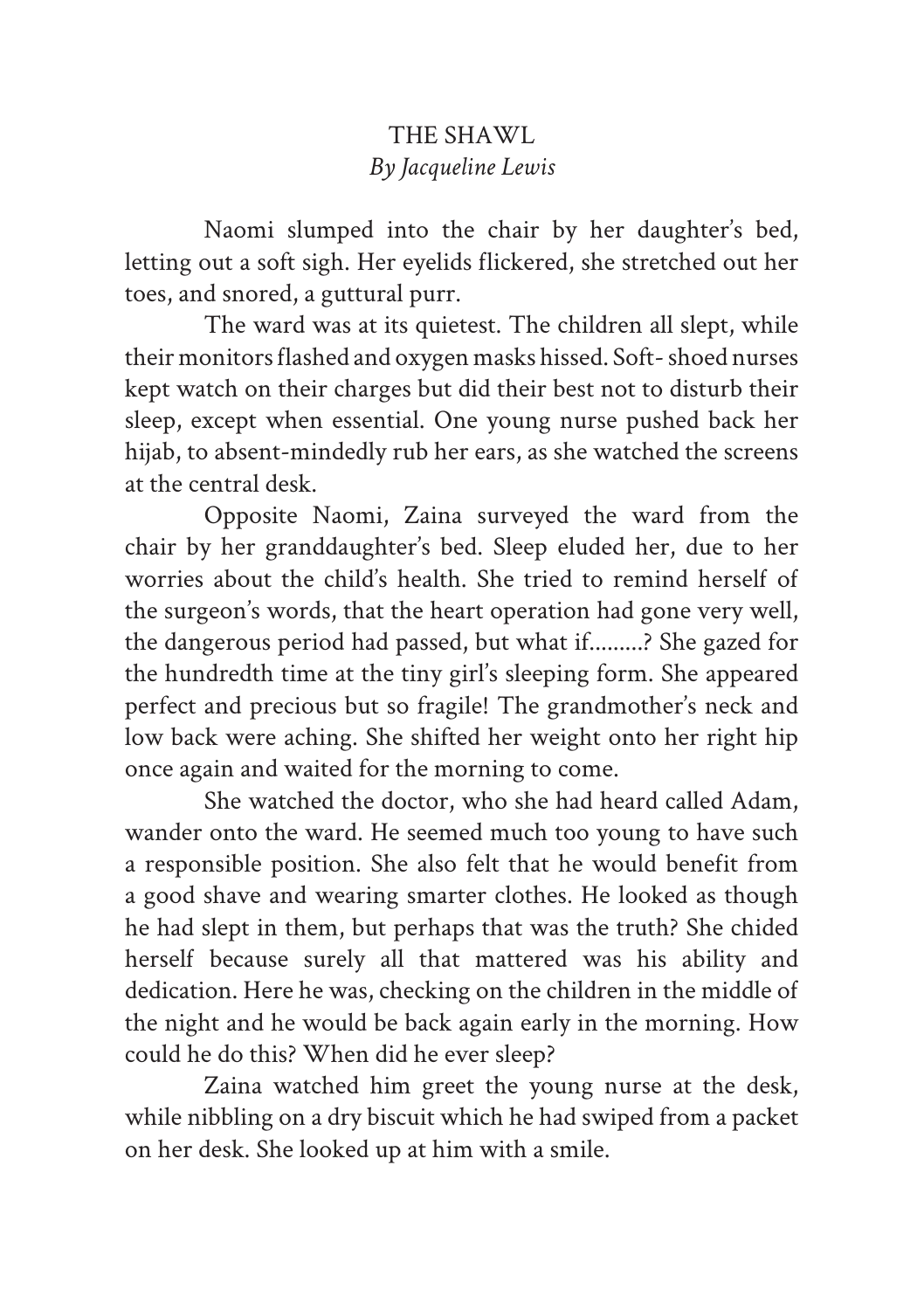"Can't you sleep, doctor? You know we'll call you if we're worried!"

"No, it's not a problem! I just wanted to check the post-op kids again."

 "Shall I come with you?" she said, stretching across the desk to reach for her clip board.

"No, it's fine! I won't be long. I'll just grab another biscuit, to keep me going!"

Zaina fixed her eyes on him as he made his way efficiently up one side of the ward and down the other, examining a monitor here and a chart there but she knew he was predominantly assessing the sleeping children, counting their breathing rate to himself, looking for flared nostrils, or inward tugging of soft skin at the base of their necks. She had heard him explain that to a new nurse the other day. He lingered for several minutes at the side of the bed opposite to where she was sitting. The mother of the observed child instinctively wakened and sat wide-eyed at the edge of her chair. One of the nurses hurried over to assist him. However, Adam was already striding on to the next bed, leaving in his wake the young mother, who now needed whispered reassurance from the kindly nurse. Zaina felt for her.

Day dawned yellow, around the edges of the vertical blinds. Naomi woke to the sounds of the ward coming to life. Her neck felt so stiff from sleeping in the chair and she had the beginnings of a headache, encircling her head like a vice. She used her finger tips to massage the back of her neck. She turned her head and registered her daughter, Rebecca, reclining against her piled up pillows, still sleeping soundly.

The little girl had a drip running into the back of her left hand, which was loosely bandaged, and her oxygen mask was slightly askew. Naomi thought that she appeared to be breathing normally. Through long experience, she had become adept at recognising the signs of her daughter's setbacks. Naomi gently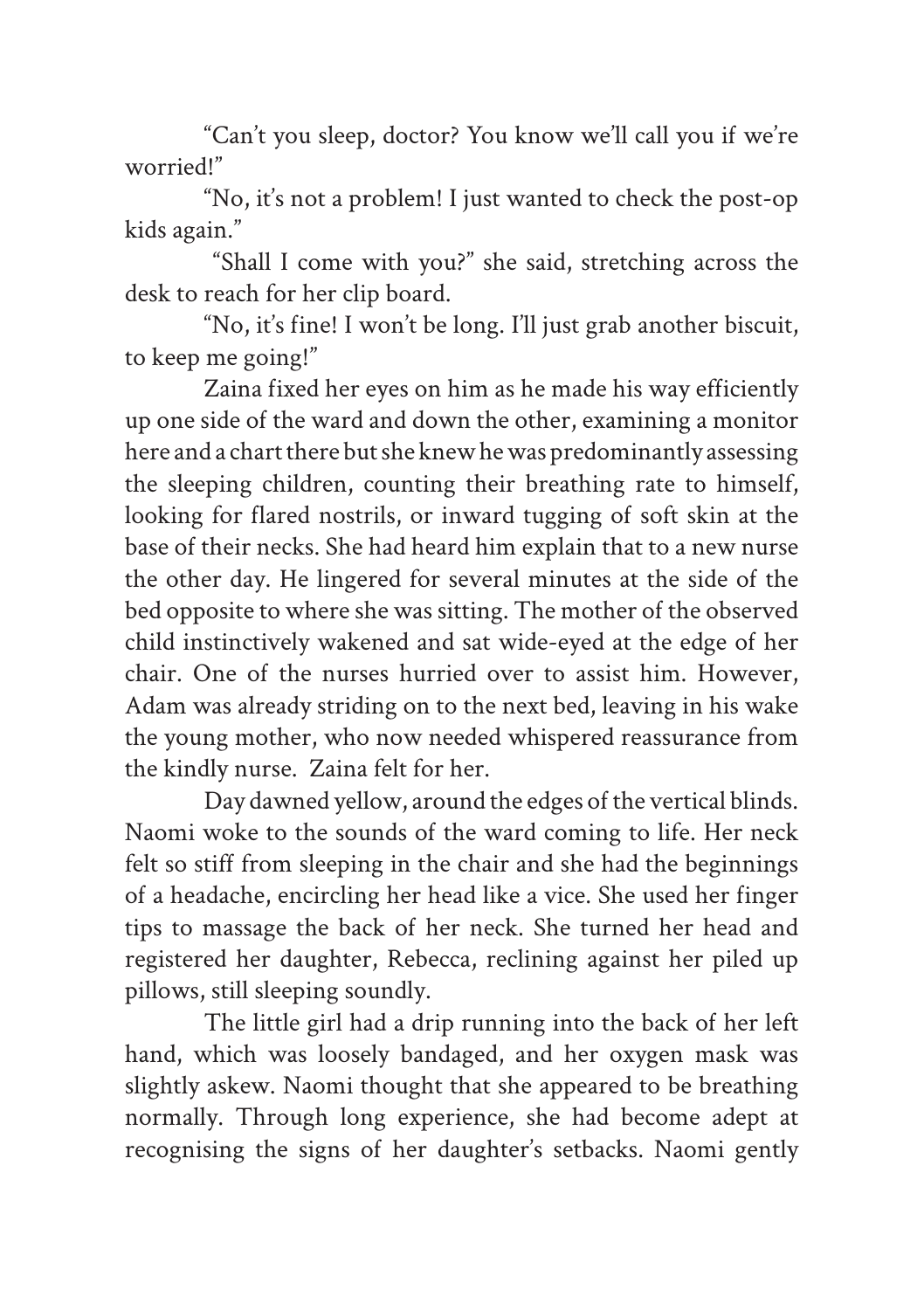pulled the mask back into position and then sat back to survey the ward. She saw that the nurses were getting busy to complete their observations before handing over to the day staff. A young boy, a few beds down, was kicking his legs rhythmically, trying to escape the confines of his sheet and blanket. "Naughty boy!" she thought, "Perhaps he's a similar age to my Jonathan?"

Breakfast was wheeled in on a trolley by an auxiliary and served at a central table for those children who were close to being discharged and onto bedside tables for the remainder. Naomi smiled at the nurse who placed Rebecca's food gently by her. She wondered if she ought to go to the canteen for the muesli and fruit that would be on offer there, but she did not wish to leave her daughter's side. Not yet.

Zaina woke from her fitful sleep. She was hurting all over but trying, as always, to ignore the pain, which she would not allow to set her back. Absent-mindedly, she patted her granddaughter's shoulder. Tahmina was drowsy, having been transferred to the Post-op ward from the ICU only the previous evening. She sipped listlessly from a sports bottle of water, which crackled as she squeezed it. Zaina pulled her shawl tightly around her shoulders, slid her feet into her worn sandals and with a quiet groan hauled herself to her feet, reached for her wash bag and rolled-up towel and set off for the bathroom.

She returned to her place beside Tahmina and pulled a Tupperware box from her small bag. She preferred her own food to that which was on offer but accepted a cup of hot tea from a passing orderly, with gratitude. She looked at the lady opposite her and again wondered at her circumstances. She appeared to be young and was attractive, with large, dark rimmed eyes and closecropped hair. She had an air of calm. Her skin was so dark that she must surely be from Africa, so how was it that she was here in Jerusalem? Could she be an asylum seeker?

Naomi smiled, briefly, in acknowledgement of Zaina's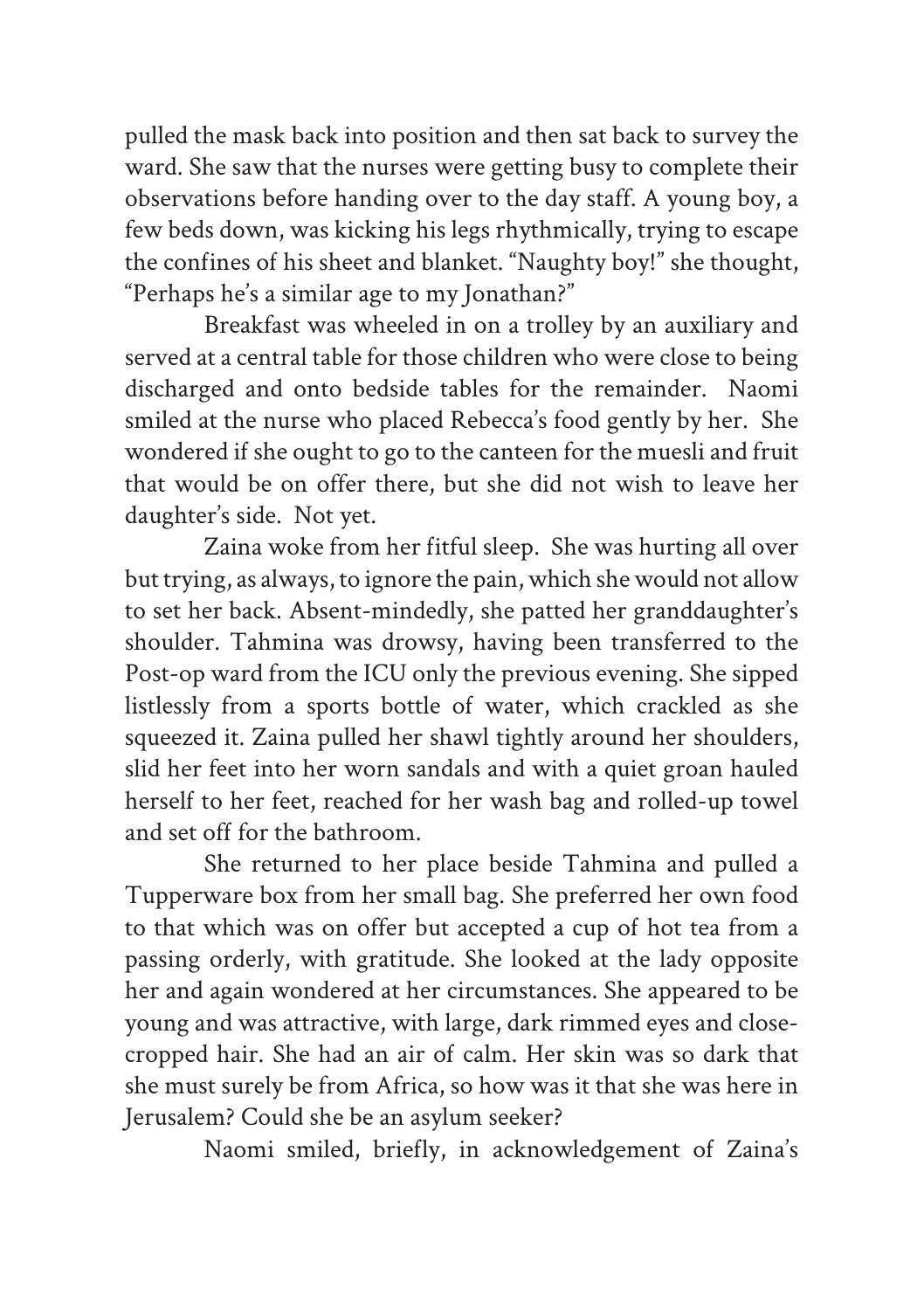appraising glance. She in turn reflected on the elderly Arab lady, who wore a vivid pink and grey paisley shawl around her shoulders, in sharp contrast to the dull brown house coat, which reached down to her sandalled feet. Her eyes were heavy from lack of sleep, but when she turned to look at the child, who must surely be the Arab lady's granddaughter, they brightened and her smile emphasised her many wrinkles. She wondered what the Arab lady might think of her. Did she resent or fear her? Did she question her right to be there?

Naomi now observed the nurses bustling around, straightening up the ward, in anticipation of the doctors' arrival. Adam and the plump Arab doctor, called Hassan, formed the advance party of the ward round. On the previous day, Hassan had introduced himself. He told her that he was from Ramallah. He had trained at the University of Tel Aviv on a scholarship and hoped to return home to find a wife and set up his own practice. He was living cheaply in the hospital accommodation, while saving his wages to fund his future plans. His mother regularly sent him delicious packages of food, such as home made baklava and helbeh, which he shared with the ward staff. Despite his best intentions, he always ended up with the lion's share, he had told Naomi, not without pride. Hassan wedged himself into the chair at the nursing station and surveyed the screens, his eyebrows creasing inwards in concentration.

Next Mr Zalman arrived, sharp-suited in navy pinstripe. Naomi thought him too formal for a children's ward; however she had heard that his operating skills justified his pomp and mild arrogance. Mrs Joseph (also a cardiac surgeon) was more casual and softly spoken. Naomi liked the look of her; however the nurses told her that she was the one they feared upsetting the most. She questioned them relentlessly about their charges; any omission of care or attention to detail would have her grunting in exasperation. Naomi had felt embarrassed when she had once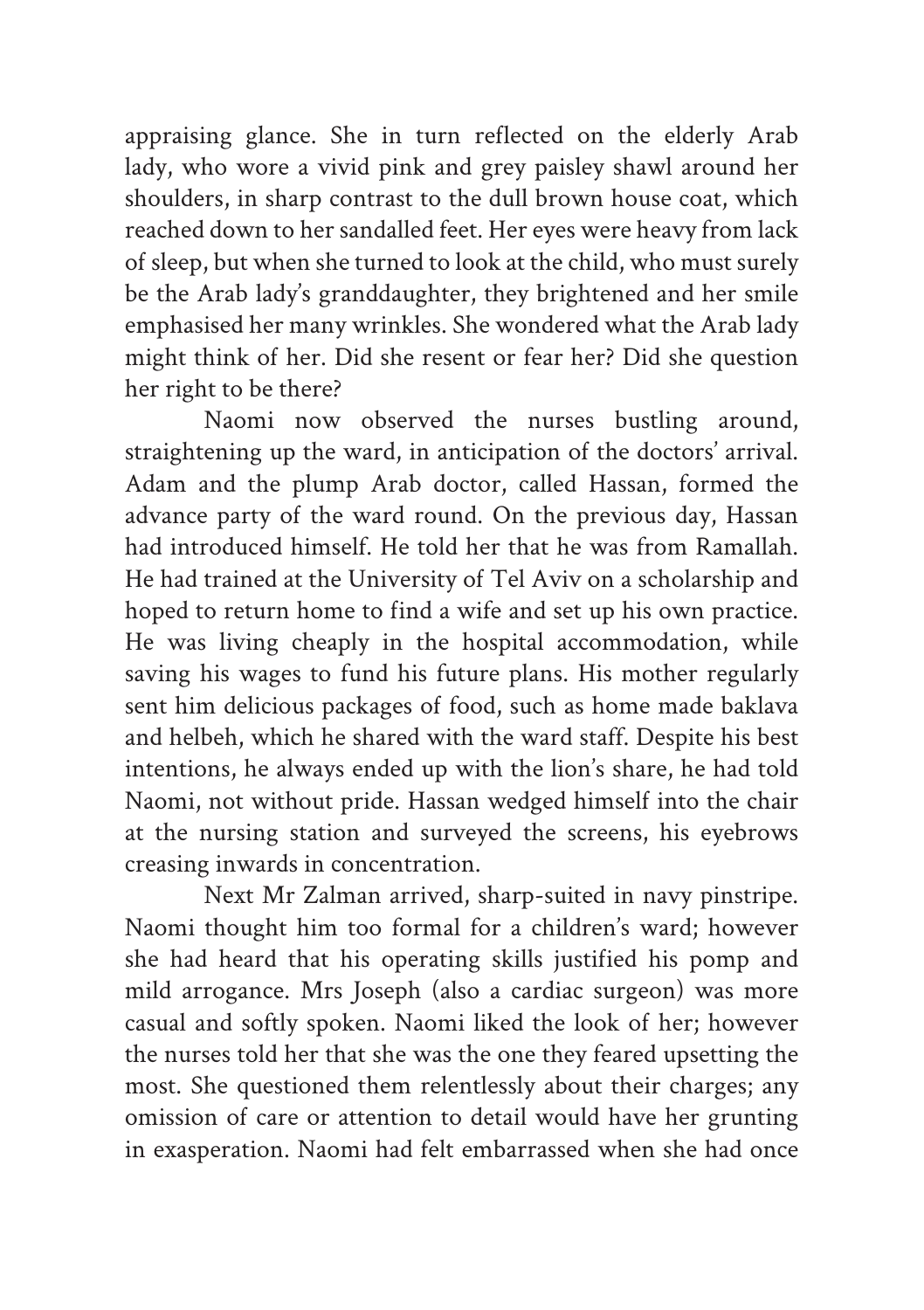witnessed this. So unnecessary!

Behind the qualified doctors trailed a straggle of medical students. Each one tried to blend into the background, in the hope of not being picked upon to make an observation. A sort of dance resulted, where one stepped behind another. The consultants were naturally familiar with these tactics and those at the back were the first to be singled out. Naomi smiled to herself.

Finally the ward-round reached Rebecca's bed. Mrs Joseph assessed the patient and Hassan lowered himself onto the foot end of the bed. It creaked and rocked slightly. Rebecca giggled at the movement, and Naomi's heart lightened at the sound. But then a brief coughing fit followed. While the doctors were examining her daughter, Naomi resisted the temptation to raise her hand as if she were in school. She fidgeted, while waiting for an opportunity to ask the questions that were burdening her. At last, Mrs Joseph looked in her direction.

"Please doctor, can you tell me how it's gone? Was the operation a success? Is she going to be OK now?"

 "I'm sorry, but I can't fully answer that yet! The surgery went well, but now we have to rely on the result of the heart scan. We can get it done today – you'll know the outcome by this evening."

So her wait was not yet over. It was unfair – the agony was unbearable. She had to do something – she had to move, to get out. Excusing herself to Rebecca, she left the ward to stand for a while in the corridor. Just a moment later, she was joined by the Arab lady. Naomi wondered how to start a conversation with her. She wanted the human contact.

"I don't understand these doctors," she began "They are so clever but they act as though we can't hear through screens. I don't like to eavesdrop! Yesterday Rebecca was crying- she said she'd heard that Zaheer has to have two more operations- she was very upset! It's just not on! She's going through enough right now.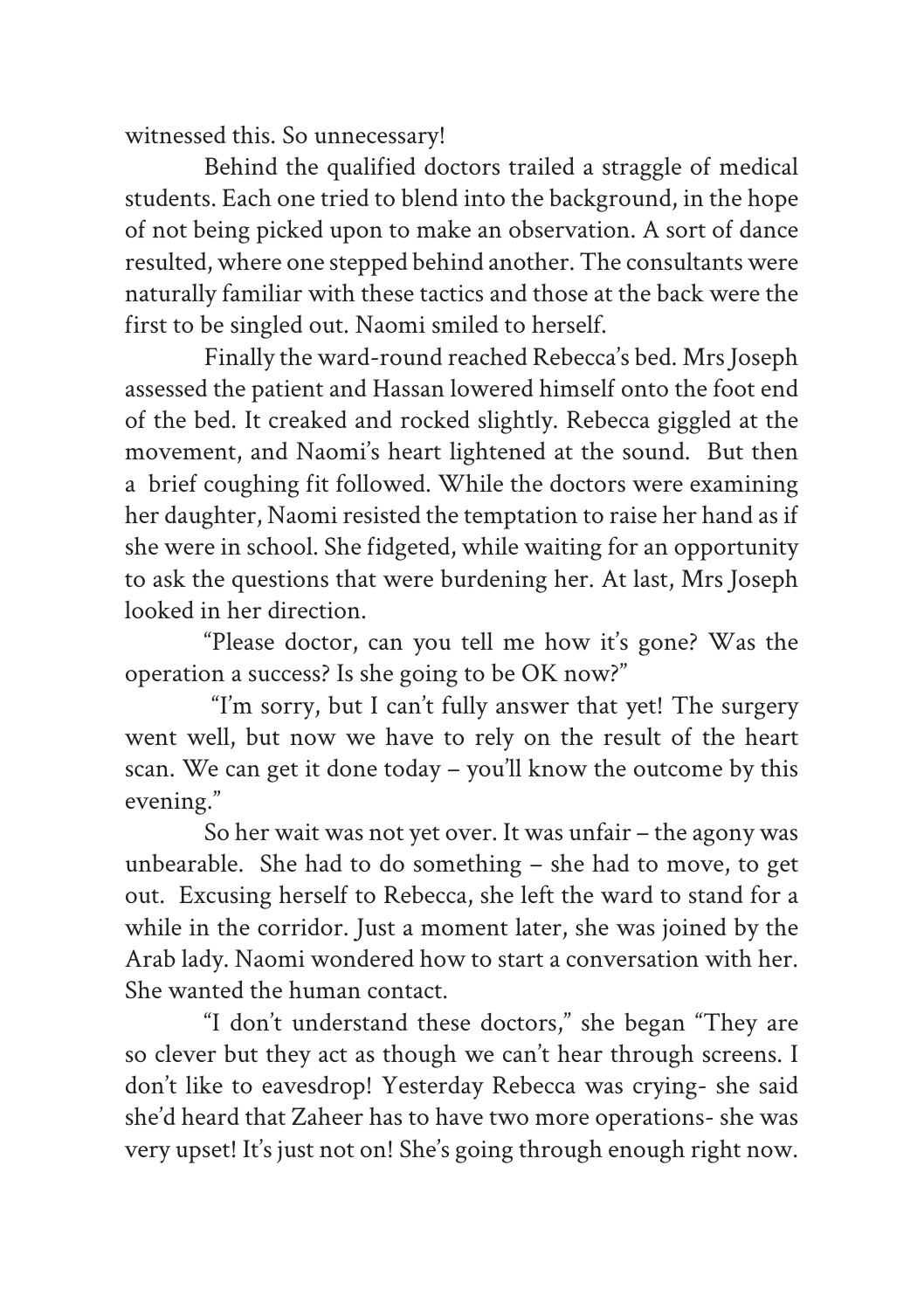She shouldn't be worrying about the other children! Is there no privacy?"

"Yes, yes- I agree completely!" replied the other lady. "It is why I came outside."

So the two ladies talked, propping their tired bodies up against the white-washed walls of the corridor. To an outsider they would have appeared an unusual pair: the tall black woman, with her slender limbs and long neck, and the shorter, elderly Arab lady, with her furrowed brownish-grey skin, shrewd eyes and a few strands of silvery hair visible below the line of her shawl.

"I think I overheard the nurse - you are Naomi? My name is Zaina. I am the grandmother of Tahmina."

"I'm glad to meet you - not here, of course!"

 "Excuse me... but I haven't seen the child's mother. Is she... is there a problem?"

"My daughter is quite well and she doesn't live so far away but she finds this very difficult - you know - the hospital and Tahmina being so ill. She wants to come to the hospital. She wants to do this very much but she cannot cope - she feels she cannot breathe and sometimes even she vomits. She cries and tells me she is so sorry. I come here in her place. It's good for me to be able to do something. Please don't think badly of her!"

"I know just what it's like," Naomi interposed. I'm just the same! Some days I feel so bad, I have to stay in bed. I feel like I've got a lead weight in the middle of my stomach! If my friends only knew! They call me brave but I'm full of fear!"

Zaina was warmed by Naomi's confession. She was curious about this dark-skinned woman.

"Please tell me... I hope I am not being impolite, but are you also Muslim? I have seen many black skinned people in the market, where I work. I've always wondered about them and where they've come from."

"I'm not Muslim! I'm a Falash Mura. I have come from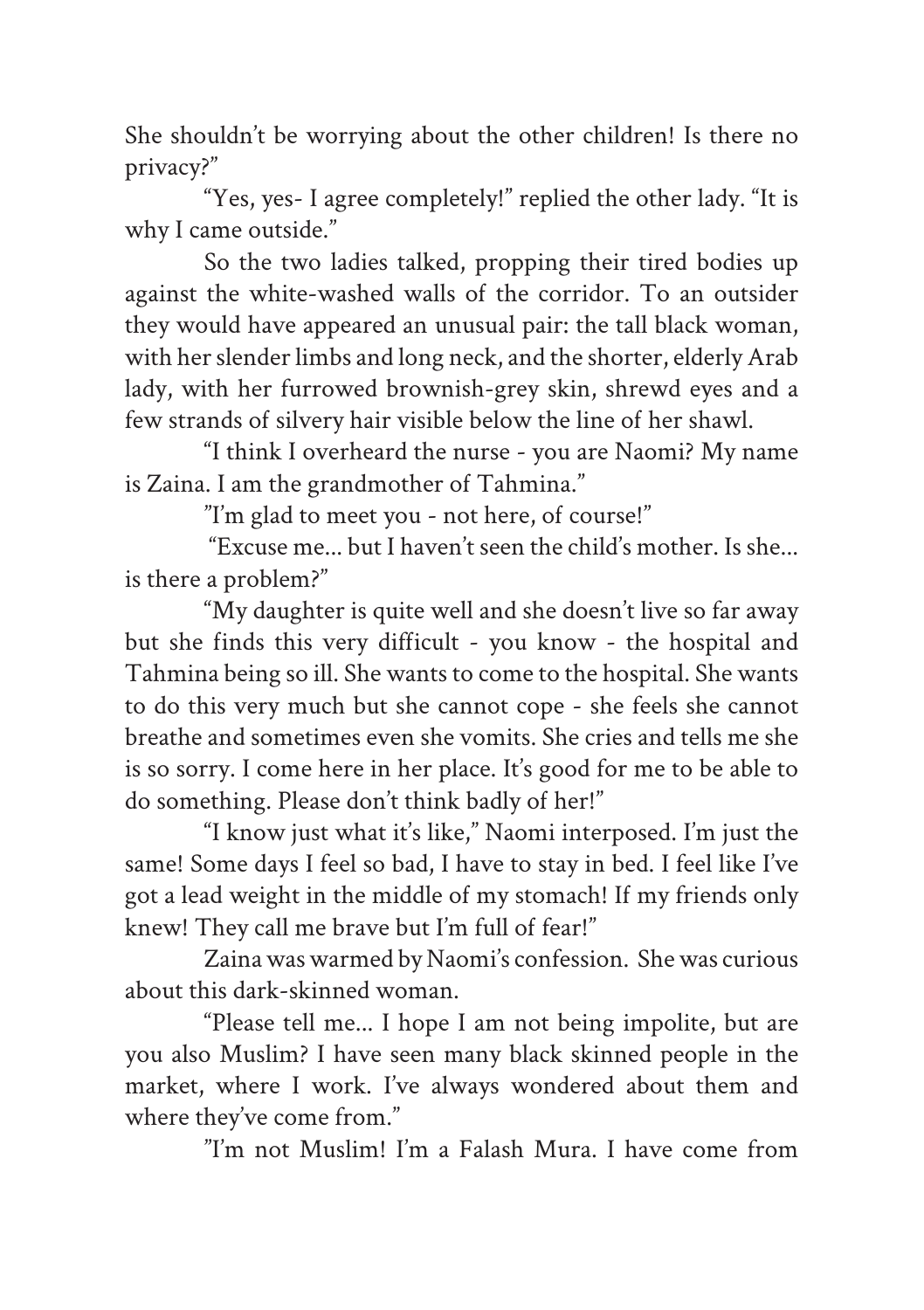Ethiopia. My family were Jewish once but way back, we were made to convert to being Christian."

"Fall-lash Moo-rah. Is that right? So you're not Jewish!"

"Well done! But I am Jewish now. I'll try to explain it."

"Thank you! I'd like to know."

"I was only 5 when we left Africa, so I don't remember much about it. They say there was a famine."

"Yes, I think I heard about the famine." murmured Zaina.

"Life must have been very tough...and you were only a young child!"

"Then the Israelis sent planes for us – thousands of us came over. I'd never seen a plane before."

"That sounds so frightening!"

"It was very bad for me, because my mother stayed behind. She was going to come with us but my granny was ill and weak and she wouldn't leave her, so at the last minute she decided not to travel. I still miss her so much! I came with only my father and two brothers."

"Your mother stayed in Africa! And she is still there?"

"Yes, my grandmother passed on, but my mother would not travel on her own. I also think that she was not ready to leave Africa. It's in her soul."

"She may have been frightened too. It's a big wrench to leave the land you grew up in."

"She lives in our old home and she says that life is a little easier than before and she is content."

Zaina considered: "Perhaps she says she is content but I'm sure that she thinks of you all the time. I know that I would, if it was me!"

"Thank you! This is so sad for me! My life is here now and it is a safer place to bring up my children. Even with the possibility of war and bombs, it feels better to be here. Rebecca would never have received this treatment in Ethiopia. I don't think that she'd have survived. But still I miss my mother and wish she was here."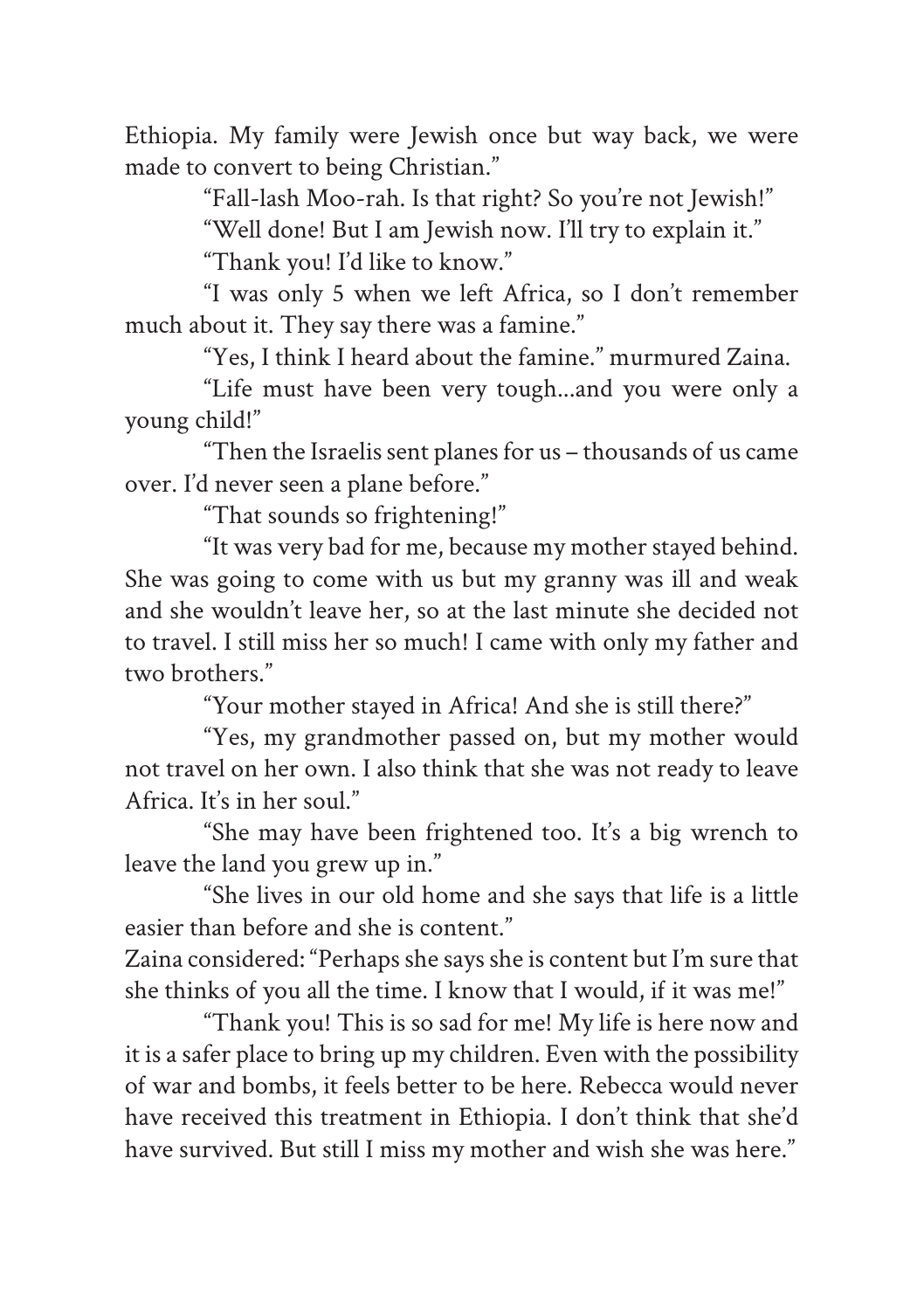"So you have a husband to help you?"

"No. Amos left me when Rebecca became very sick. He said that I was only interested in Rebecca and Jonathan and that he could tell that I'd stopped loving him."

"Oh! Was that true?"

"I don't know! How could I fail to give the children all my attention? Rebecca has been ill since birth. She has what they call a complex cardiac disorder. Her blood vessels attach wrongly to the heart. She struggled to breathe when she was first born. It was the most terrifying thing! She spent her first days in the neonatal intensive care unit and has had several operations since that time."

"She was a 'blue baby'?"

" $Y_{\text{PS}}$ "

"And you had other children?"

"Jonathan was born, 4 years later. I was so petrified that he too might have heart problems, even though all the scans had been OK. I was relieved when he turned out to be fine but I think I might have spoilt him a bit. And then Amos was always working. He said that we needed the money. So, we didn't see much of each other."

"Your father...is he at home?"

"Yes, but he's never been the same man since my mother stayed behind. He lost his humour and vitality. When we came to Israel, we all converted back to being Jewish – it was his greatest wish. Now his life is spent in the synagogue, praying and talking to the other men and he has some part time work as a caretaker at the local school. He prays for his granddaughter, of course."

"And how is Rebecca getting on?"

I don't know! That is the truth. The consultants say that this is the most important operation. It is her last chance. If it doesn't work, she will need – she will need a heart transplant."

Naomi's face began to contort, as she tried to keep the tears from flowing. She pressed a crumpled tissue into her eyes and her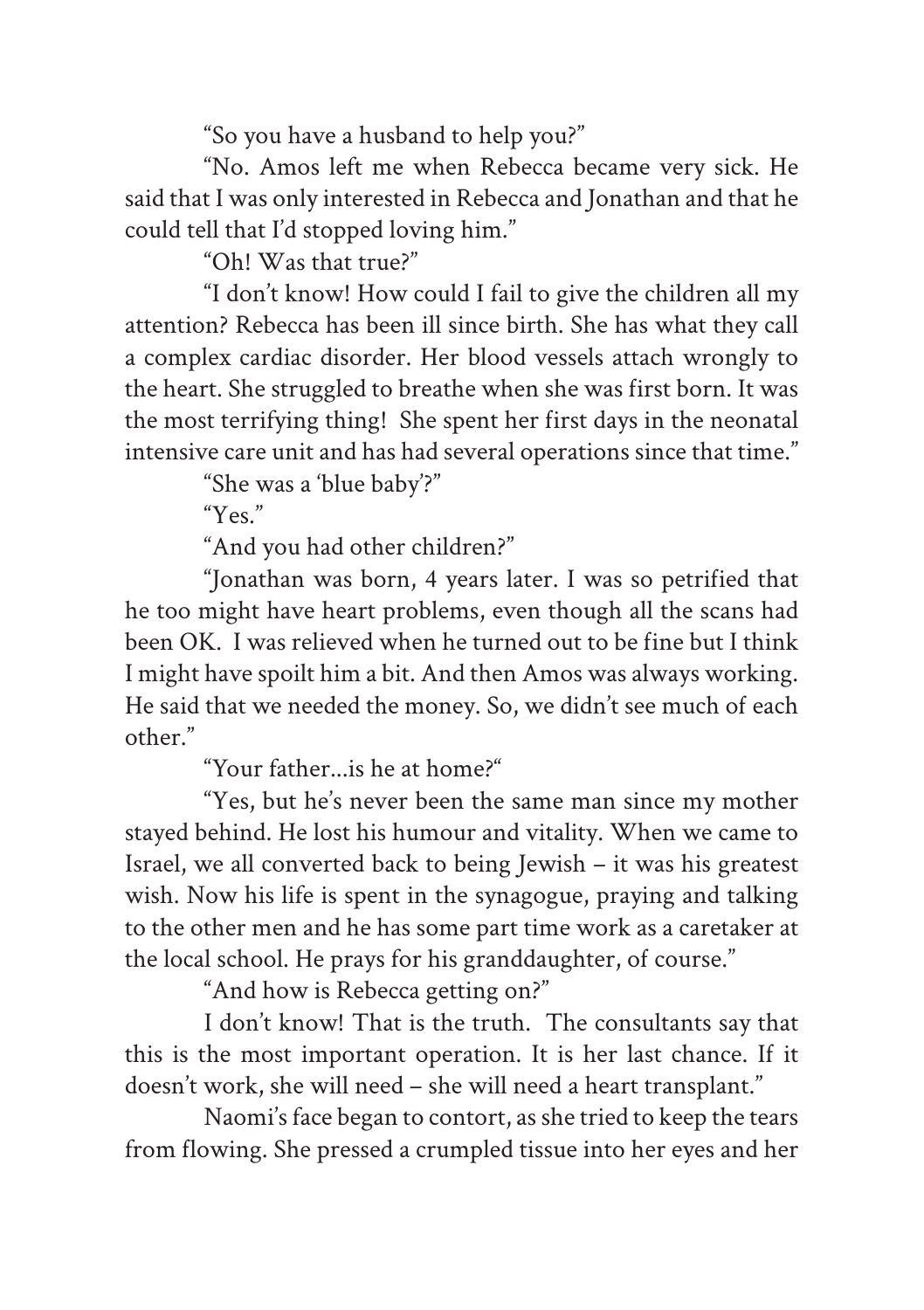shoulders shook rhythmically.

"How awful for you! When will you know?"

"The scan – she has to have a scan later today – then we will find out whether it's worked. If not, then she has to wait for a transplant." Naomi's voice dropped to a whisper, "She would have to wait for...for another child to die!" Naomi lost all composure and quietly wept.

Zaina stepped forward and enfolded her in her arms.

"No, no child! I'm sure it won't come to this! She will be fine and you will be fine! Insh'Allah!...Hush!"

They stood like this for a few minutes. Naomi's head was on Zaina's shoulder and she took from her the comfort that her own mother would have given her. Afterwards, they ambled into the ward and each returned to their place by the hospital beds.

Soon after lunch, the visitors started to trickle in. There was a background buzz of chatter which gradually grew louder. Naomi's son Jonathan was dropped off by a friend. Then Ahmed arrived, holding tightly onto his grandfather's hand. He sidled up to his grandmother Zaina and clamped himself onto her waist. Her husband, dressed in a white kurta salwar suit and loose scuffed slippers, shuffled over to check on his grand-daughter and then took up his rightful place, in the chair beside her bed.

Zaina disengaged from Ahmed and went to sit beside her husband, on a plastic chair, taken from a stack beside the ward entrance. The two boys sat on their sisters' beds, already bored, legs swinging. They'd been on the ward for barely five minutes. Jonathan pulled some football cards out of his pocket and laid them out on the bed beside him. Ahmed had a toy car with him and crouched on the floor with it. Each watched the other and then returned to their games. After a while, Ahmed wandered over to Jonathan and it was not long before they were playing together, waving the cards in the air in competition.

Jonathan called out, "I'm Ronaldo, the greatest footballer in the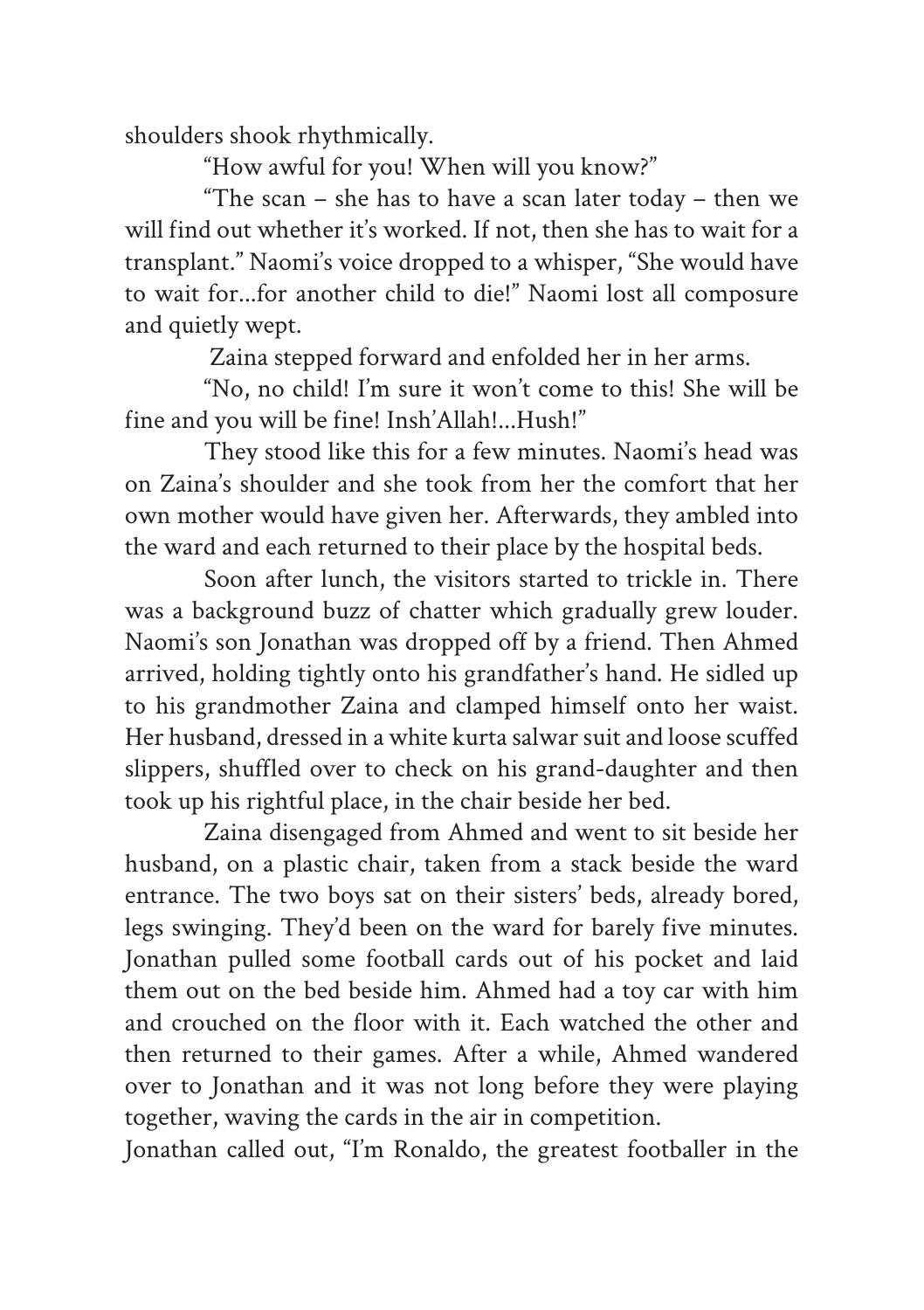world!" He preened himself, pulling up his shirt collar and puffing out his little chest. Ahmed replied,

"No I'm Messi, the very greatest footballer in the whole world!" He mimed a kick and then did a little victory dance on the spot, raising puny arms to an imaginary crowd.

Naomi was distracted otherwise she would have shushed them. Rebecca's intermittent cough was becoming more persistent. Naomi called over one of the nurses to check on her. Ruthie hurried over. Her dark hair was in dreadlocks, knotted like a ship's ropes. She wore pale blue scrubs and white plimsolls. Her only adornment was a tiny silver star of David. She was gentle and reassuring, as she examined Rebecca. However she advised that as a precaution she would call for one of the doctors. Naomi's stomach tightened in fear.

Hassan lumbered into the ward. Patches of sweat were visible on his pale shirt, both under his arms and down the centre of his back. With Ruthie in attendance and the screens pulled shut, he fanned his broad left hand over the child's back and tapped on his fingers with the middle finger of his right hand, with all the concentration of a concert percussionist. Then he fished out his stethoscope, from his bulging pocket and listened carefully.

 "Good, good!" he said. "We've caught the infection early. Perhaps some antibiotics....? Nurse, are there any allergies?" Ruthie checked her notes and shook her head.

"Maybe we should delay the scan until tomorrow?" suggested Hassan.

"What is that? Please, no!" exclaimed Naomi "I don't think I can wait another night for her results."

"Well, I'll check on her later and we'll see."

Naomi could tell that Rebecca had a slight temperature. She slumped back against her pillows. "Mum, it's too hot! I don't feel good!" Naomi called Ruthie again , who brought a fan and a damp facecloth and then opened the nearest window a few inches.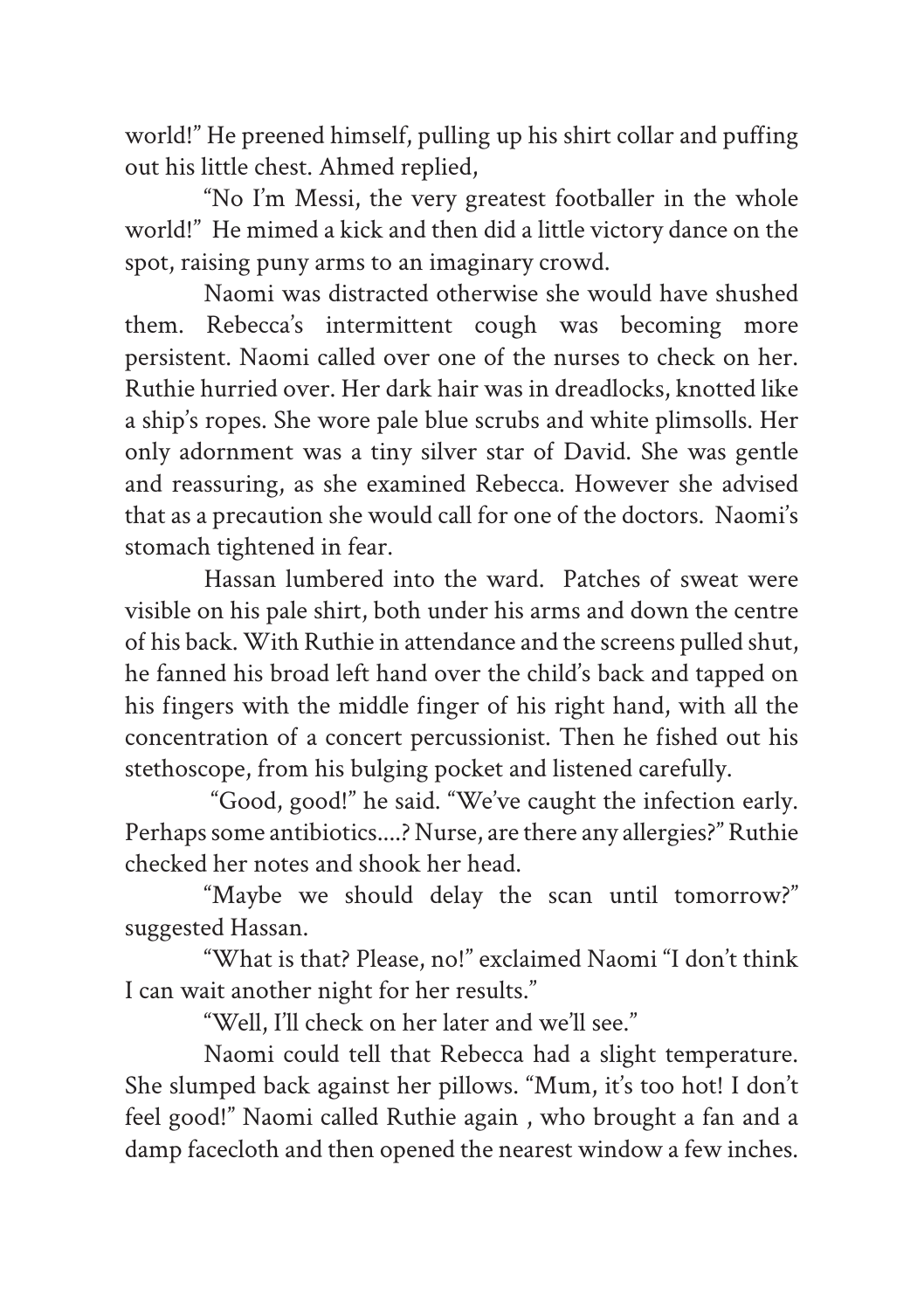The ward was invaded by Jerusalem street noises, the muffled sound of traffic, horns blaring, car doors banging shut and an occasional raised voice, or shouted greeting.

Zaina's husband had been watching the boys with amusement. He sat straight-backed, almost immobile, a smile occasionally flickering at his lips. Zaina had occasionally risen from her chair, in an attempt to calm them but each time, he had gently restrained her.

"Let them play," he said. "It does them good. They should remember each other!" He fished in his pocket for a small bag of sweets and handed it to the boys to share.

Now he felt that he had put up with enough. He unfolded himself from his chair with great effort. He then rolled up his prayer shawl. As he walked out of the ward, Ahmed shuffled, a foot or two behind him, mimicking his bandy-legged gait and giggling, before returning to the game.

Some time later, as promised, Hassan came back after his clinic and checked up on Rebecca. He nodded at Ruthie and a porter was summoned. Rebecca shuffled over onto the trolley and her oxygen mask was connected up with the cylinder above the wheels. She waved regally at her friends and mouthed "scan!" at Tahmina, who nodded back and gave her a 'thumbs up.' Naomi was left behind, hugging tightly onto Jonathan's waist, which he resisted by wriggling free and running back to play with Ahmed.

Naomi walked back into the corridor in a state of restlessness. There was nothing she could do. To her pleasure Zaina was there, speaking in hushed tones into the coin phone. Naomi gazed out of the window at the street. The people out there were bustling, intent on their own business. She supposed that by this time of day they might be returning home to make supper and then rest. She barely remembered how she had spent her days before Rebecca was born. So much free time, it was a wonder to her what she could have done with it!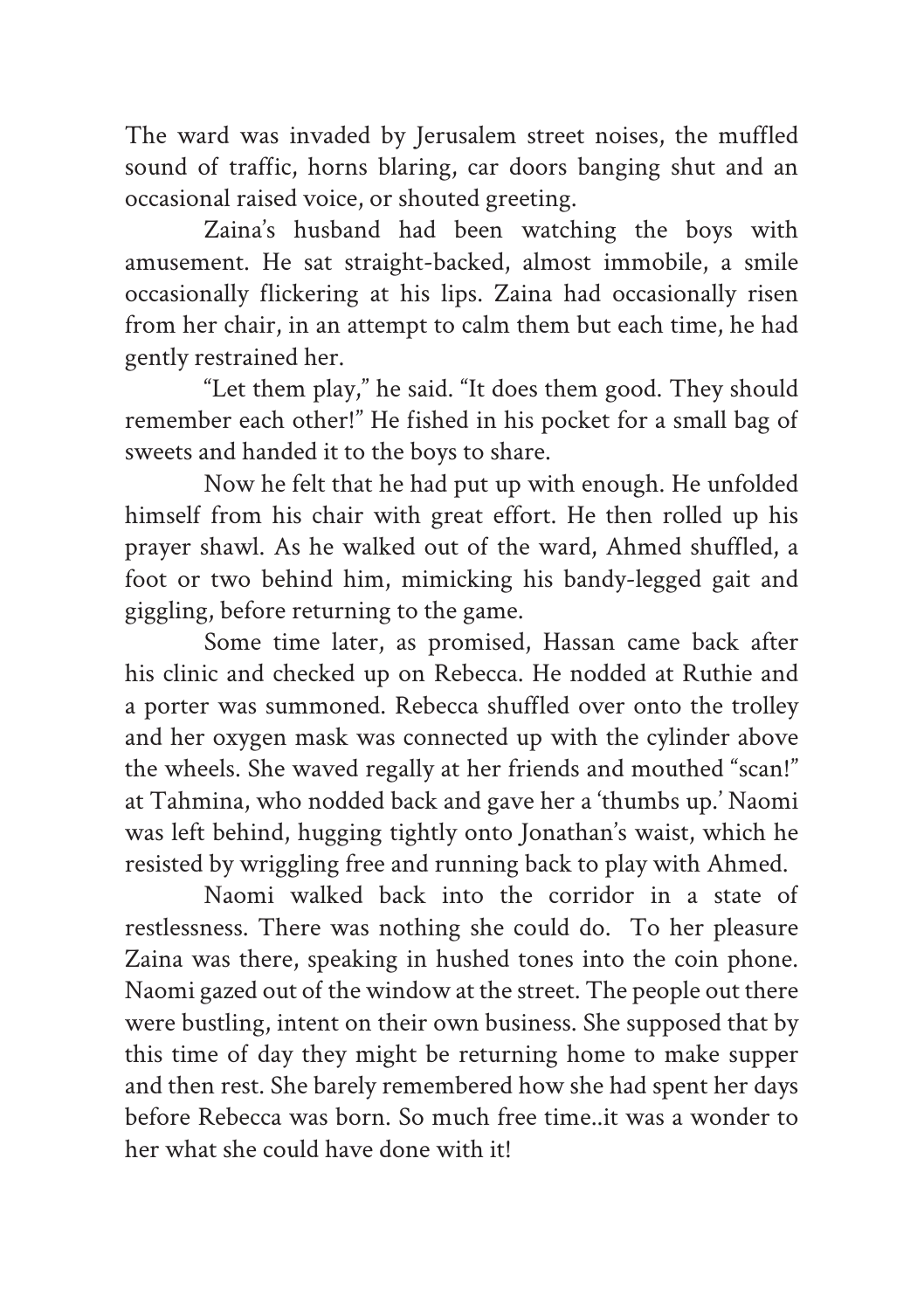Zaina put the phone receiver down in its cradle and smiled at Naomi.

"We meet again!"

Naomi gestured towards the phone. "Was it your daughter?"

"Bilquis says she will bring me clean clothes and a meal. We'll meet at the main entrance but she still can't come inside!" Zaina shook her head. She tried hard to but couldn't really understand.

"What about Tahmina?"

"She's had a good day, I think."

"That's good! Her operation...?"

"It was for a 'hole in the heart'...between the upper chambers."

"So she may not need long in hospital?"

"They say it might be a week, perhaps a few days more."

"Still, it's hard for a grandmother!"

"Yes, but so much harder for Bilquis," Zaina added.

"Tell me...your scarf...it's beautiful! Was it a special present?"

"My husband gave it to me when we first became engaged. It's Kashmiri silk. He wrapped it around my shoulders and said that it would be my comfort and would keep me safe, when he had to be away from me. He was so romantic in those days – today, not so much!"

"Did you live in Jerusalem at that time?"

"Yes. I grew up in East Jerusalem. My father was also a market stall holder. He had friends who were Jewish and they came to our home to drink tea with him."

"That is good.."

"Yes, he was a good man, a highly respected man. Now my two sons are in Dubai. They've gone because they could get good jobs and a secure future but I'm almost a stranger to their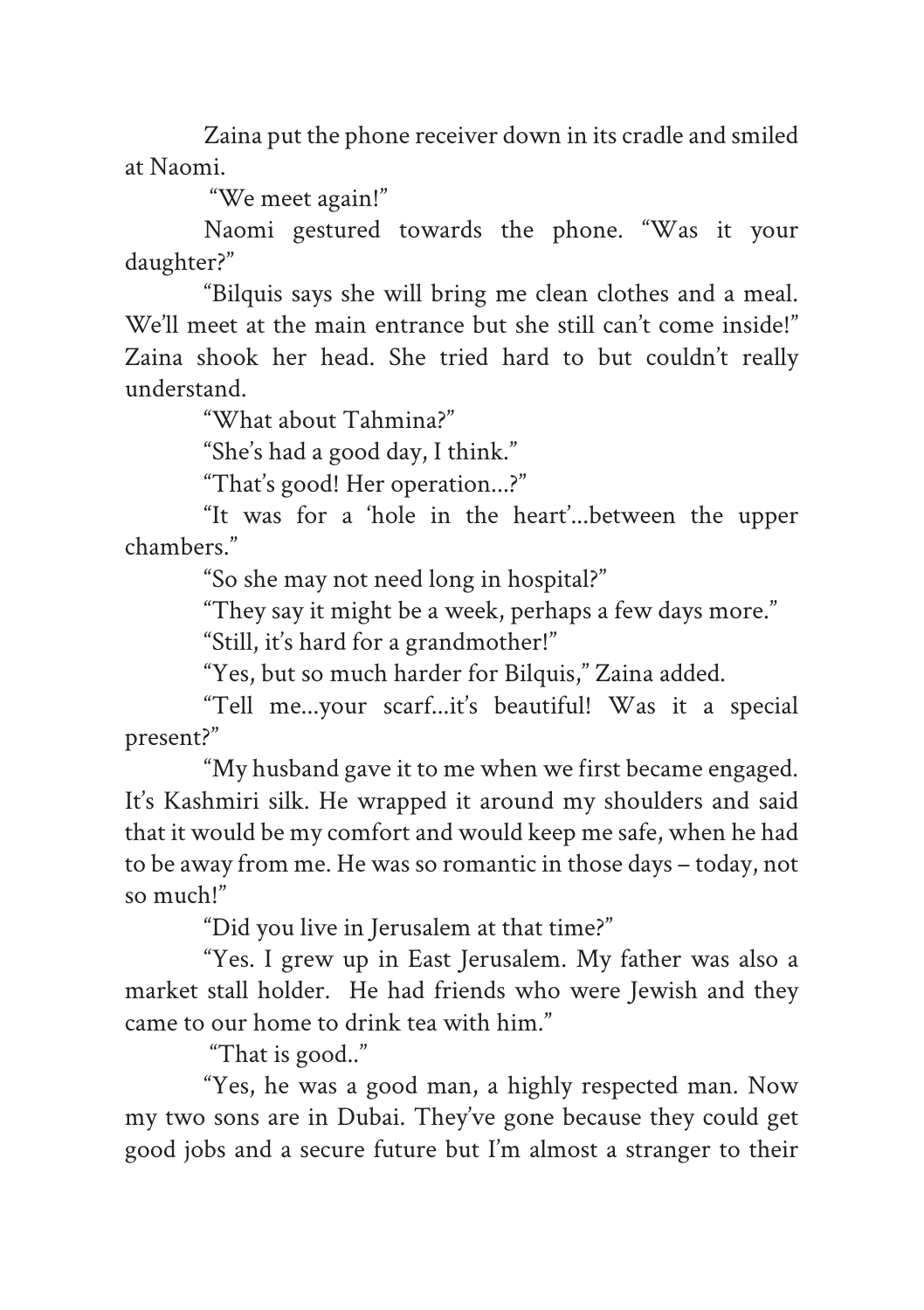children. We can speak on Skype but you can't hug a child through a computer screen!"

"So your family is also separated. I am sorry."

Just then, their conversation was interrupted by a loud alarm, sounding from the ward and the young doctors ran past. Zaina and Naomi turned together and followed.

Zaina clutched Naomi's arm tightly. "Please God it is not Tahmina! she cried"

Zaina balled her hand into a fist and pressed it to her mouth to stop herself from crying out. Naomi looked on, appalled and mouthed a silent prayer. Zaina's fears were justified. The curtains had been tugged together around Tahmina's bed and the doctors ran through. Naomi turned away and almost collided with the two boys. Ahmed's arms were at his sides and he blinked repeatedly. Jonathan sucked on his thumb, with eyes widened.

Naomi ushered them into the corridor, taking Ahmed gently by the hand.

"You shouldn't be here! Come out, come out!"

As they walked, Jonathan tugged at her tunic. She crouched down to his level.

"Have we poisoned her, Ima?"

"No, no, she is very ill. What do you mean?"

"When we gave her the sweet, she looked like she was being sick and she made a noise!"

"A sweet? Stay....stay here!" she shouted over her shoulder as she ran back inside. She clutched the shoulder of a nurse, who was returning behind the curtain.

"The boys gave her a sweet – could she be choking -could it be that?"

There was a change in the activity behind the screen. Naomi heard the words "Possible inhalation. Bend her forward. Now thump...and again!"

There was a splutter and a cry from Tahmina and relieved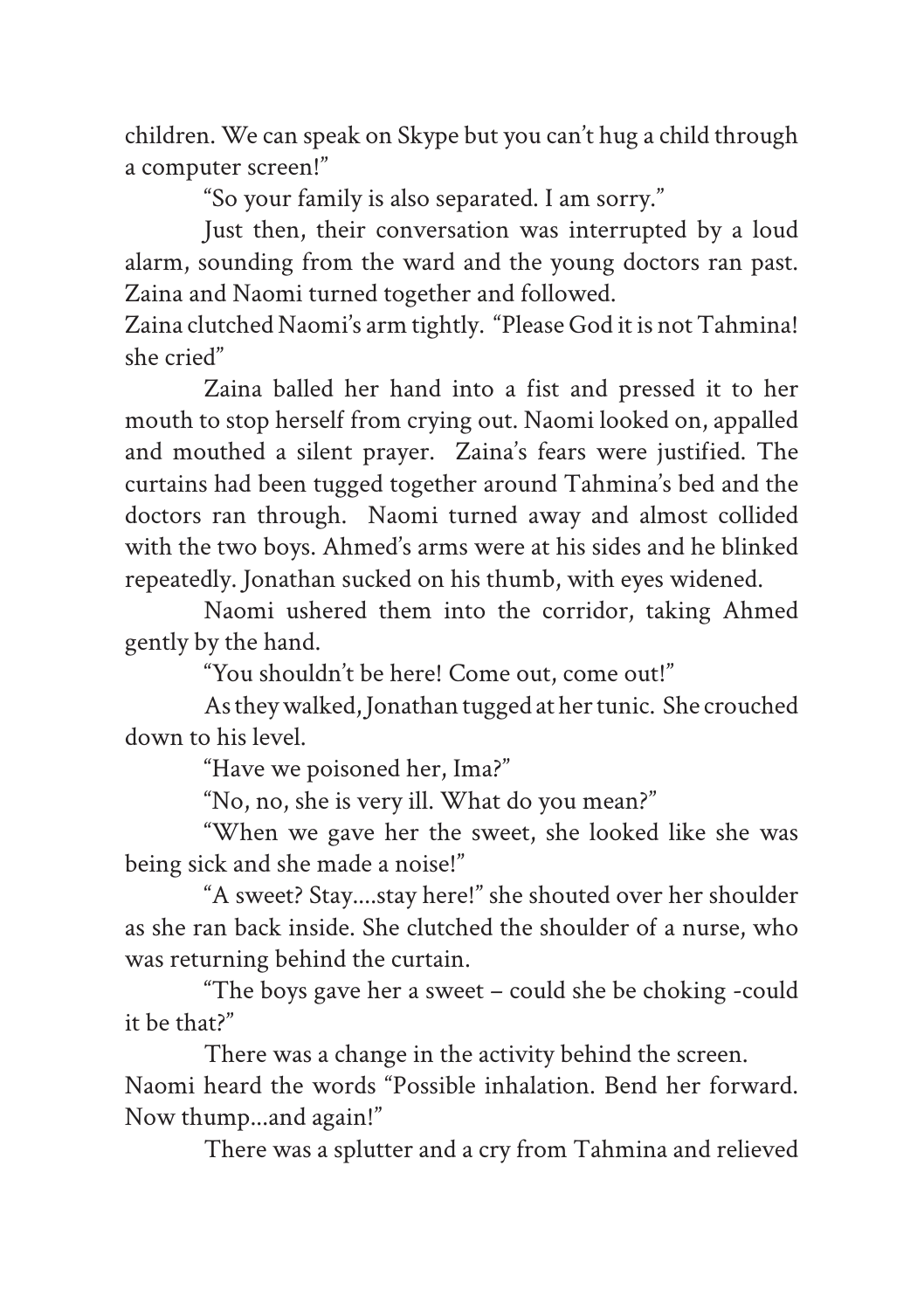laughter from behind the curtain, as the sweet was retrieved, where it had been coughed up onto her sheets. Zaina lifted her head in wonder then slumped into her husband's arms in a brief faint.

Zaina's husband helped her to sit down and the ward orderly fetched her a cup of tea, which she sipped but soon discarded. Gradually she regained her composure. She leaned over to hug Tahmina tightly. Just then, Rebecca returned to the ward, pushed in by a different porter. She was oblivious to the recent drama. She shuffled back on to her bed and reached for her electronic game. Jonathan rushed to her side and buried his head in her lap. In surprise, she stroked his hair. He looked up:

"Rebecca, you'll never guess what happened! Tahmina stopped breathing and..."

"Enough, Jonathan!" remonstrated Naomi, her impatience fuelled by anxiety. "Shouldn't you be going home soon? Where are they?"

She pulled him onto her knee, and looked over at Ahmed and his grandfather sitting together at one of the low dining tables. Ahmed had found some paper and crayons and was drawing, with his head bent low over the paper. His grandfather sat opposite him, content to watch, the two forming a single harmonious unit. Naomi found brief respite from her worries.

Visiting time was soon over and the boys left the ward. Ahmed held hands with his grandfather and Jonathan was picked up by the same family friend who had delivered him there. Peace returned. Supper came and went and the nurses did their rounds with tablets and after this, checking all the monitors and recordings with vigilance. The nurse who came to check on Rebecca was able to demonstrate to her mother that her temperature was starting to respond to the treatment and her breathing was slowing down. She was dozing a little but gripping her mobile phone in her free hand. The drip still ran into the other.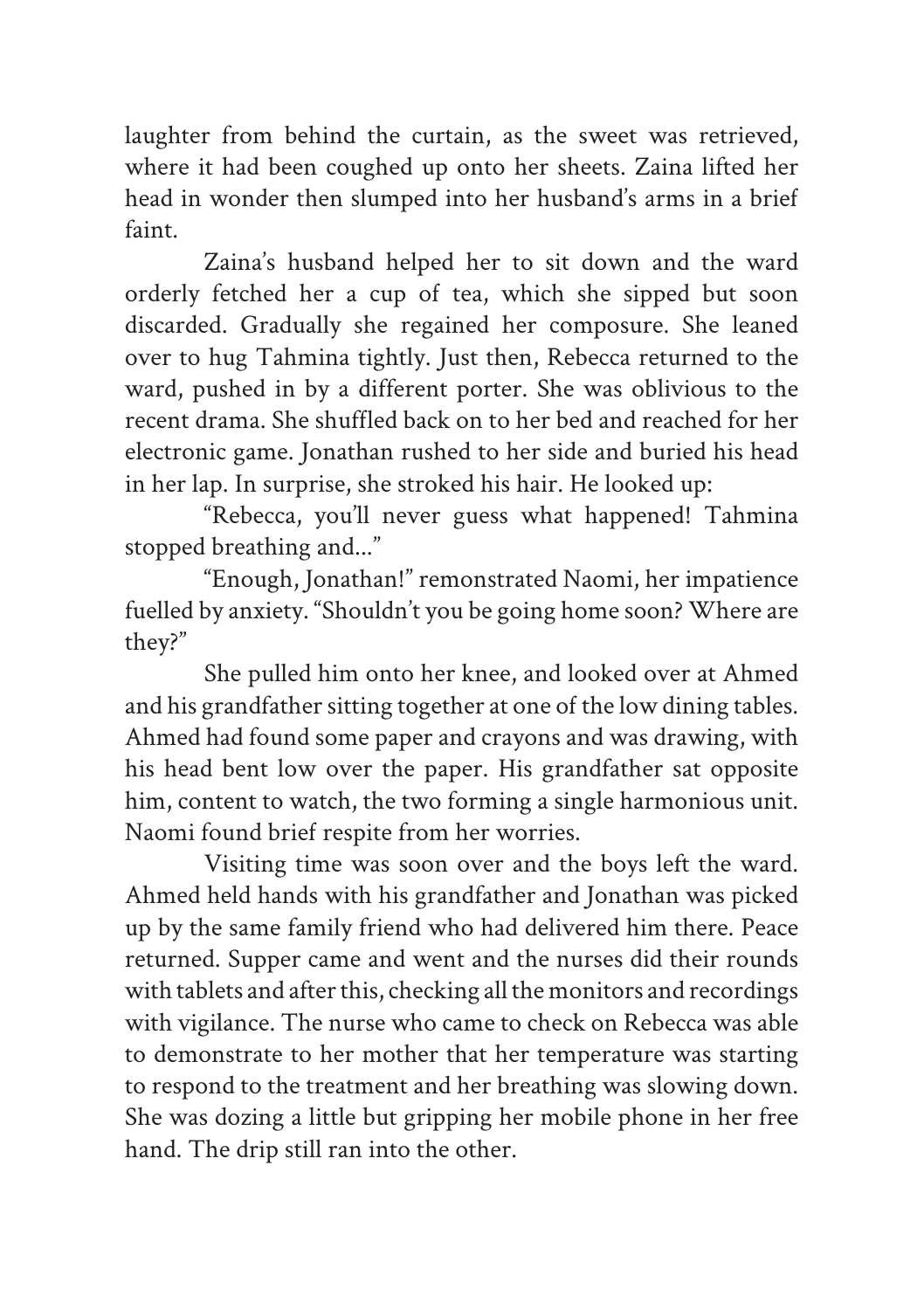Mrs Joseph stepped into the ward, poker faced and Naomi stood up then sat down again, on her hands to stop them from fidgeting. Mrs Joseph was walking straight towards her and then standing beside the bed.

The moment had arrived. Naomi dreaded the news. She did not know if she had anything more in her.

"Please – do you have the results?"

"I do."

Was Naomi imagining that smile on Mrs Joseph's lips?

'I am happy to say the news is good."

"Good news. What good news?"

"There is no need for any further operations! The surgery was successful! There will still need to be follow-ups at clinic, of course."

"Thank you, thank you. I can hardly believe it - can it be true?"

"Of course it's true, Mum!" interjected Rebecca, leaning over to hug her mother, who was still looking perplexed and shell shocked.

Zaina hesitantly walked over and the two women held hands and smiled, while tears coursed down Naomi's face.

The lights were dimmed and the nursing station illuminated. Naomi settled herself into her chair, the day's stresses having tired her enough to allow her a good chance of sleeping. After brief consideration, Zaina returned to stand in front of her. She removed the shawl, shook it out and tenderly wrapped it around Naomi's bare shoulders, managing not to disturb her sleep. Then she shuffled back to her chair and prepared for the night ahead.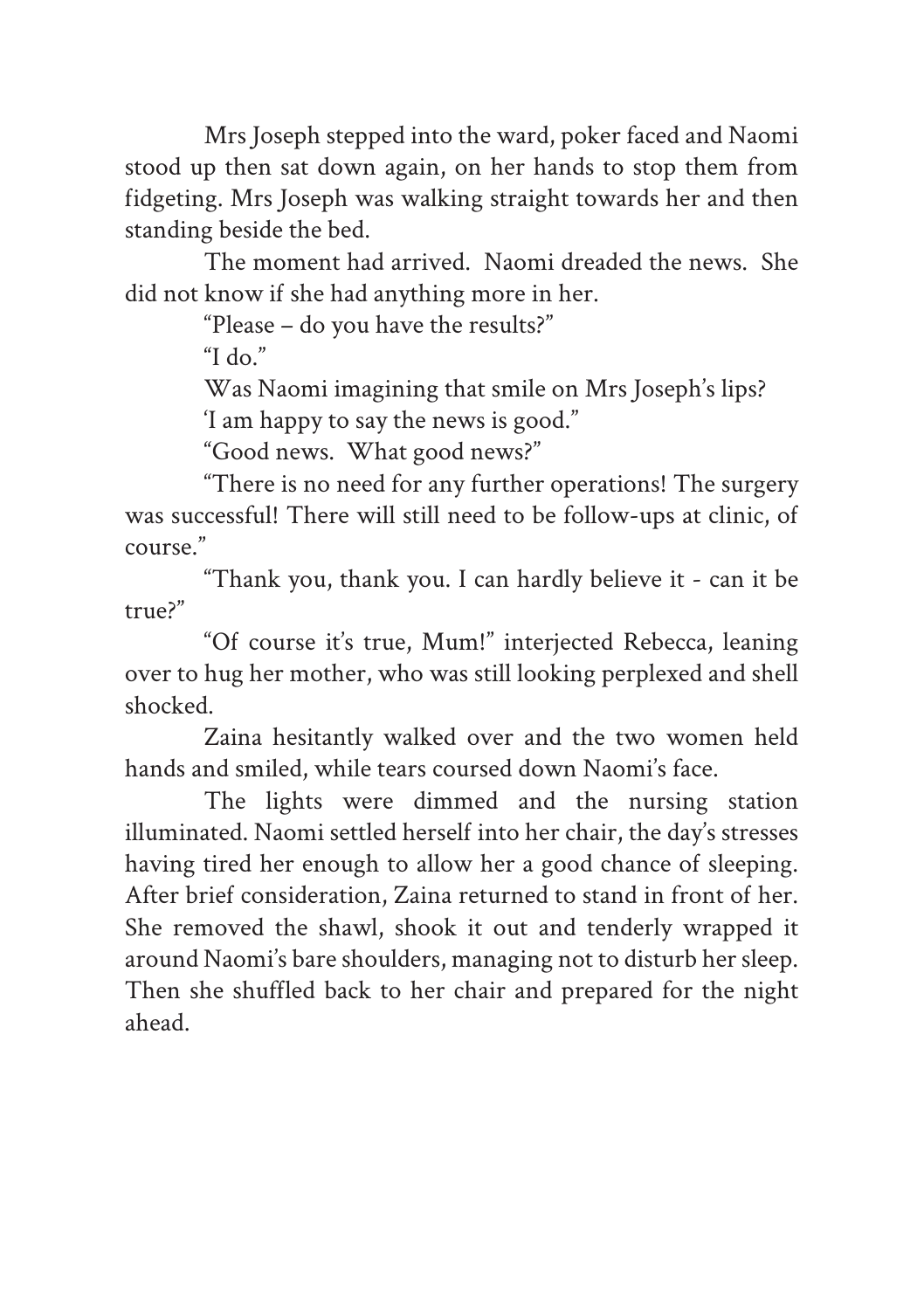## DISTURBING THE PEACE *by Mahila Neesa*

I was born here, my mother told me; it was in the year 1920. Here I have lived all my life and my old bones are telling me that here is where they will lie themselves down and rest for all eternity. There is not much that I have not seen in this little town, from joyous births to deeply mourned deaths, and occasionally kindness so sincere and unaffected that seeing it would melt the heart of a glacier. I have seen my grandchildren and their children grow up. It seemed to me one minute they are sitting on my knee kissing me and calling me jiddo- grandfather, and in the next they are running into the arms of this ever changing world and embracing her with what seems almost like ardour. My memories are beginning to fail me of late and are no longer able to keep me company in the solitary evening hours. However one memory will stay with me until I take my remaining breaths. This memory I must pass to you before it is too late and it is lost in the void between life and death. I pass it to you to hold and cherish because it changed the lives of all of us who lived in this little town at the time, my town of Berat.

The town of Berat in Albania was a quiet one in early 1943. At least for most of the residents who enjoyed the typically clear days and the songs of the birds entertaining them. They adored their picturesque world with the river Osum flowing and gurgling, and the majestic Tomorr mountains reminding them that God had favoured them with their fair share of the beauty of nature. Most of the residents considered themselves as part of a close-knit community and were always ready to help a neighbour. They did not consider it an inconvenience that the houses were built so closely together that from a distance they looked as if they were almost on top of each other. As the saying went amongst the townsfolk in those days, 'you only need privacy for two things in life, and that's why curtains were invented'. The local church was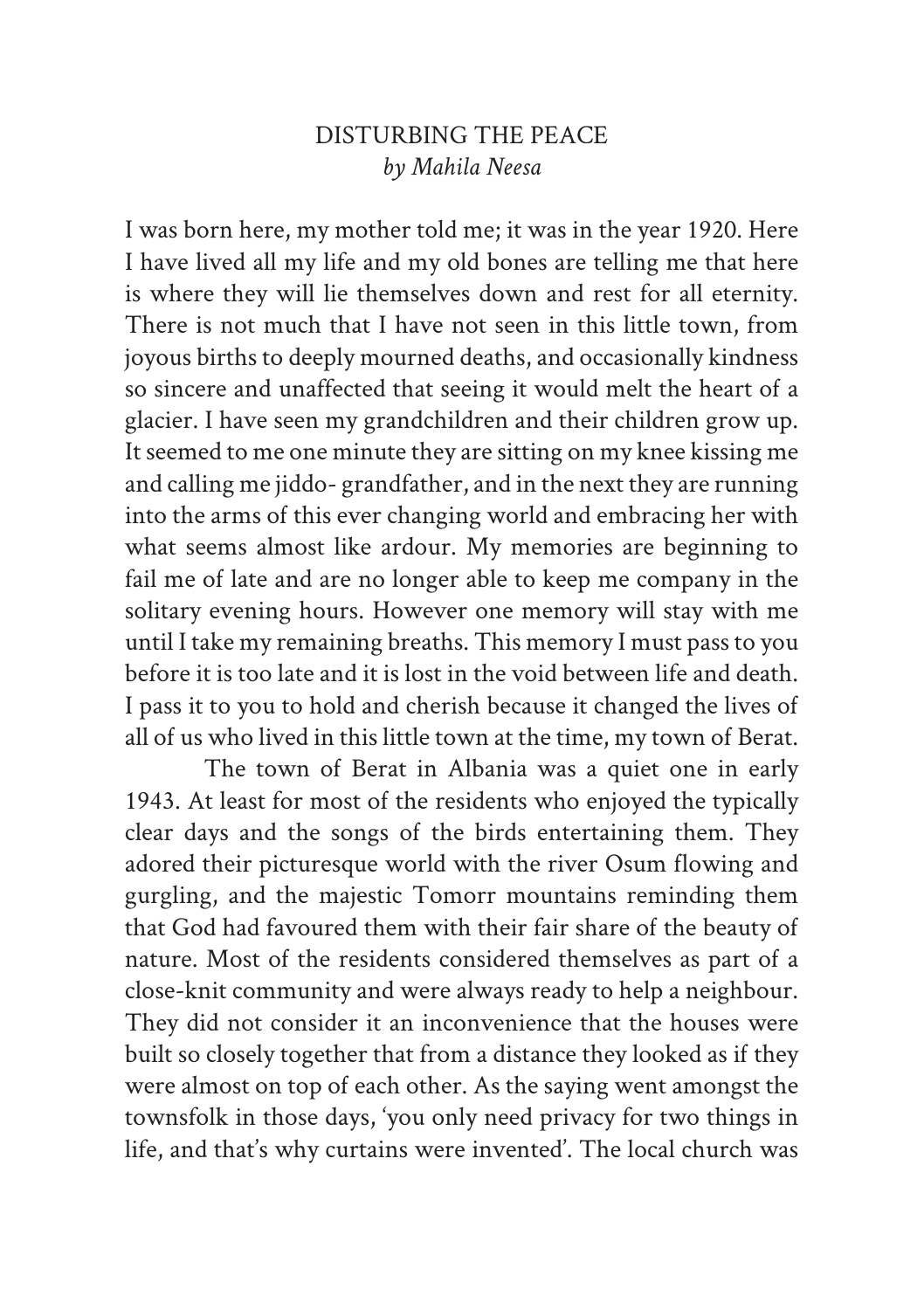busy on Sundays as were the Mosque and Synagogue on Fridays and Saturdays.

But two families who were very familiar to me routinely disturbed the tranquillity with hasty swear words thrown over their shared garden hedge. To ward off the boredom the usual curses were sometimes changed from 'May you die the death of a donkey' to 'May your sheep be eaten by wolves'. Sometimes the occasional 'May you spend the rest of your days rolling around like a pig in the mud' were also pitched in. This enmity between the Abromov family and the Idrizi family was not one of religion or land. Legend in the town had it that the enmity stretched back centuries. It was said that a great ancestor of the Abromov family had routinely allowed his goat to wonder into the vegetable patch of the Idrizi family and do her business there. As a result the great head of the Idrizi family at the time was struck down with a never before heard of stomach illness. It took the poor man three months to recover from the illness and that was only after a thorough investigation into the food he was eating. The situation was further exacerbated when Great Idrizi went on a revenge mission. Some say the appetite for revenge fuelled his energy and actually helped him recover from his stomach illness. He would get up long before the sun had shown its rays over the Tomorri Mountains and in the semi darkness that swathed the garden he would pick up the goat's excrement. He would sneak to the hedge and coax the goat by offering it a tasty carrot or two. Then he would present it with the second course, a bowl of vegetables from the suspicious and contaminated vegetable patch, complete with excrement which the unsuspecting goat ate with great relish. So when the poor goat became sick and suddenly died Great Abromov had no doubt that it was the fault of Great Idrizi and his suspicions were further confirmed when Great Idrizi held a celebration party.

The families had not spoken since the incident and over the years it became a matter of honour and pride for the generations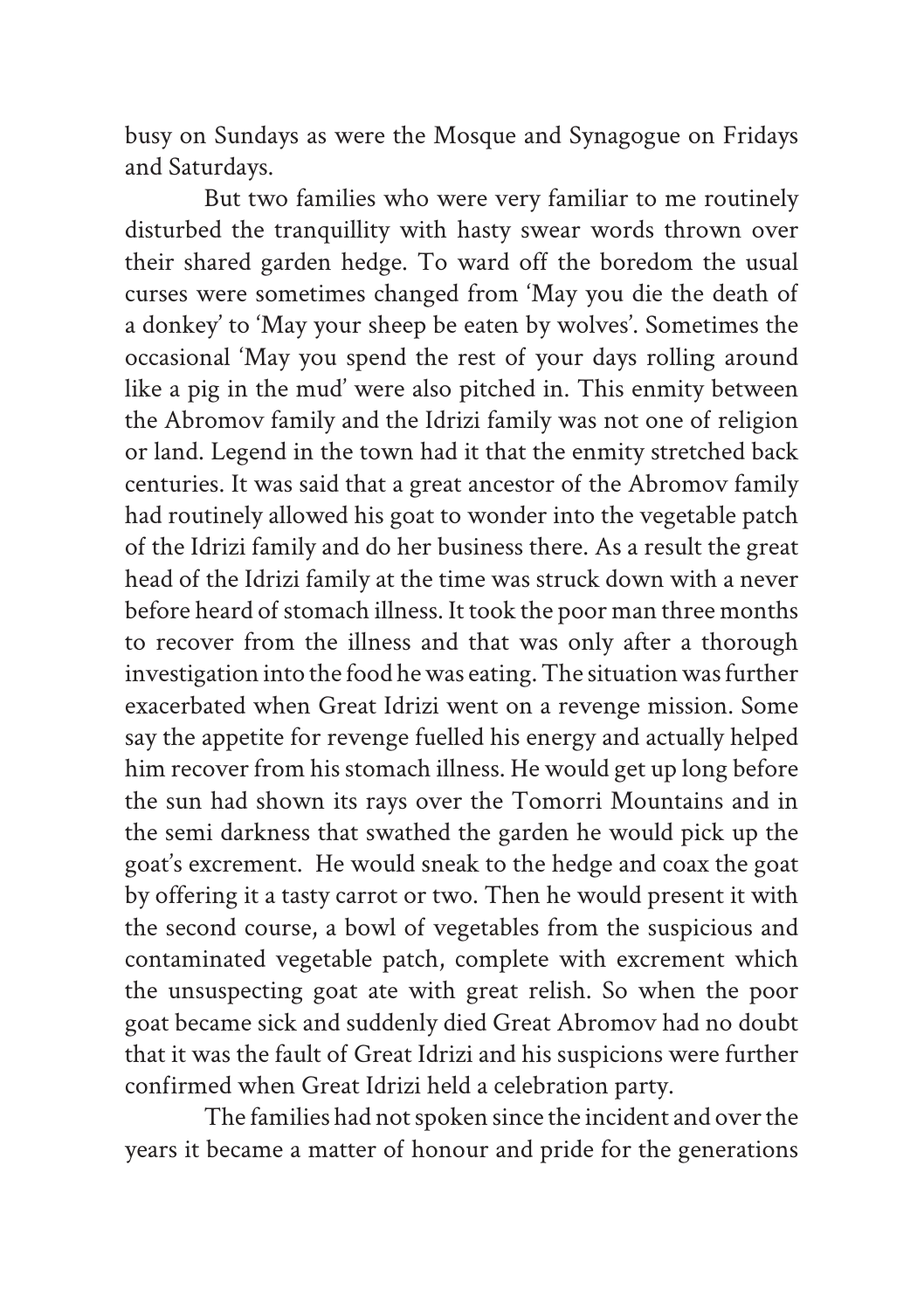that came after. The incident in Berat was known locally as the calamity, as never before in the known history of Berat had two families developed such a profound hatred for one another. But what they considered to be a calamity was in fact a drop in the ocean in comparison to what was to come.

In the early 1943 the residents of Berat had heard that war was devastating Europe and many men had died. They had heard news delivered from the relatives of various families visiting over the Christmas period in late 1942, families who lived close to the borders of Greece or Bulgaria. However the residents of Berat were complacent; they believed the talk of war would not really lead to anything and they couldn't really see how they would be involved even if it did. They were more interested in events closer to home.

The heads of the two notorious families at this time were Isaac Abromov and Afrim Idrizi. Both were men of some importance in Berat namely due to their ancestry and the fact that they owned land around Berat. Their long suffering wives Ada and Rovena had to battle with their husbands' egos on a daily basis, as well as battling with each other. Not surprisingly they were exhausted by the end of each day. Isaac and Ada Abromov had one son and one daughter. It was this daughter, Aliza that was a constant thorn in Isaac's side. I would often hear him moaning about her behaving more like a boy than a girl. She refused to wear dresses or allow her hair to grow. Isaac thanked God that at least she had her mother's good looks with her big brown eyes and pale skin. Although she didn't share her mother's gentle temperament. I would often hear her throw a tantrum, I assumed because she had been asked to help her mother in the kitchen. Aliza was a child who enjoyed playing outdoors in the fresh air that floated down from the mountains.

Afrim and Rovena had one son who was the centre of their world, even more so as they had lost their first born child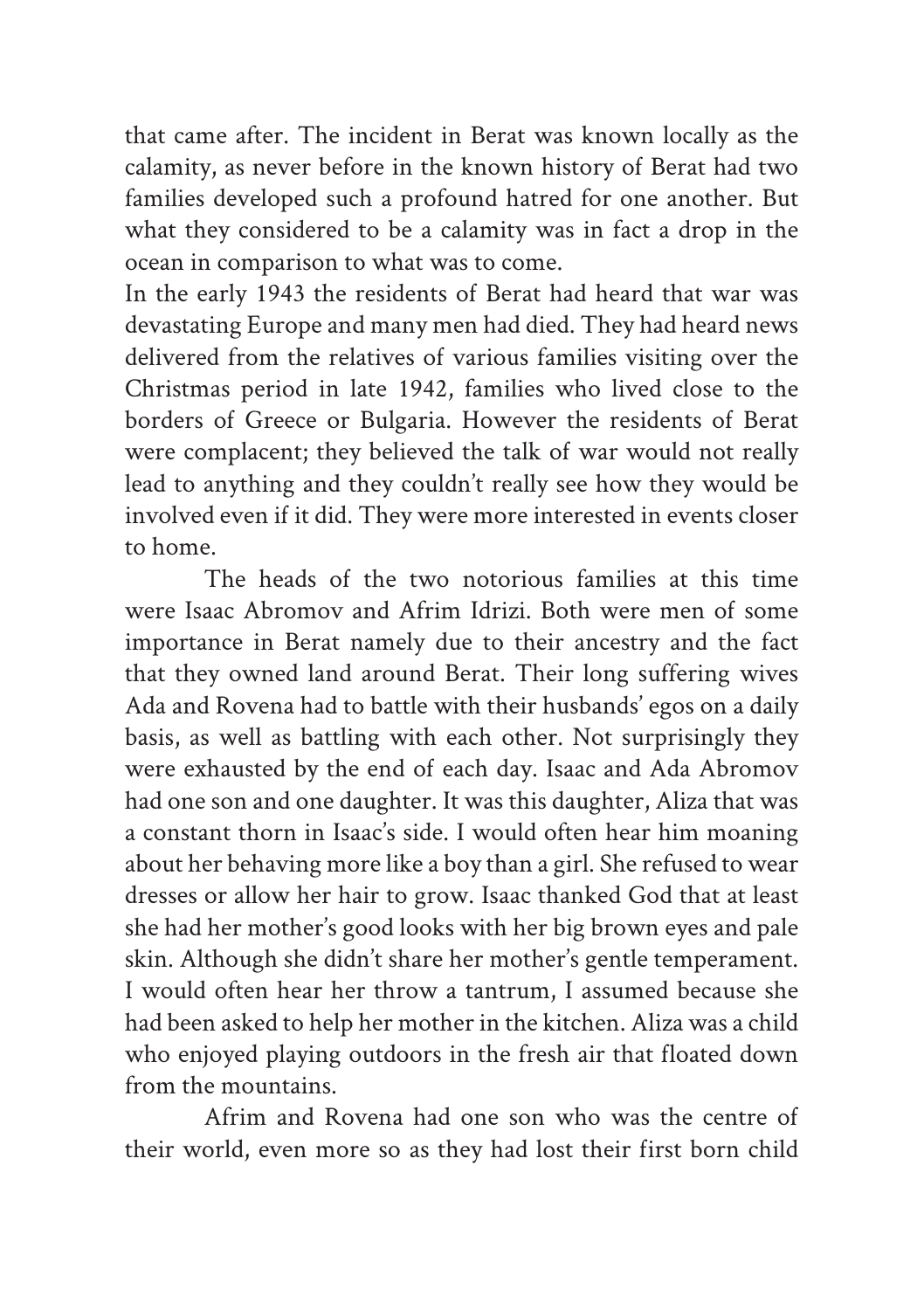when she was only two days old. The heaviness that had gripped their hearts on that day only lightened when their baby boy was born. He took after Afrim Idrizi in looks and personality; he was proud to the point of haughty even as a young boy. He had his father's blonde hair and dark green eyes and even as a child people commented on his height and how he would be tall and broad just like his father. Afrim and Rovena proudly named him Aleksander, defender of mankind.

If my memory serves me well, all three children were of similar ages and when they were younger they all attended the local school. In the mornings Aliza, her hair in two tight plaits forcibly tied by her mother, would set off with her brother for the short walk along the cobbled streets to the main square where Berat school stood, as would Aleksander. Now both families had ensured their children understood the concept of honour and had spoken to them about respecting that honour. In other words, if the children of the other family said anything negative you must respond in equal measure or worse. And that is why most mornings the children from both families could be heard swearing and cursing each other all the way to school. If they continued swearing and shouting when they got to school the teacher would admonish them and threaten punishment if they continued. Invariably there would be a fight between Aleksander and Aliza's older brother on the way back home from school. Aliza was known to join in on occasion, especially when she realised her brother was getting a particularly bad beating which meant Isaac would be cross at them for not winning. Aleksander's stature and the unusually large size of his fists meant that he usually won.

As the children grew older Isaac Abromov decided, after considering the low standard of his son's grades that there was no longer any point in him continuing his education, and he therefore put him to work in the family business. Aliza on the other hand was studious and academic, but she had to struggle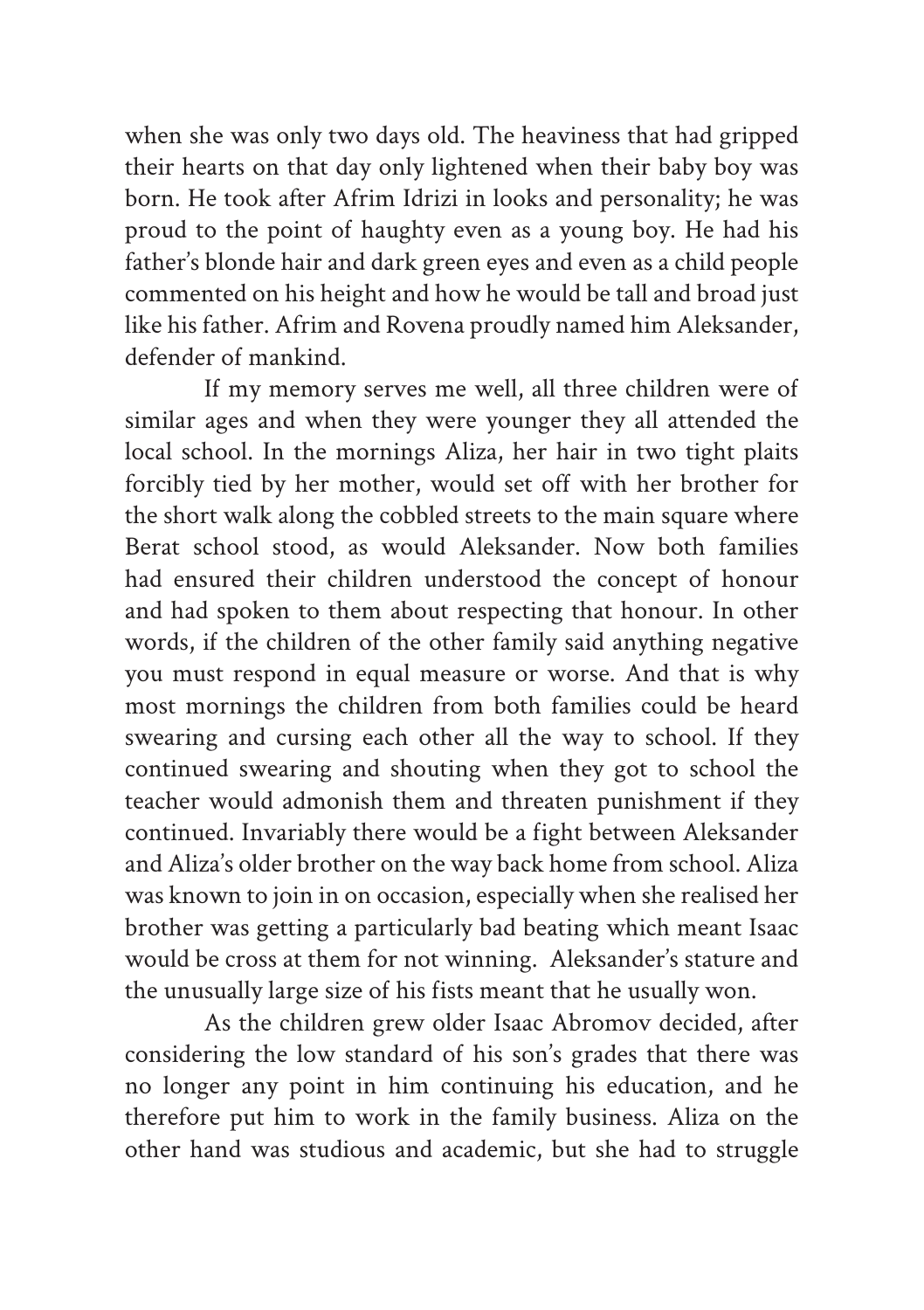with her parents to continue her studies. In those days it was considered a bad omen for marriage if the bride to be was too educated. Aleksander, as he grew older became a source of concern to his parents as he discovered a passion for art and poetry which his father did not consider to be manly pastimes. The result of this was that Aleksander's father was continually trying to distract him from his art and instead trying to persuade him to join the local wrestling club or even the hunting parties that went in search of wild boar or brown bears. But Aleksander was not interested in any of those things.

One morning as he left for school it was an unusually cloudy day. Sure enough not long after, the heavens opened and the ensuing rain made people run for cover. As Aliza was running she slipped on a mud patch and screamed as she fell backwards. Aleksander, hearing the scream looked back just in time to see her falling. He thought it was one of the funniest things he had ever seen and his chuckle soon turned into full blown guffawing. Still laughing he ran over to help her but the sight of him laughing had made something in Eliza explode and a rush of anger went straight to her head. She accepted Aleksander's hand as he offered it to help her up. But instead of easing herself up she pulled with all her might so that Aleksander toppled over and landed in the mud patch next to her. This time it was Aliza's turn to laugh and it just so happened that old Mrs Brahim was looking out of her window cursing the rain. She happened to see them both sitting in the mud laughing like the pair of teenagers that they were. The news spread like wildfire - an Abromov and Idrizi were seen laughing together! It was the most controversial and scandalous thing to have happened in Berat for generations. What made it even more so was that both Aliza and Aleksander walked to school together on that well remembered day, talking and laughing as if they had been best of friends since the day they were born.

That evening, when Aliza and Aleksander arrived back to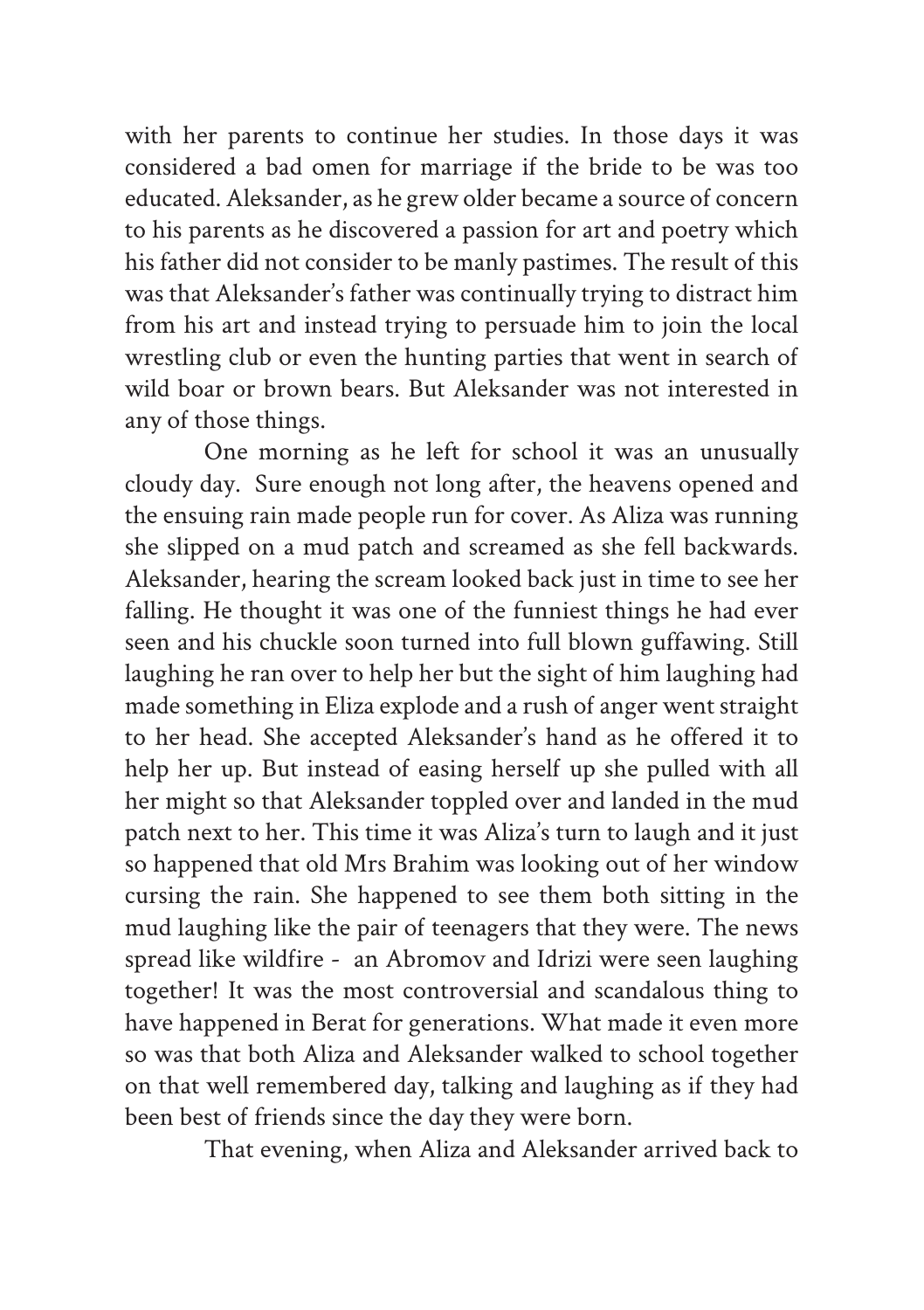their respective parents the Albanian swearwords shouted out by both sets of parents could be heard all the way to the town square. Both sets of parents were appalled and disgusted, to say the least. As for Aliza and Aleksander, they had both learnt a valuable lesson that day. And that was of the effects hatred can have on a person and their lives, and also on the lives of those around them. They realised at their young age, better than their elders ever did, of the poisonous effects of animosity. How it can get its malicious claws into the everyday aspects of your lives, and how it takes strength and courage to break free from it.

But hate was not going to let us, the people of Berat escape that easily as we found out when we awoke the next morning to find our country and our small haven of peace was under occupation by Nazis.

We, the people of Berat awoke to the noise of military vehicles and announcements being shouted in forceful voices: 'all residents must be in the town square within one hour. Anyone refusing to obey will be dealt with by the justice deemed correct by the Fuhrer'.

There was confusion as blurry eyed townsfolk awoke and looked questioningly at each other, 'What was happening?' Later, those of us who survived would tell each other of our reactions that dreadful morning. Idrizi told us he had jumped out of bed and went to hug his wife who was looking frightened and bewildered. Aleksander soon joined them, the sickening feeling in his stomach seemingly making a permanent home.

As we walked towards the town square signs of Nazi occupation were apparent. Posters and notices plastered on the walls, harsh, unforgiving orders of curfew times. But what we noticed and found most disturbing were the posters and orders being given about the Jews of Berat. The Nazis seemed to be directing the people they assumed to be Jewish into one area of the square. They had an officer who seemed to be registering the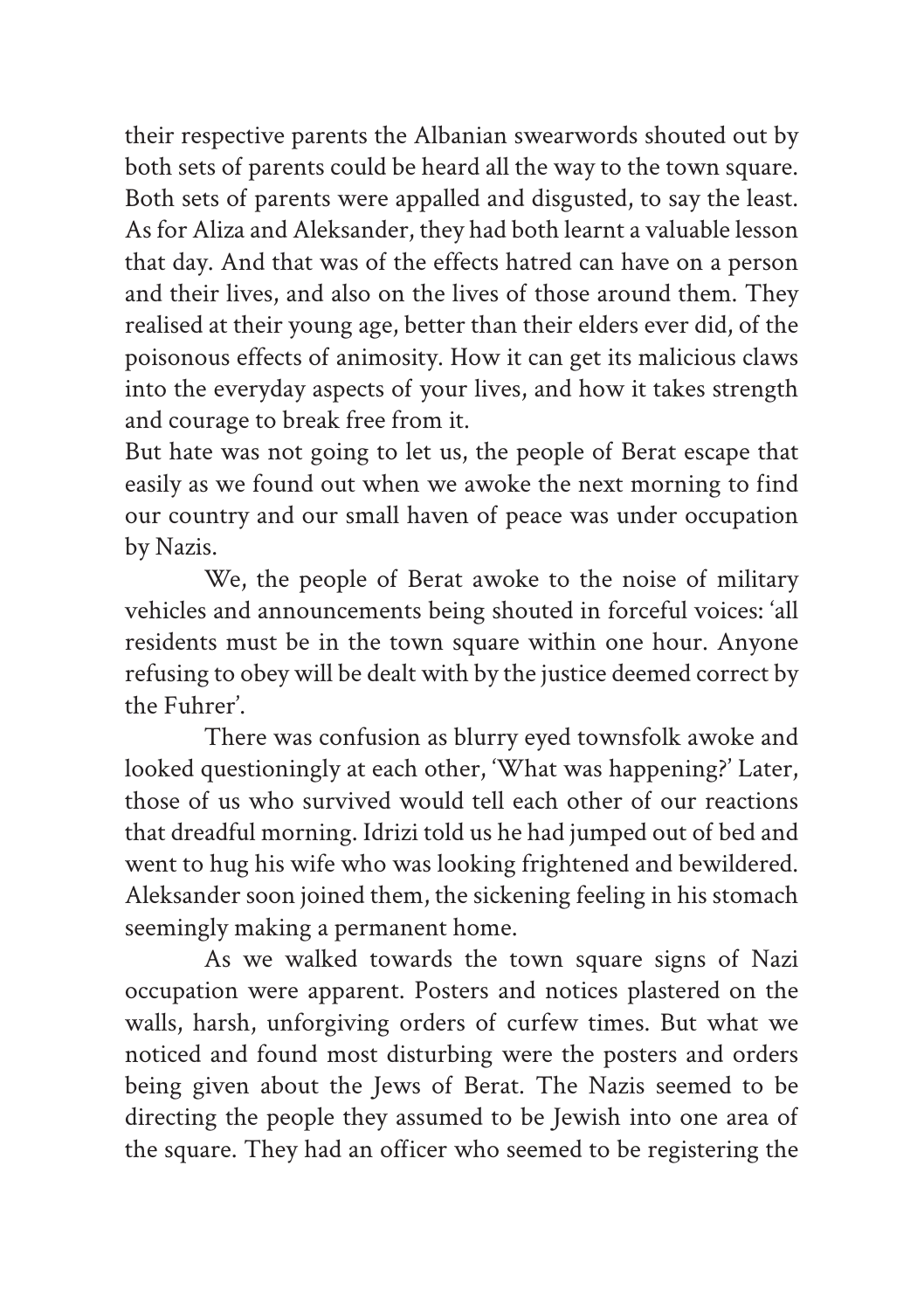details and anyone who wasn't a Jew was sent back to the other side of the square. Military trucks were everywhere, and the soldiers looked intimidating in their Nazi uniforms and black leather boots.

I saw Aleksander, Rovena and Afrim huddled together waiting to be called when Aleksander caught the eye of Aliza. She seemed to be mouthing something to him. He stared at her trying to make out what it was she was saying. It was then that he noticed Abromov also looking at him almost as if he was desperate for Aleksander to understand what they were trying to communicate to him. He wasn't sure if he had understood but he thought he had an idea and hoping he was right, he turned to his father and said; 'Abromov said "Besa". Idrizi looked over and it was as if he had seen his neighbour for the first time. An ordinary man who was desperate to protect his wife and children. Idrizi gave a slight nod and Abromov noticeably relaxed.

I knew Aleksander was bought up with the concept of Besa being an important part of his life, just as I had been. His father had always taught him that even if your enemy sought refuge with you, you were honour bound to provide them with food and shelter and look after them as if they were an honoured guest. I knew then that Aleksander felt he had to live up to the code of honour, to respect the memory of his father, grandfather and those before him. It didn't matter anymore that their families had been fighting with each other for generations. All the curses and swear words and hateful looks that each generation had thrown at each other were blown away from Aleksander's memory like leaves in an autumn breeze. This was more important. The words his father had said to him on numerous occasions when Aleksander was a child came to his mind's eye, words from The Holy Qur'an, 'to save one life is as if to save the whole of humanity'.

Aleksander snapped out of his reverie by the feel of something cold and hard pushing into his back. He looked round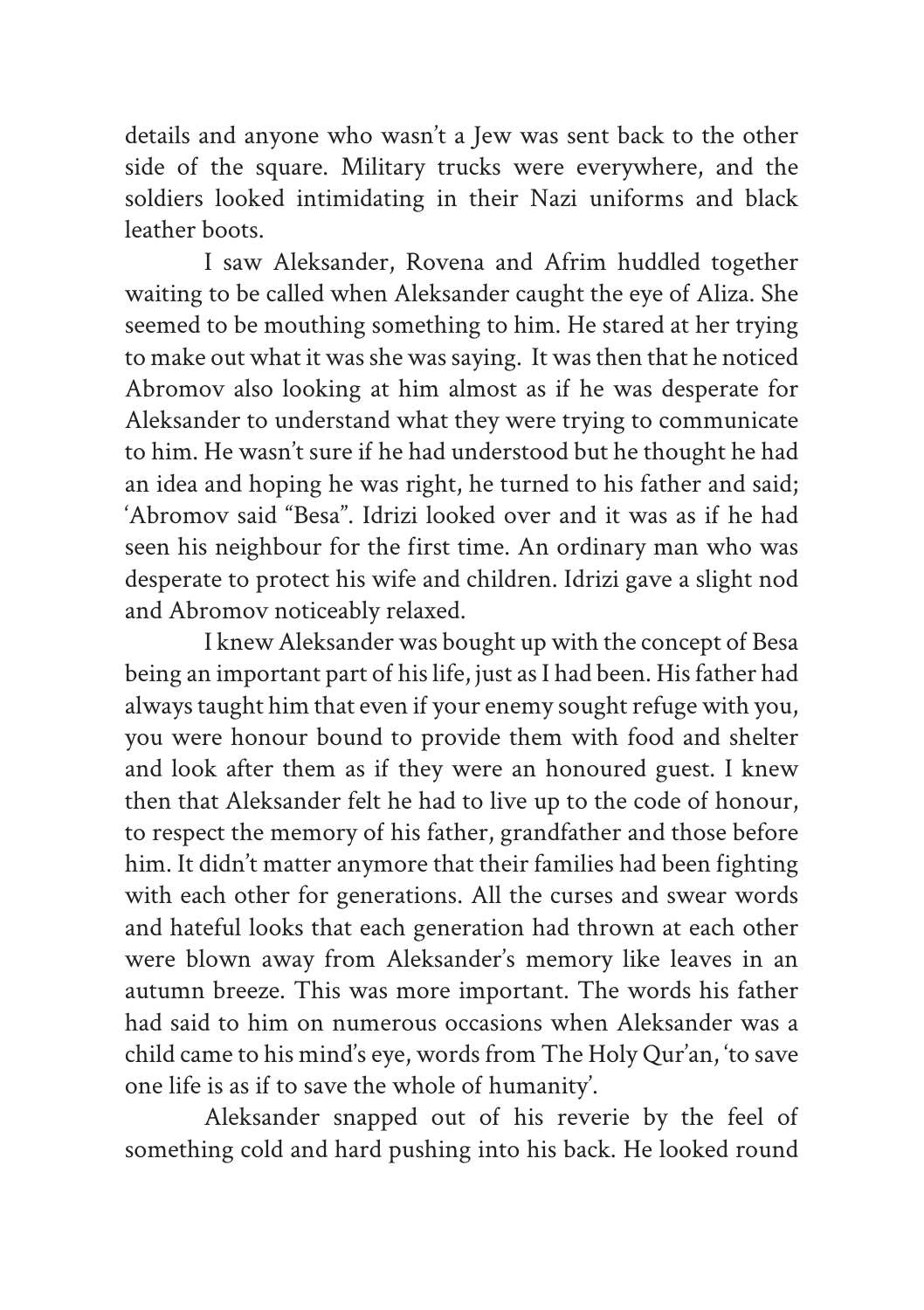to see a Nazi officer pushing the barrel of a gun into his back. Other officers were doing similar to the people around him and barking orders. Aleksander looked around into the faces of friends and neighbours - never before had he seen such fear. I could see sweat trickling down his temples. The hairs on the back of my neck stood up, I felt that if I reached out and touched the air I would be able to touch the fear, touch the thickness of dread in the atmosphere around all of us.

We were made to stand in line in front of the officer who was taking everyone's details. I could see Aliza ahead of Aleksander in the queue. I knew Aleksander was taking a risk, perhaps one that would cost him his life. I saw him looking at his mother and father and I said a silent prayer for him, 'Please God save his life, for the sake of his parents, for the sake of Aliza'.

 I saw Abromov being led to the officer at the table and as I looked on at Aleksander my legs began to feel weak and tremble. I saw him take a deep breath, silently mouthing 'Bismillah' as he stepped out of the line with both hands above his head. I caught myself hoping and praying that the soldiers would question him rather than shoot first.

'Please Sir' he shouted at the top of his voice in the little German that he had learnt over the years 'that man is my uncle. He lives with me and my parents. His name is Adnan Idrizi, he is Muslimaan, we are Muslimaan' . Aleksander felt the barrel of a gun hit the side of his head. He told us later that as he fell to the ground his last thought before darkness took over was 'Please God, let them be saved'.

I leave this story with you as now my health fails me and my love and desire for this world lessens with each breath that I take. Do what you will with the knowledge woven into the words of this tale. My hope is that you will learn from it as I have, that by helping others we not only lighten their burden but also our own too. I have seen what happens to people who are controlled by the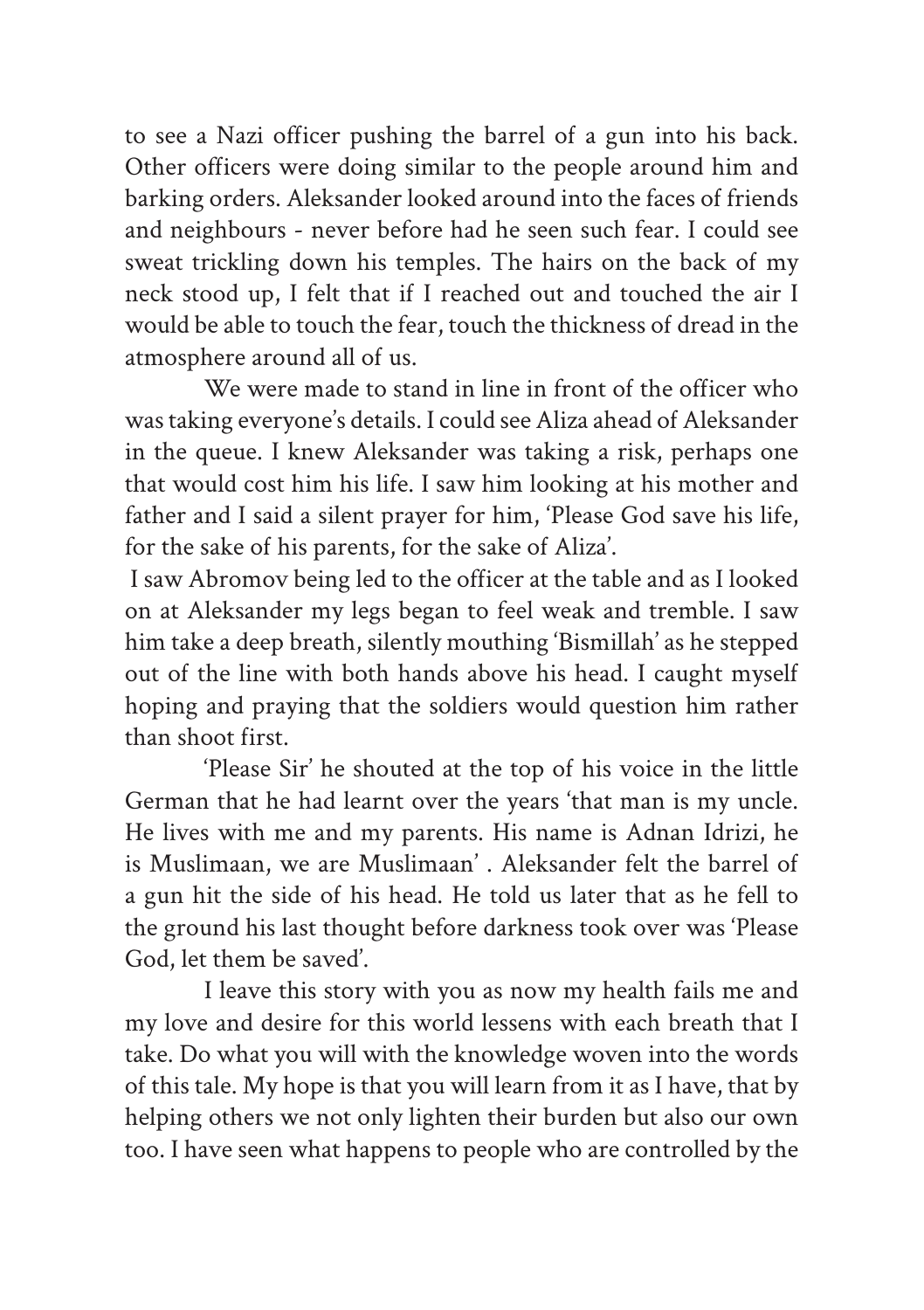greed of their own desires for power, and I have also witnessed the magnificence of selfless love. May your burdens be always light and may your love be always be selfless.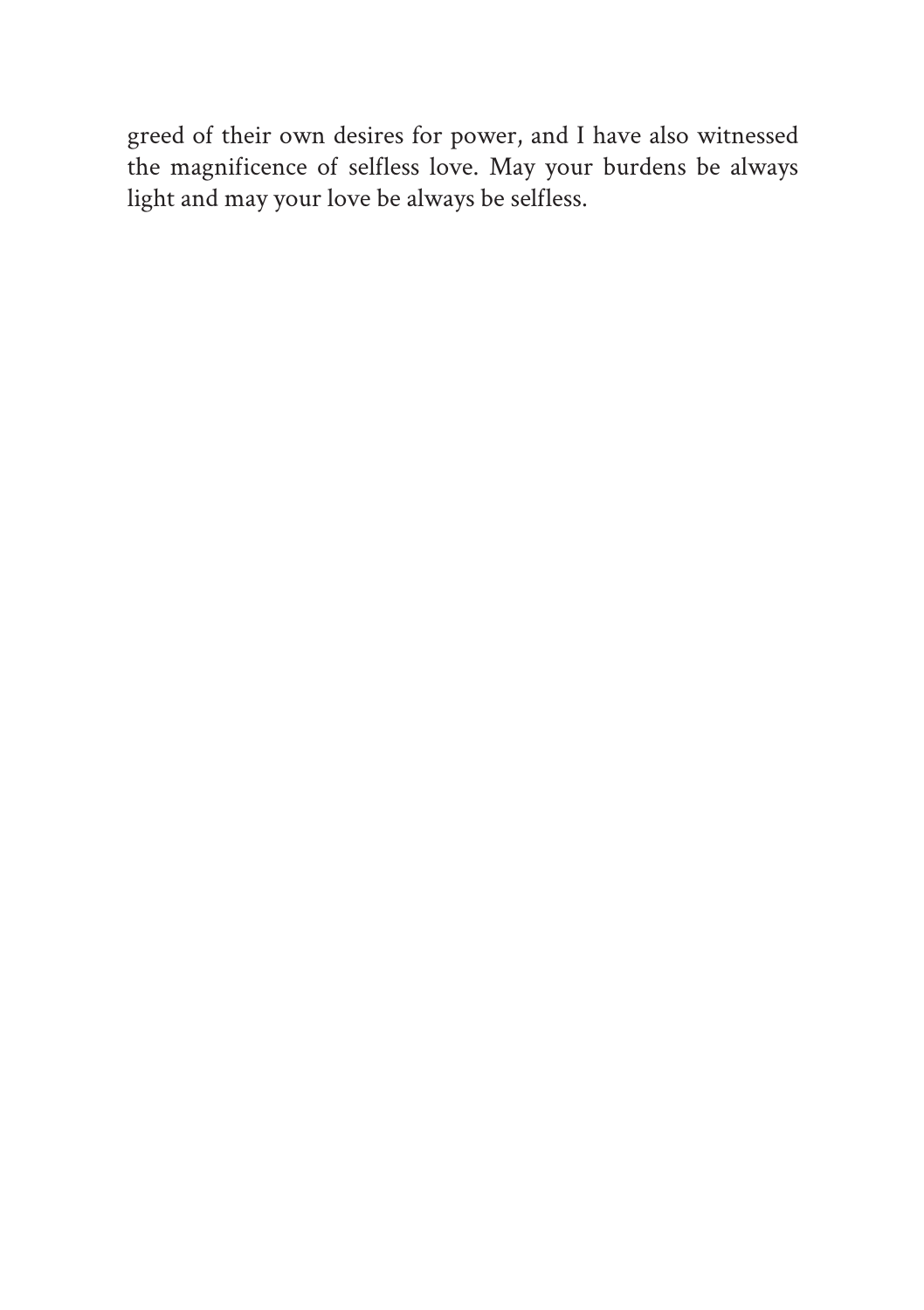## MRS ABRAHAMS *by Sherry Ashworth*

The girl talking to me is young enough to be my great-granddaughter although G-d knows I wouldn't recognise if I saw her – do I have a great-daughter? I will have to think about that. I don't know who this girl is – a nurse? A dinner lady? She smiles

as if she's frightened of me.

I smile back and remember that I have no teeth – that it should have come to this, oy! She is good-looking, this girl.

I tell her, I was good-looking once. My hair, I tell her, you should have seen my hair. Down to my waist, it was.

I lift my hand and touch what's left, thin but soft like silk.

'I've come to do your feet,' the girl says. 'My name is Karen.'

I look down at my feet in slippers I do not recognise.

'They're not my slippers! She has taken my slippers! That woman next door – the new woman.'

The girl Karen does not seem shocked and removes the slippers. She lifts my left foot and places it on the footstool.

'I never asked for you to come and do my feet!' I tell her.

'But I have your name down,' she says.

Sometimes my memory plays me tricks. I am not as young as I used to be. I know I need to remember better. I will allow this girl to see to my feet and I will let her know who I really am – not just an old lady who has trouble remembering.

'He loved my hair,' I told Karen. 'He watched me brush it at the dressing table.'

'Are you talking about your husband, Mrs Abrahams?' she asked.

 'Of course I am talking about my husband! Oh, it was all right in the olden days, in the beginning. All the flattery, all the promises. We rented a house round the corner to my mother, she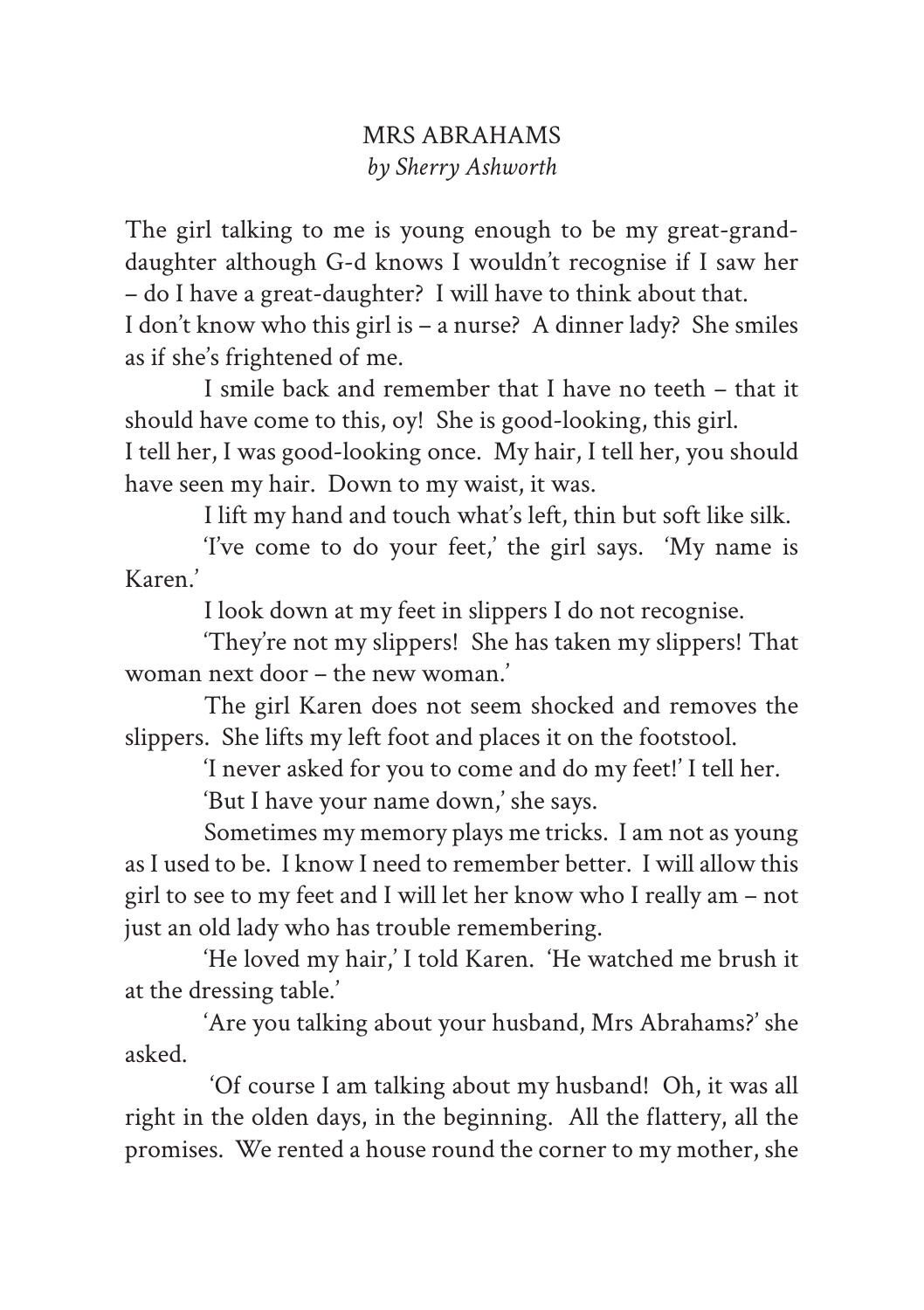was always popping in. My friends also – I had friends in those days. And he, he – he was always the big shot. Full of ideas. A talker, a schmoozer. I chose him because I knew he was going places. What use is a man who sits on his tukkus all day?'

Karen stops for a moment and looks up at me. 'What's a tukkus?'

I chuckle to myself. 'These days they call it your bum. Your backside.'

She bends her head quickly and I chuckle some more. But I now I have the taste for my story, I want to carry on with it. If I can tell it all, if I can get to the end it might come clear to me. There might be some relief.

'So he changes firms, I'm telling you, and gets a new job. But when he says to me we have to move and up sticks and leave our home, I tell him, no. And he pleads, and says how much he needs me and won't go without me. And his Boss will be furious, and maybe he'll lose this job, this job with the big prospects. And believe me, I would never have gone with him, except for one thing.

One thing.

My friends, the ones that called round, the ones I shopped with, the ones whose weddings I attended, they had babies now. Me, it wasn't happening. G-d knows we tried, I'll give him that. But every month – nothing. And then I hear news of another baby on the way, and it cuts me like a knife. Everyone else but me! What have I done to deserve this? Why me?

I thought it would be easier to bear away from my friends. I thought maybe in a different place, a baby might come.

So after giving him hell, I let him see that I was slowly coming round. I was prepared to move. He was a different man, then. Happier than I've ever seen him with all the packing up and plans and discussions. I said, can I help you, but he made me see it was men's business, between him and his Boss – the one who was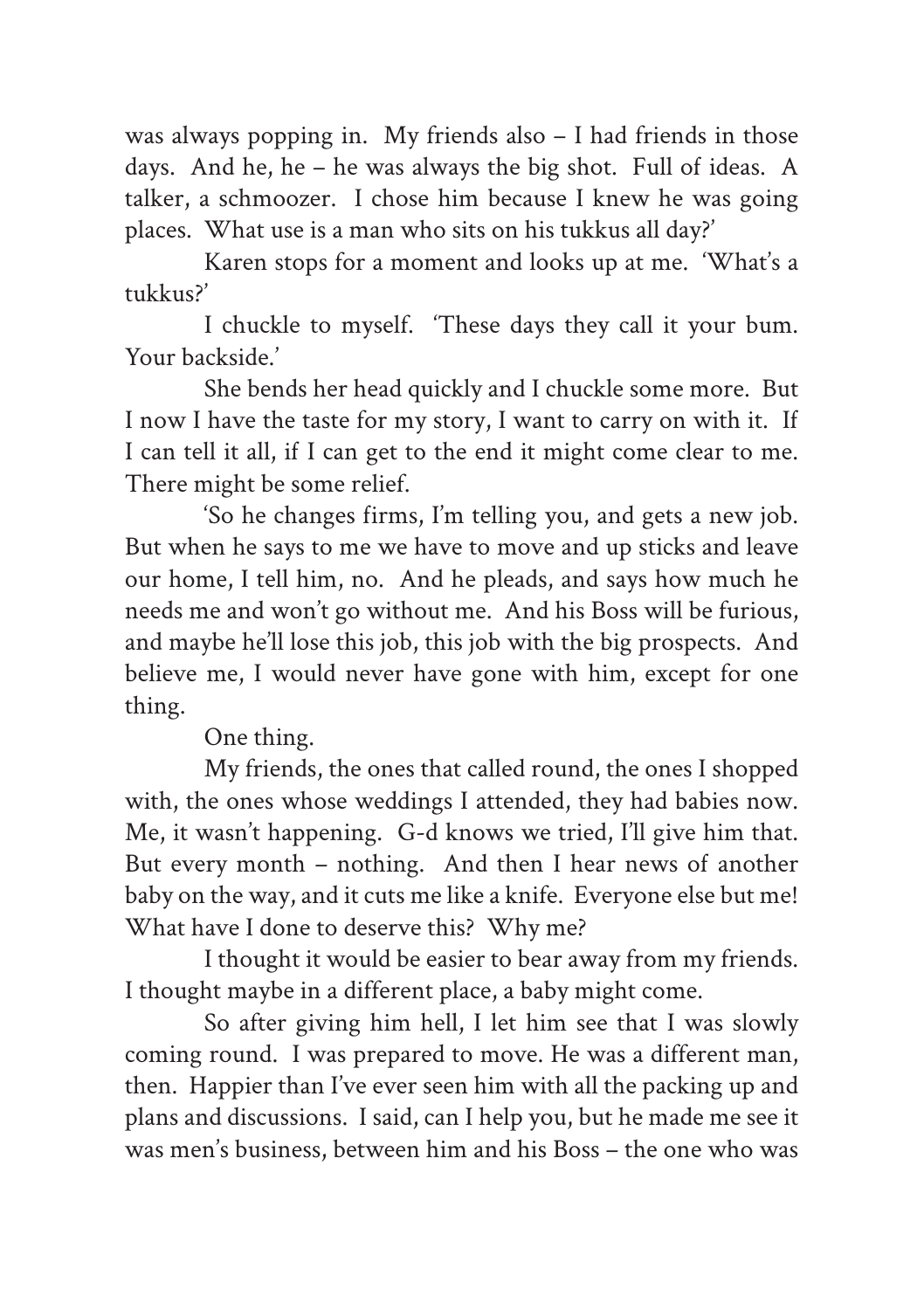investing in him. And I am thinking, the woman's business – what is that? I am failing in my own business and he doesn't seem to care.'

I stop and look down at my feet. I do not know the feet of the woman that I am, but the girl is gentle. So I say to her, 'These feet have travelled many miles.'

She looks up, nods and smiles.

'I am old,' I tell her. But I do not feel old. I know I have lived a very long time, but I do not feel old.

'Mrs Abrahams,' she says, 'carry on with your story. It's interesting to hear you talk.'

Interesting! Is that all? But I feel inclined to go on.

'We moved and it was some journey, I can tell you. Travelling light? What did I know of travelling light? So we settled into our new place, and I had to learn new ways. At first I felt cut off because this was before all these new-fangled phones and texting and BookFace, and I needed him more than ever. He was always talking and meeting people and I was lonely. But I held my head up high.

It still wasn't happening, still no baby. I prayed but I didn't know who to pray to any more. But there was one thing I was sure about. It wasn't a woman I was praying to, because she would have understood and done something about it, she would have answered my prayers. Was I bitter? Yes, I was bitter. When I looked in the mirror, I couldn't smile. But still with the lovely hair already.

He wanted a baby too. He told me. He said more than anything now it was important to have someone to hand the business on to. To hand the business on to! Is that all you care about? My blood was boiling. What about me? I need a baby – you have your Boss you're always talking to and hatching up plans with. And do I ever get to meet him? He stopped me with a kiss – boy, was he a kisser! And the rest. But still, nothing.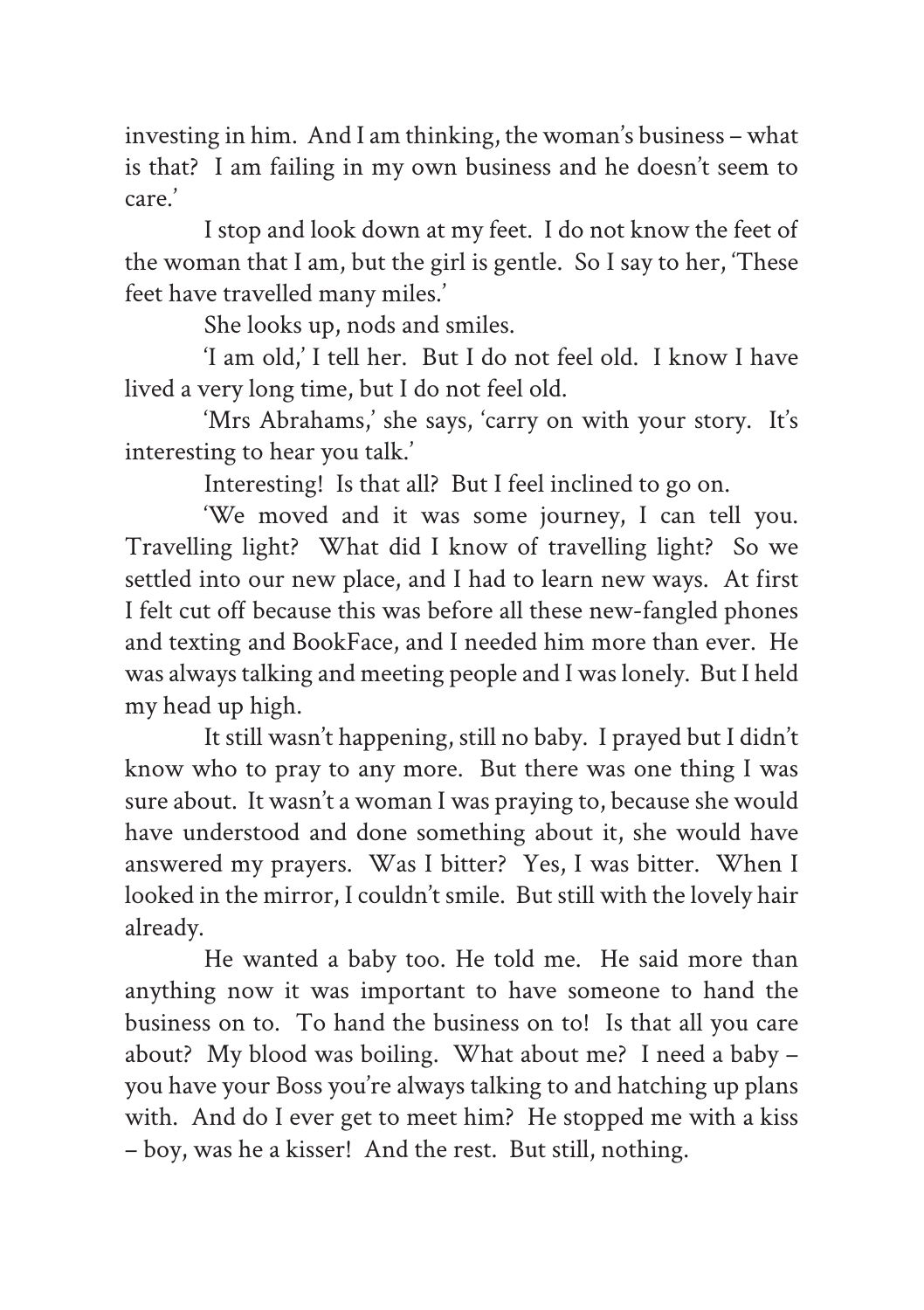One day in the market I stood by a woman arguing about some bananas. Her baby was in a sling and it gazed at me, and smiled. I thought I could love that baby. I thought, maybe it doesn't have to be our baby. Just a baby.

It grew, that idea, maybe because I didn't have anything else to think about. Do you have a baby?'

The girl called Karen looks up and smiles. 'I'm not married.'

'The one we chose, she wasn't married either. She was alone, away from home, and didn't have a lot of money. We promised her that if she gave us her baby, we would look after her as well Money my husband wasn't lacking in. She took some convincing but we wore her down. Now when I look back I think I must have been mad to go to those lengths because this was before IVF, before turkey basters, and the only way to do this was for my husband to impregnate her. But the baby would be mine even if the pleasure was not. Yes, it was madness – I had tunnel vision. Baby, baby, baby.'

Aah! I pull my foot away. She hurt me - with the scissors she hurt me!

'Sorry, Mrs Abrahams, I'm so sorry!'

'Ach, what does it matter? Carry on, carry on.'

Because you have to make allowances.

'It was a boy,' I said to Karen. 'The baby. It was a boy. Dark-skinned like her.'

'Sorry, Mrs Abrahams for interrupting, but would you like some nail polish?'

'Pink nail polish. I would like pink.'

'Pink for a girl and blue for a boy. I'm telling you, the baby was a big, healthy boy. But she, the mother, she wouldn't be parted from him. She said she would prefer to do without the money and keep her boy. I should have seen this coming – what normal woman could give up a baby? I cried in my husband's arms that night, buried myself in his chest. I loved the baby too, I needed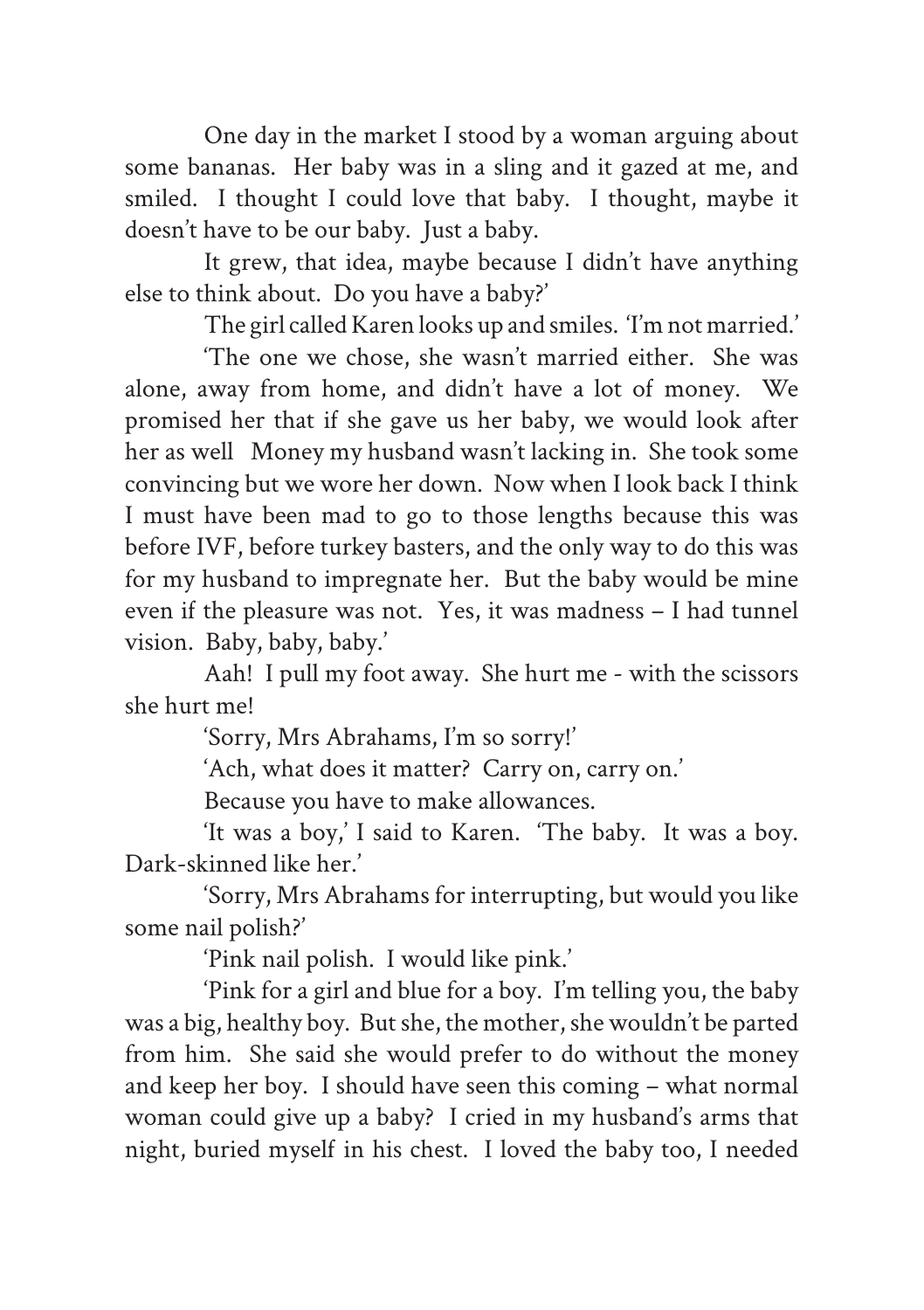him. She could have another one day, but not me. My time was up.

He was always cunning, always good at arguing. It was why he had done so well with his Boss. That time when there were going to be mass redundancies, and he talked his Boss out of it. He was a good man. And clever. He said, let her come and live with us, all of us together. I agreed because it wasn't her I cared about. I wanted the baby.'

She stopped and looked at me, the brush suspended, glittering candy pink.

'This is like something off Jeremy Kyle, Mrs Abrahams.'

'Who's he when he's at home?'

'Sorry – carry on.'

'Of course they all talked, all the neighbours, but I didn't care. There was a baby. I held him on my hip as I moved around the house. I showed him pictures and sang him rhymes. He laughed when I came into the room.

But the baby loved her best, and sometimes when I saw my husband look at them both, and smile, my gut twisted.

Until the day my husband came home, excited, and took me to one side. His Boss had said he knew of a place I could go, and maybe it would help, and I could have a baby of my own. I laughed, oh, I laughed. Boy, did I laugh. Men! They are like little children, always confusing what they want to happen, with the truth. The truth was, I was too old now. No procedure in the world would work for me. I laughed with contempt, I laughed with despair.

But he begged me to go – this Boss of his, you don't know how much he looked up to Him! He worshipped Him! He never treated me like that! His Boss says run, he runs. His Boss says, have this procedure, we have it.

I laughed again in disbelief when it was my time of the month, and there was no blood. The next thing, I could not bear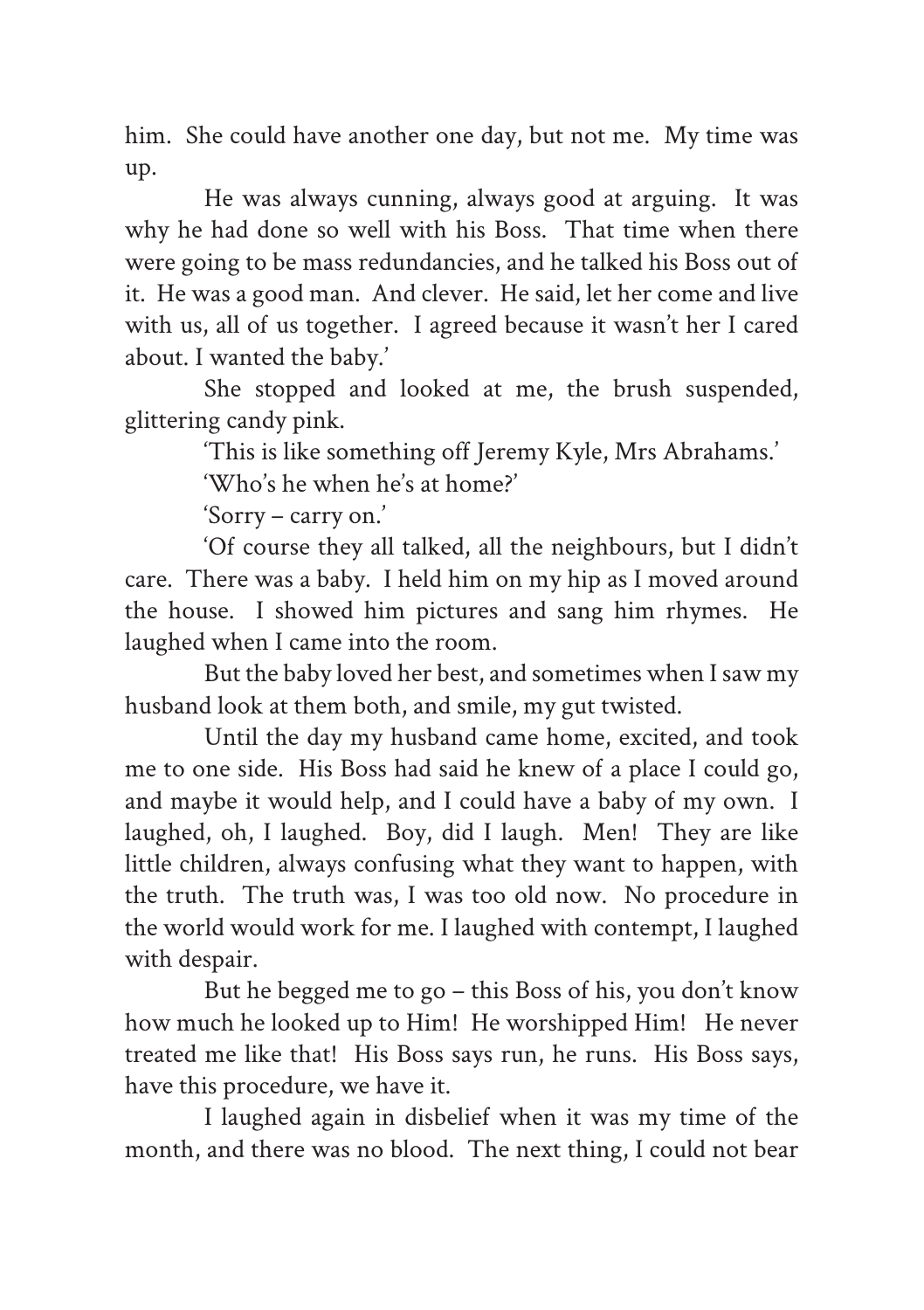the smell of raw meat and there was a strange taste of metal in my mouth. I was tired all the time.

> I was pregnant. Would you believe it? At my age!' 'How old were you Mrs Abrahams?' 'Never you mind – a lady never tells her age.' We both laughed then.

'So let me skip the pregnancy and tell you about when the baby was born. Another boy – my boy. So perfect, so goodlooking. I smiled from morning till night. I lavished him with everything. He grew up fast. He was strong and clever and loved his mother. He played with the other boy, too. Like brothers, they were.

Maybe, I thought, a little too much like brothers. My husband would come back from work and both boys would run to him, my son and the other boy. The other boy was bigger and got there first. My son waited to be lifted in his arms.

That wasn't right, was it? My son was his proper son, not the other boy. Is it wrong to love your child too much? Can you ever love a child too much?

What I did, I did for my son's sake. I spoke to my husband one night and said the time had come for the other woman and the other boy to leave us. That they need to find their fortunes in another land. That the other woman was taking liberties, that the other boy was picking fights with my son. That might have been true – who was I to know what went on when I wasn't there?

My husband wasn't so sure, but I wore him down. I threatened to leave myself. Then I would change my tune, and say how much better it would be for the other boy to have independence. Believe me, I tried every trick in the book.

The day came when they packed their bag and left. We gave them plenty of money – we did not want them to starve. And my husband even found them a place not very far from us.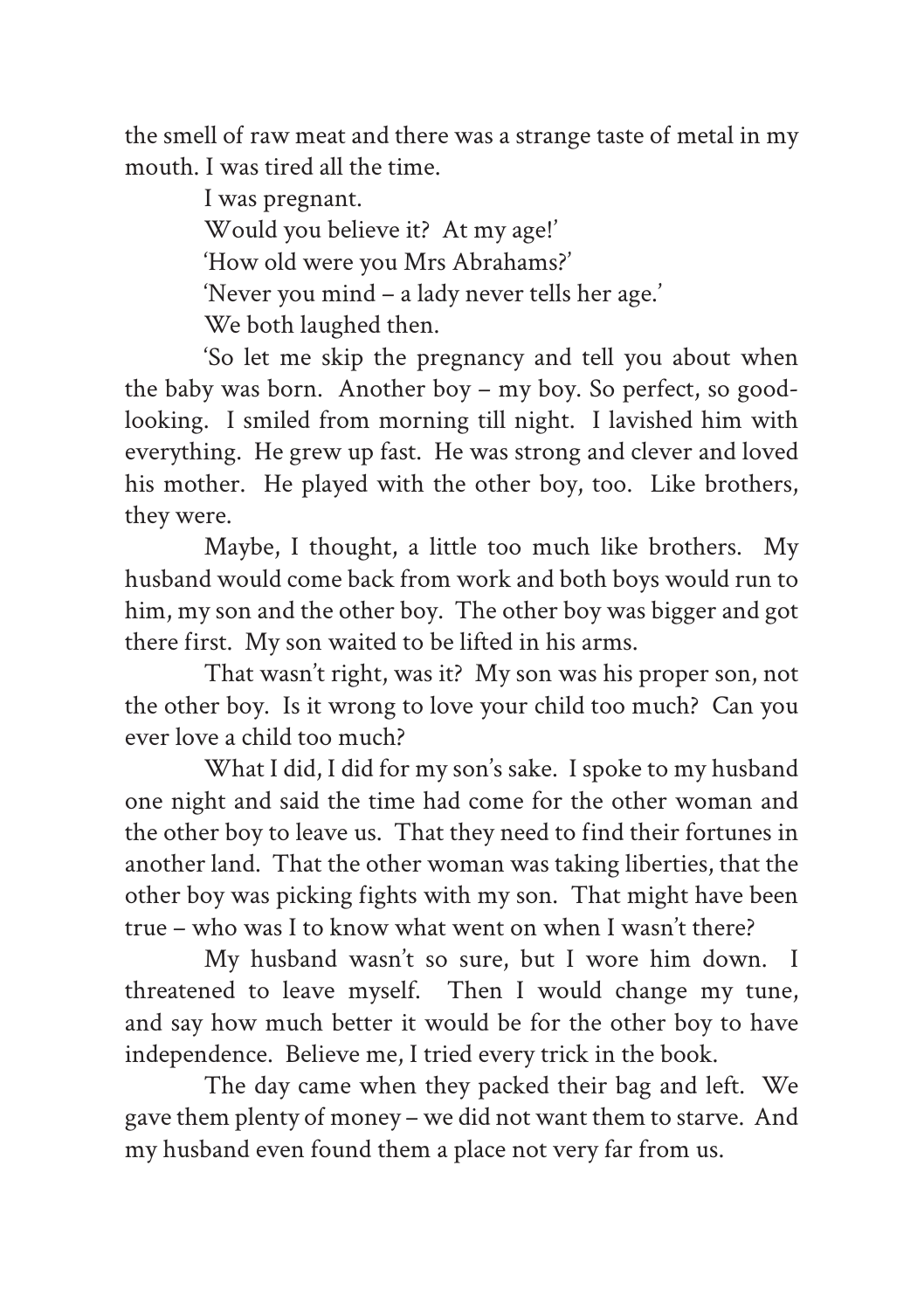Can you blame me?'

'I think you did the right thing,' Karen said, flicking the brush. 'It's hard for two women to share a house. Me and my sister fight all the time.'

'Hmm. If it had ended there. You see, what I couldn't let go of was the idea that my husband preferred his other family. She was younger than me, and the other boy was handsome. Not as handsome as my boy, mind, but handsome enough. And I began to wonder, where was my husband when he wasn't with me? He said he was with that Boss of his, but was he? At least when he was with me I could keep an eye on him.'

'Those feelings are natural.'

'But then I did a terrible thing.'

'What terrible thing?'

'My husband had been with his Boss all day, or so he said. And told me his Boss was sending him on one of those teambuilding exercises, out in the mountains. Climbing, hiking, living rough. To toughen him up or something, I don't know. And wanted him to take his son with him.

I said to him, take the other boy and leave mine.

He said, this is a good opportunity. If the boy does well, the Boss will see his potential.

I hesitated then.

He said, I think I'll take them both.

I wasn't so sure. I pleaded with him again not to take my boy, because my life would be over if anything happened to him. My husband promised me both boys would be safe, but I'm telling you, would you ever trust a man?

On the day it happened, my son left with my husband early in the morning. I saw them go with rucksacks on their backs. I knew that on their way they were calling for the other boy. As I watched them turn the corner I had a sudden thought I would never see my son again.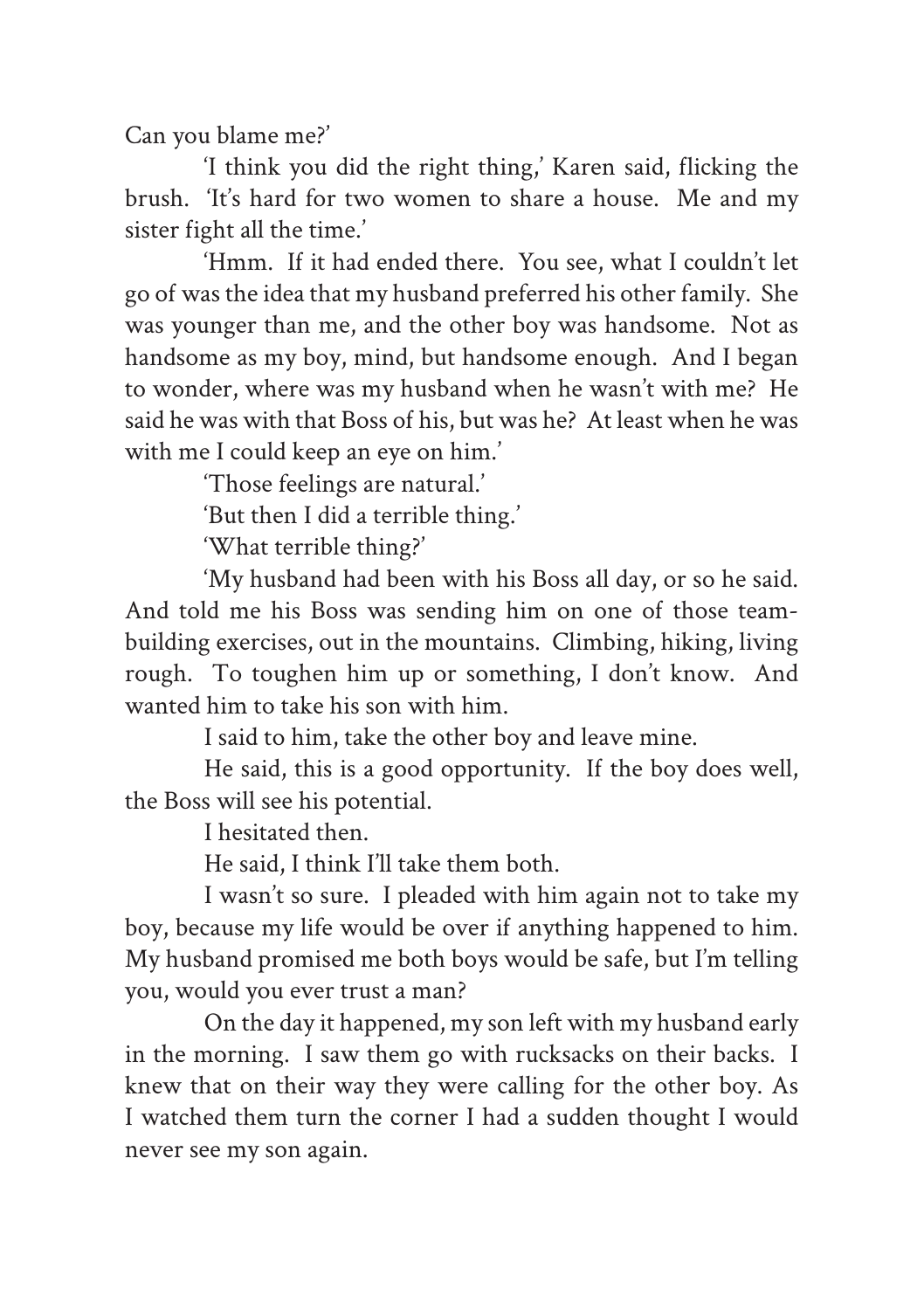I tried to get on with my household tasks, but that bad thought would come, and I froze with terror. I should have never let my husband take him. Then I would tell myself not to be such a fool, and I carried on. And stopped again. In the end I could not bear the wait so I left the house and went to the market.

I knew as soon as I saw the huddle of women around the fish stall. Something had happened. One of the women turned and saw me. The conversation stopped. As I walked toward them my legs felt like lead.

'There's been an accident,' someone said. 'In the mountains. My husband saw your husband with the boy.'

'Oh Mrs Abrahams! I'm so sorry!' Karen said.

'I fell where I was standing. They brought me water. I could not drink. I did not understand why I was still alive. And then there was shouting, and I heard the words, they've come back. The crowd around me parted and I saw them. My husband, and the boy who had not been harmed.

It was my son.

I crushed him in my arms and knew I would never let him go again. But before my husband could offer an explanation, someone broke through the women surrounding me. It was the other woman.

She cries, 'Where is my son? What have you done with him?'

Her face – I will never forget her face. All the sorrow in the world written on it. Such horror, such loneliness. I understood because I had felt all that too. And then she looked at me. Her face asked me a question I could not answer.

The next thing I knew I was lying on my own bed with my son by my side. He told me I had collapsed.

'Tell me,' I asked him, 'about the other boy and the other mother.'

He looked down. 'They are safe,' he said. 'Dad's Boss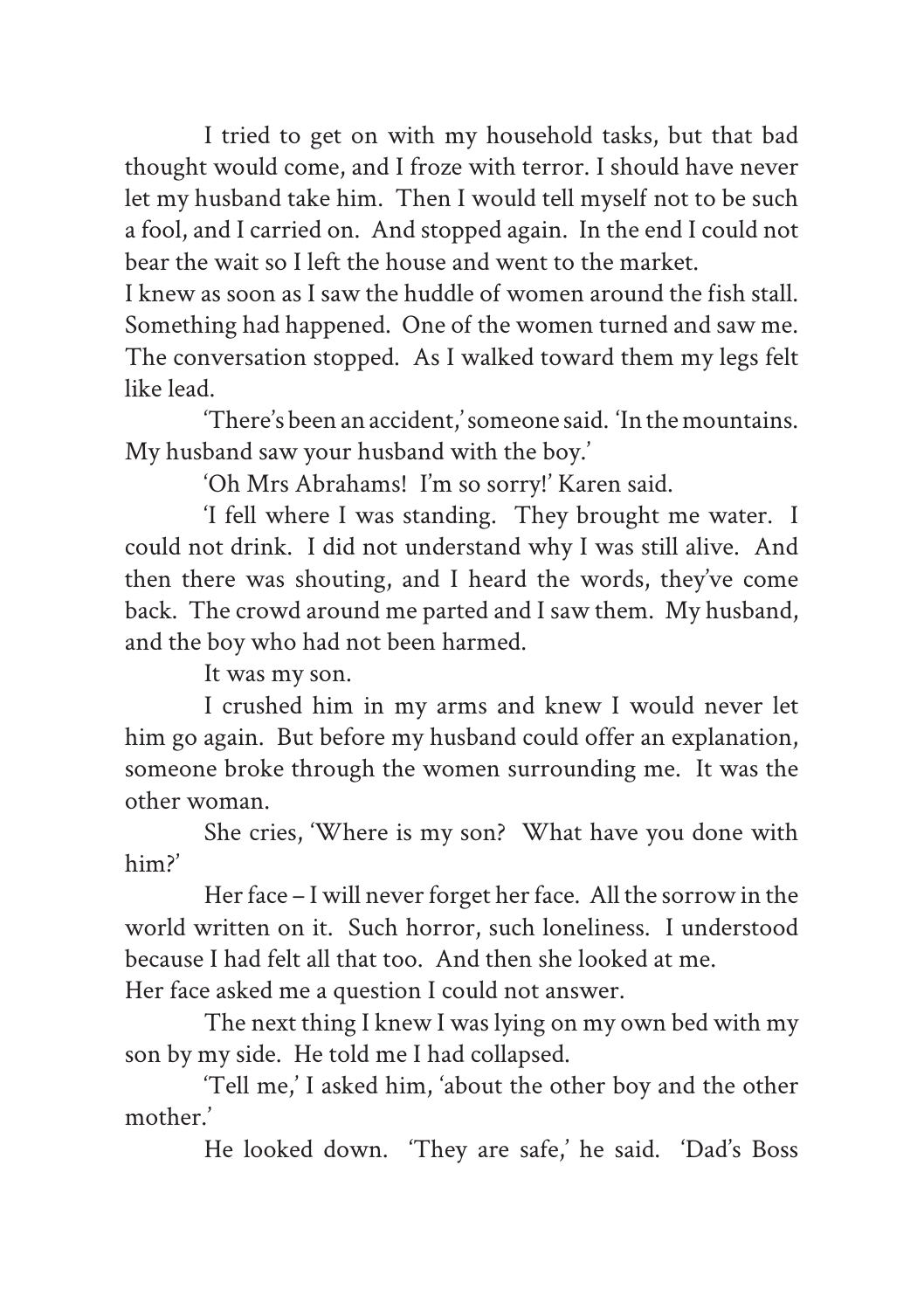changed his mind at the last minute. I went home with dad but my brother ran home to his mother only he fell on the way and hurt his leg. That's why he was he was late.'

I thought, when I was better, I would go and visit the other mother and say that I was sorry. I knew it was my fault – I had wanted to risk her son's life. But how could I say those words? How could I admit the thoughts that had been in my mind? So I waited. And then it was too late. She moved away and I never got the chance to talk to her. I have done a terrible thing. She will never learn to forgive me.'

'No, you-'

I'm listening to hear what Karen has to say when the nurse comes in.

'Hello Mrs Abrahams. How are we this morning? Ooh – I see we're having a pedicure! But I don't remember you booking yourself a pedicure. Karen? Are you sure you weren't supposed to be doing the other Mrs Abrahams?'

I'm not surprised to hear there's two of us. There are three Mrs Cohens and four Mrs Levys.

'No,' Karen said. 'The other Mrs Abrahams said she'd pay for me to do this Mrs Abrahams.'

'I'm confused now,' the nurse says. 'Which Mrs Abrahams are you?'

I told her, wondering who this other Mrs Abrahams could be.

'I'm the first Mrs Abrahams. I am Sarah.'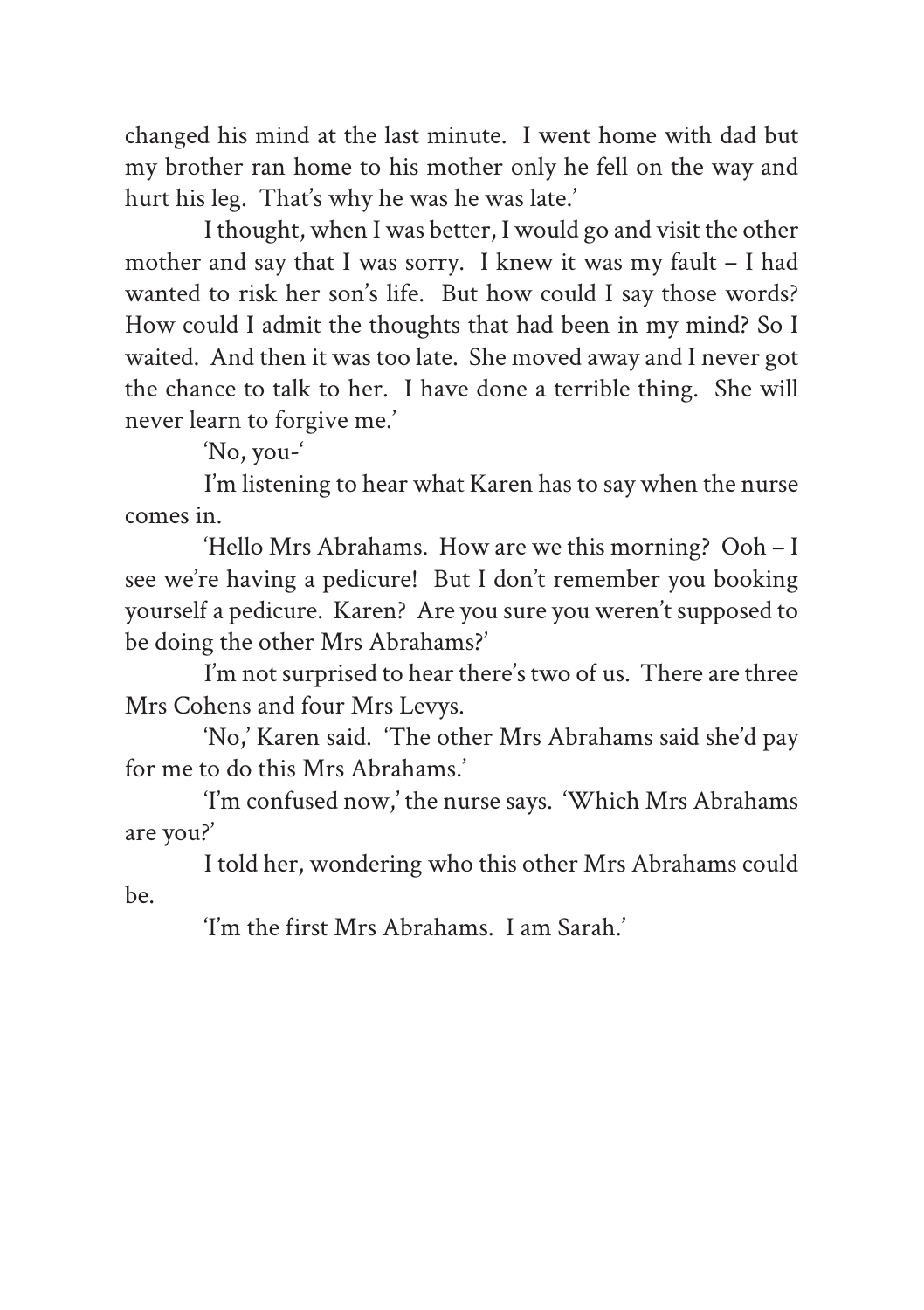## **Biographies**

**Sherry Ashworth'**s first novel, A Matter of Fat, was initially published by Commonword, and went on to become a bestseller. Sherry has gone on to write over twenty books - more comic novels, award-winning fiction for children and teenagers (including Disconnected and Paralysed), and with her husband, set up her own publishing company. On retiring from Manchester Metropolitan University where she was a Senior Lecturer in Creative Writing, she became a Visiting Teaching Fellow and still works freelance, both in the UK and abroad. She is a member of Manchester Reform Synagogue, and enjoys being part of Manchester's varied Jewish community.

**Eleanor Greene** lives in London with her brother. She was educated at Bury Grammar School and went on to do a degree at Birmingham University in English and Philosophy. While there, she directed plays and edited a magazine and she is now Head of Drama at Wall to Wall, producing drama for all the major broadcasters. She recently tried her hand at short stories and nonfiction writing in her spare time and found that she loved it. This is her first published piece of work. Eleanor is also a keen knitter and patchwork quilter.

**Jackie Lewis** is a General Practitioner, with many Muslim patients. Her medical interests include Epilepsy and pain management. She is on the committee of the Manchester Muslim Jewish forum and she volunteers for the Salford Healthy Communities Collaborative. She has a son, Daniel, who is studying Mathematics and a daughter, Heather, who aims to study Medicine. She has not previously had any published work but she has written a children's story on the dangers of smoking and she has helped her uncle in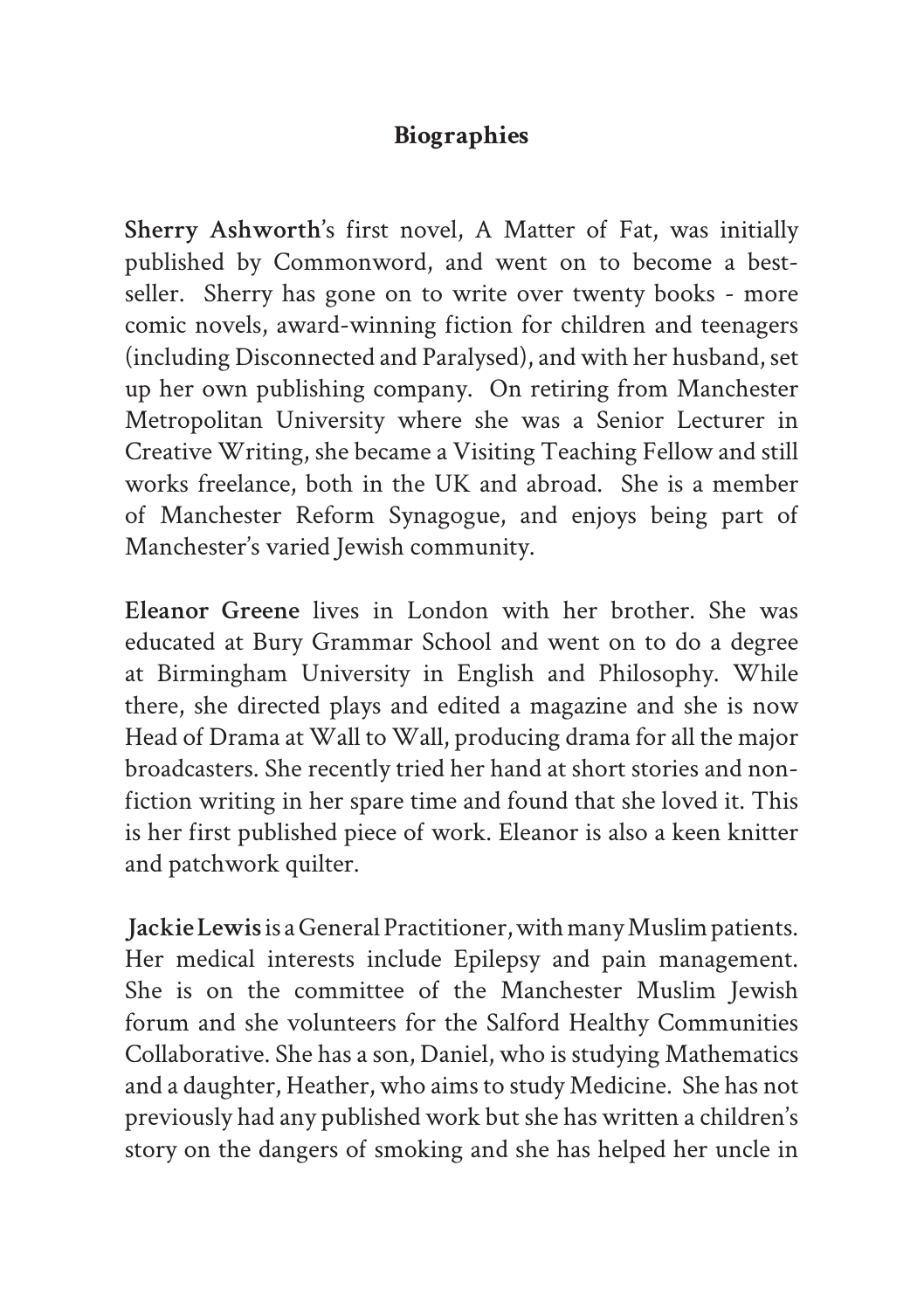writing his autobiography. She is a supporter of the 'One Voice movement' for peace in the Middle East.

**Naveed Mir** lives in Bradford with her husband and young daughter. Born and raised in Luton, she graduated from the Brunel University with a degree in Law. She then pursued a career in teaching, working in a number of schools before the birth of her daughter. She is now a stay-at-home mum and enjoys reading. baking and volunteering for her local mosque. She also enjoys travelling and has visited many countries across Europe and the Middle East. She speaks three languages and her contribution to this anthology is her first published work.

**Maliha Neesa** lives in Didsbury, Manchester with her husband and three children. She works full time for a charity organisation. Maliha has a degree in English Language and Creative Writing. In her spare time she writes stories and poems and is presently working on her first novel. Her inspiration for her writing comes from the daily struggles that people face all over the world. Her personal favourite authors are Khalid Hosseini, Charles Dickens and Naguib Mahfouz. Her hobbies include reading and star gazing. Above all else Maliha enjoys spending time with her family.

**Becky Prestwich Hin**e is a Manchester based playwright, whose plays have been produced at the White Bear Theatre Club, the Old Red Lion and Theatre 503. Her first Radio Play, CHOPPING ONIONS was broadcast on BBC Radio 4, starring Maureen Lipman. Becky also delivers arts projects for children and young people and is currently the Young People's Coordinator at the Royal Exchange Theatre. Becky is currently expecting her second child.